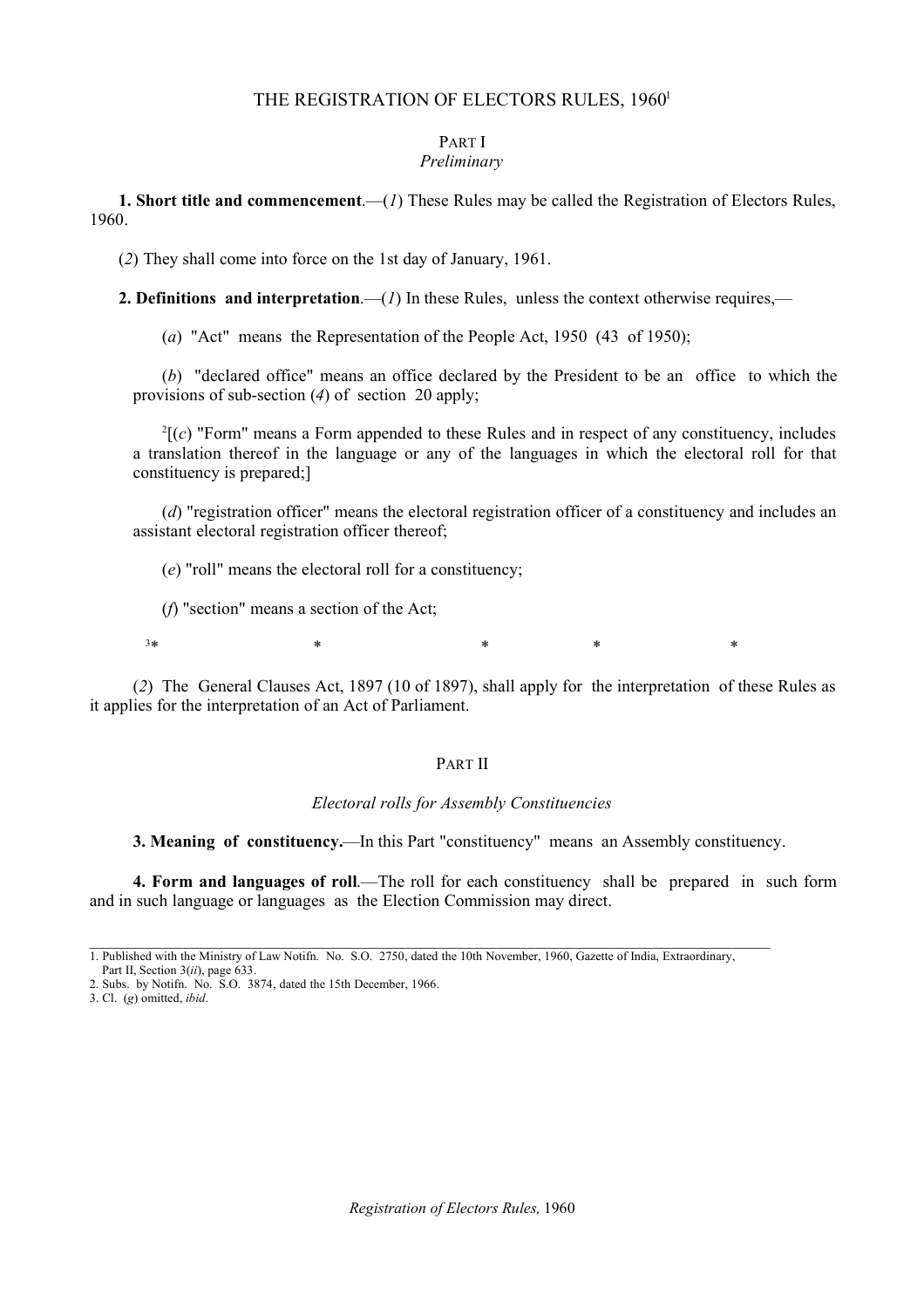#### (Statutory Rules and Order)

**5. Preparation of roll in parts**.—(*1*) The roll shall be divided into convenient parts which shall be numbered consecutively.

(*2*) The last part of the roll shall contain the names of every person having a service qualification and of his wife, if any, who are entitled to be included in that roll by virtue of a statement made under rule 7.

(*3*) The names of any person holding a declared office and of his wife, if any, who are entitled to be included in the roll by virtue of a statement made under rule 7 shall be included in the part of the roll, pertaining to the locality in which they would, according to that statement, have been ordinarily resident.

(*4*) The number of names included in any part of the roll shall not ordinarily exceed two thousand.

**6. Order of names**.—(*1*) the names of electors in each part of the roll shall be arranged according to house number, unless the chief electoral officer, subject to any general or special instructions issued by the Election Commission, determines in respect of any part that the alphabetical order is more convenient or that the names shall be arranged partly in one way and partly in the other.

(*2*) The names of electors in each part of the roll shall be numbered, so far as practicable, consecutively with a separate series of numbers beginning with the number one.

**7. Statement under section 20**.—(*1*) Every person who holds a declared office or has a service qualification and desires to be registered in the roll for the constituency in which, but for holding such office or having such qualification, he would have been ordinarily resident, shall submit to the 1 [registration officer of the constituency], a statement in such one of the  $\Gamma$ [Forms 1, 2, 2A and 3] as may be appropriate.

(*2*) Every statement submitted under sub-rule (*1*) shall be verified in the manner specified in the Form.

(*3*) Every such statement shall cease to be valid when the person making it ceases to hold a declared office or, as the case may be, have a service qualification.

**8. Information to be supplied by occupants of dwelling-houses**.—The registration officer may, for the purpose of preparing the roll, send letters of request in Form 4 to the occupants of dwelling-houses in the constituency or any part thereof; and every person receiving any such letter shall furnish the information called for therein to the best of his ability.

**9. Access to certain registers**.—For the purpose of preparing any roll or deciding any claim or objection to a roll, any registration officer and any person employed by him shall have access to any register of births and deaths and to the admission register of any educational institution, and it shall be the duty of every person incharge of any such register to give to the said officer or person such information and such extracts from the said register as he may require.

**10. Publication of roll in draft**.—As soon as the roll for a constituency is ready, the registration officer shall publish it in draft by making a copy thereof available for inspection and displaying a notice in Form 5—

(*a*) at his office, if it is within the constituency, and

(*b*) at such place in the constituency as may be specified by him for the purpose, if his office is outside the constituency.

**11. Further publicity to the roll and notice**.—The registration officer shall also—

(*a*) make a copy of each separate part of the roll, together with a copy of the notice in Form 5 available for inspection at a specified place accessible to the public and in or near the area to which that part relates;

(*b*) give such further publicity to the notice in Form 5 as he may consider necessary; and

1. Subs. by Notifn. No. S.O. 3874, dated the 15th December, 1966.

*Registration of Electors Rules,* 1960 (Statutory Rules and Order)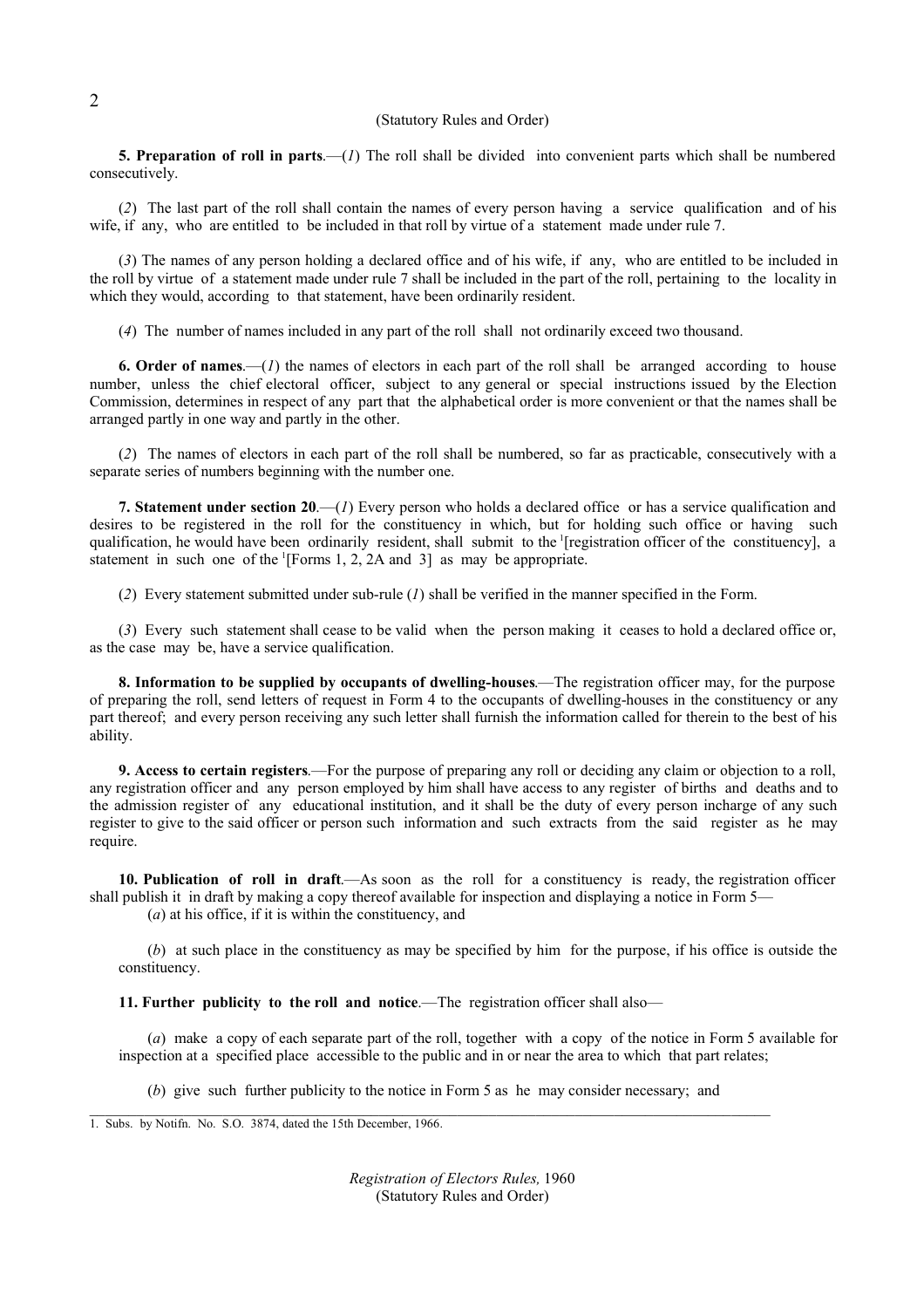(*c*) supply free of cost two copies of each separate part of the roll to every political party 1 [for which a symbol has been exclusively reserved in the State] by the Election Commission.

2 [**12. Period for lodging claims and objections**.—Every claim for the inclusion of a name in the roll and every objection to an entry therein shall be lodged within a period of thirty days from the date of publication of the roll in draft under rule 10, or such shorter period of not less than fifteen days as may be fixed by the Election Commission in this behalf:

Provided that the Election Commission may, by notification in the Official Gazette, extend the period in respect of the constituency as a whole or in respect of any part thereof.]

**13. Form for claims and objections**.—(*1*) Every claim shall be—

(*a*) in Form 6;  $\frac{3}{2}$ [and]

(b) signed by the person desiring his name to be included in the roll;  $4***$ 

 $4*$  $*$  \*  $*$  \*  $*$  \*  $*$  \*

(*2*) Every objection to the inclusion of a name in the roll shall be—

(*a*) in Form 7;  $\frac{3}{2}$ [and]

(*b*) preferred only by a person whose name is already included in that roll; <sup>4\*\*\*</sup>

 $4*$  $*$  \*  $*$  \*  $*$  \*  $*$  \*

(*3*) Every objection to a particular or particulars in an entry in the roll shall be—

(*a*) in Form 8; and

(*b*) preferred only by the person to whom that entry relates.

 ${}^5$ [(4) Every application for transposition of an entry from one part to another part of the roll shall be in Form 8A.]

**14. Manner of lodging claims and objections**.—Every claim or objection shall—

(*a*) either be presented to the registration officer or to such other officer as may be designated by him in this behalf; or

(*b*) be sent by  $6***$  post to the registration officer.

**15. Procedure of designated officers.—(***1***) Every officer designated under rule 14 shall—** 

(*a*) maintain in duplicate a list of claims in Form 9, a list of objections to the inclusion of names in Form 10 and a list of objections to particulars in Form 11; and

(*b*) keep exhibited one copy of each such list on a notice board in his office.

(*2*) Where a claim or objection is presented to him, he shall, after complying with the requirements of sub-rule (*1*), forward it with such remarks, if any, as he considers proper to the registration officer.

 $\_$  , and the state of the state of the state of the state of the state of the state of the state of the state of the state of the state of the state of the state of the state of the state of the state of the state of the

*Registration of Electors Rules,* 1960 (Statutory Rules and Order)

<sup>1.</sup> Subs. by Notifn. No. S.O. 2791, dated the 24th November, 1961 for "to which a symbol has been allotted".

<sup>2.</sup> Subs. by Notifn. No S.O. 35(E), dated the 21st January, 1977, for rule 12.

<sup>3.</sup> Ins. by Notifn. No. S.O.  $817(E)$ , dated the 25th October, 1993.

<sup>4.</sup> The word "and" and cl. (*c*) omitted, *ibid*.

<sup>5.</sup> Ins. by Notifn. No. S.O.  $934(E)$ , dated the 18<sup>th</sup> August, 2003.

<sup>6.</sup> The word "registered" omitted by Notifn. No. S.O. 3661, dated the 12th October, 1964.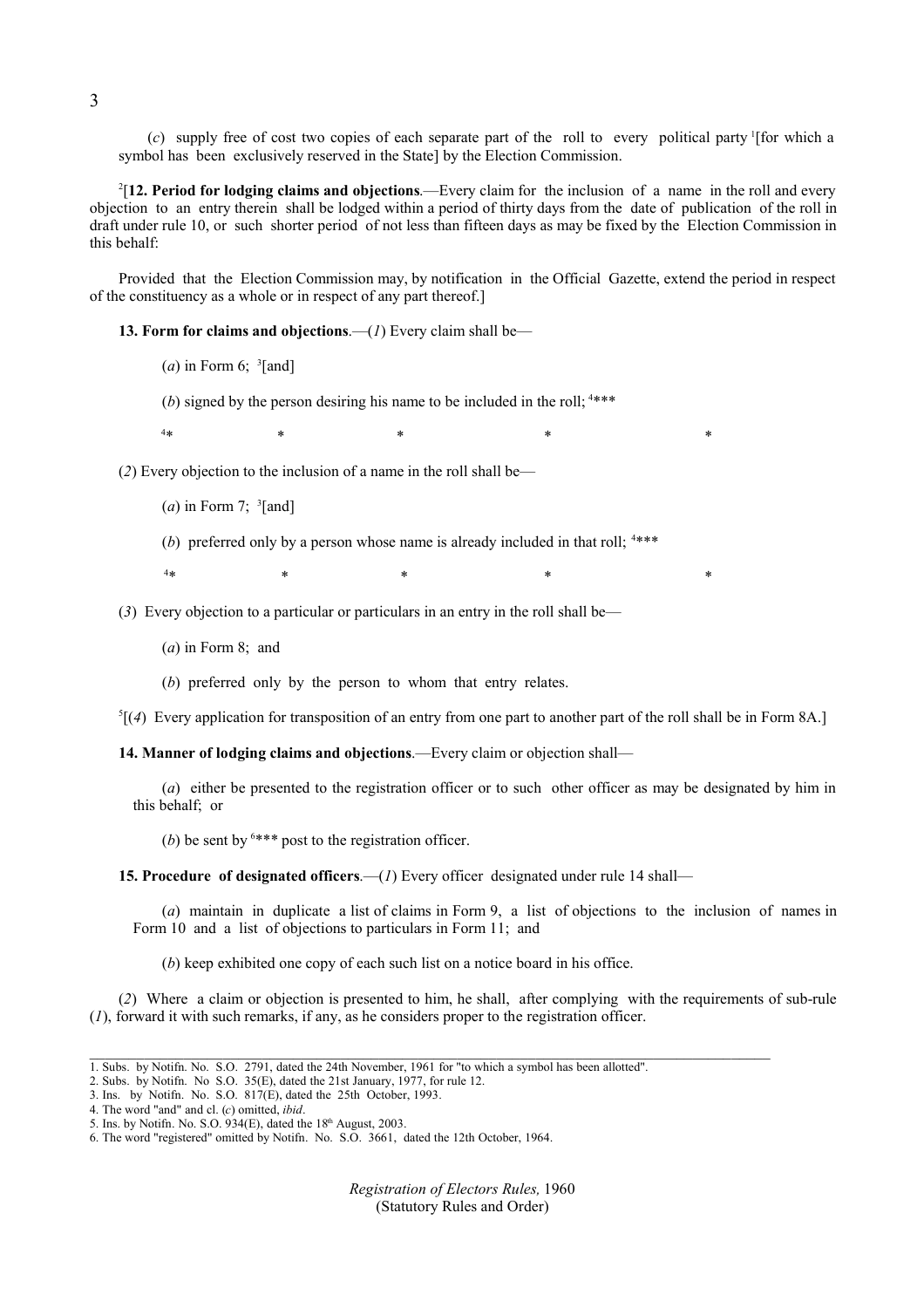**16. Procedure of registration officer**.—The registration officer also shall—

(*a*) maintain in duplicate the three lists in Forms 9, 10 and 11, entering thereon the particulars of every claim or objection as and when it is received by him whether directly under rule 14 or on being forwarded under rule 15; and

(*b*) keep exhibited one copy of each such list on a notice board in his office.

**17. Rejection of certain claims and objections**.—Any claim or objection which is not lodged within the period, or in the form and manner, herein specified, shall be rejected by the registration officer.

**18. Acceptance of claims and objections without inquiry**.—If the registration officer is satisfied as to the validity of any claim or objection, he may allow it without further inquiry after the expiry of one week from the date on which it is entered in the list exhibited by him under clause (*b*) of rule 16:

Provided that where before any such claim or objection has been allowed, a demand for inquiry has been made in writing to the registration officer by any person, it shall not be allowed without further inquiry.

**19. Notice of hearing claims and objections**.—(*1*) Where a claim or objection is not disposed of under rule 17 or rule 18, the registration officer shall—

(*a*) specify in the list exhibited by him under clause (*b*) of rule 16, the date, time and place of hearing of the claim or objection; and

(*b*) give notice of the hearing—

(*i*) in the case of a claim to the claimant in Form 12;

(*ii*) in the case of an objection to the inclusion of a name, to the objector in Form 13 and to the person objected to in Form 14; and

*(iii)* in the case of an objection to a particular or particulars in an entry, to the objector in Form 15.

(*2*) A notice under this rule may be given either personally or by registered post or by affixing it to the person's residence or last known residence within the constituency.

**20. Inquiry into claims and objections**.—(*1*) The registration officer shall hold a summary inquiry into every claim or objection in respect of which notice has been given under rule 19 and shall record his decision thereon.

(*2*) At the hearing, the claimant or, as the case may be, the objector and the person objected to and any other person who, in the opinion of the registration officer, is likely to be of assistance to him, shall be entitled to appear and be heard.

(*3*) The registration officer may in his discretion—

(*a*) require any claimant, objector or person objected to, to appear in person before him;

 $\_$  , and the state of the state of the state of the state of the state of the state of the state of the state of the state of the state of the state of the state of the state of the state of the state of the state of the

(*b*) require that the evidence tendered by any person shall be given on oath and administer an oath for the purpose.

**21. Inclusion of names inadvertently omitted.—** $\left[\frac{1}{1}\right]$  **If it appears to the registration officer that owing <sup>2\*\*\*</sup>** to inadvertence or error during preparation, the names of any electors have been left out of

*Registration of Electors Rules,* 1960 (Statutory Rules and Order)

<sup>1.</sup> Rule 21 renumbered as sub-rule (*1*) of that rule by Notifn. No. S.O. 3661, dated the 12th October, 1964.

<sup>2.</sup> Certain words omitted, *ibid*.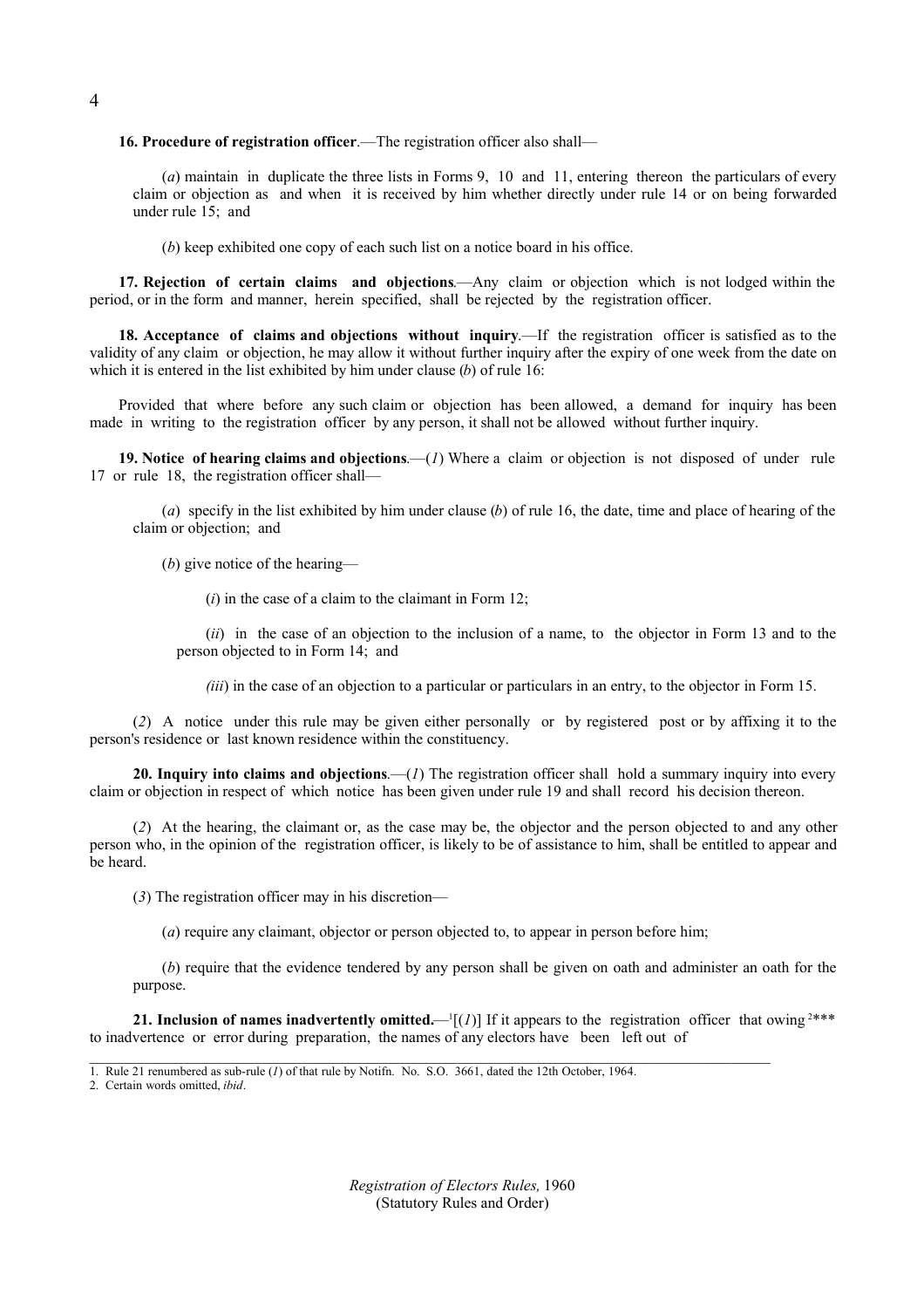the roll and that remedial action should be taken under this rule, the registration officer shall—

(*a*) prepare a list of the names and other details of such electors;

(*b*) exhibit on the notice board of his office a copy of the list together with a notice as to the time and place at which the inclusion of these names in the roll will be considered, and also publish the list and the notice in such other manner as he may think fit; and

(*c*) after considering any verbal or written objections that may be preferred, decide whether all or any of the names should be included in the roll.

 $\binom{1}{2}$  If any statements under rule 7 are received after the publication of the roll in draft under rule 10, the registration officer shall direct the inclusion of the names of the electors covered by the statements in the appropriate parts of the roll.]

2 [**21A. Deletion of names**.—If it appears to the registration officer at any time before the final publication of the roll that owing to inadvertence or error or otherwise, the names of dead persons or of persons who have ceased to be, or are not, ordinarily residents in the constituency or of persons who are otherwise not entitled to be registered in that roll, have been included in the roll and that remedial action should be taken under this rule, the registration officer shall-

(*a*) prepare a list of the names and other details of such electors;

(*b*) exhibit on the notice board of his office a copy of the list together with a notice as to the time and place at which the question of deletion of these names from the roll will be considered, and also publish the list and the notice in such other manner as he may think fit; and

(*c*) after considering any verbal or written objections that may be preferred, decide whether all or any of the names should be deleted from the roll:

Provided that before taking any action under this rule in respect of any person on the ground that he has ceased to be, or is not, ordinarily resident in the constituency, or is otherwise not entitled to be registered in that roll, the registration officer shall make every endeavour to give him a reasonable opportunity to show cause why the action proposed should not be taken in relation to him.]

**22. Final publication of roll.**—( $I$ ) The registration officer shall thereafter—

(*a*) prepare a list of amendments to carry out his decisions under rules 18, 20,  $\frac{3}{2}$ [21 and 21A] and to correct any clerical or printing errors or other inaccuracies subsequently discovered in the roll; <sup>4\*\*\*</sup>

(*b*) publish the roll, together with the list of amendments, by making a complete copy thereof available for inspection and displaying a notice in Form 16 at his office; <sup>5</sup>[and]

 ${}^5[(c)$  subject to such general or special directions as may be given by the Election Commission supply, free of cost, two copies of the roll, as finally published, with the list of amendments, if any, to every political party for which a symbol has been exclusively reserved by the Election Commission.

(*2*) On such publication, the roll together with the list of amendments shall be the electoral roll of the constituency.

*Registration of Electors Rules,* 1960 (Statutory Rules and Order)

1 [(*3*) Where the roll (hereafter in this sub-rule referred to as the basic roll), together with the list of amendments, becomes the electoral roll for a constituency under sub-rule (*2*), the registration officer may, for the

<sup>1.</sup> Ins. by Notifn. No. S.O. 3661, dated the 12th October , 1964.

<sup>2.</sup> Subs. by Notifn. No. S.O. 814(E), dated the 3rd September, 1987, for rule 21A.

<sup>3.</sup> Subs. by Notifn. No. S.O. 1519, dated the 25th April, 1968, for "and 21".

<sup>4.</sup> The word "and" omitted by Notifn. No. S.O. 233(E), dated the 31st March, 1984.

<sup>5.</sup> Ins., *ibid*.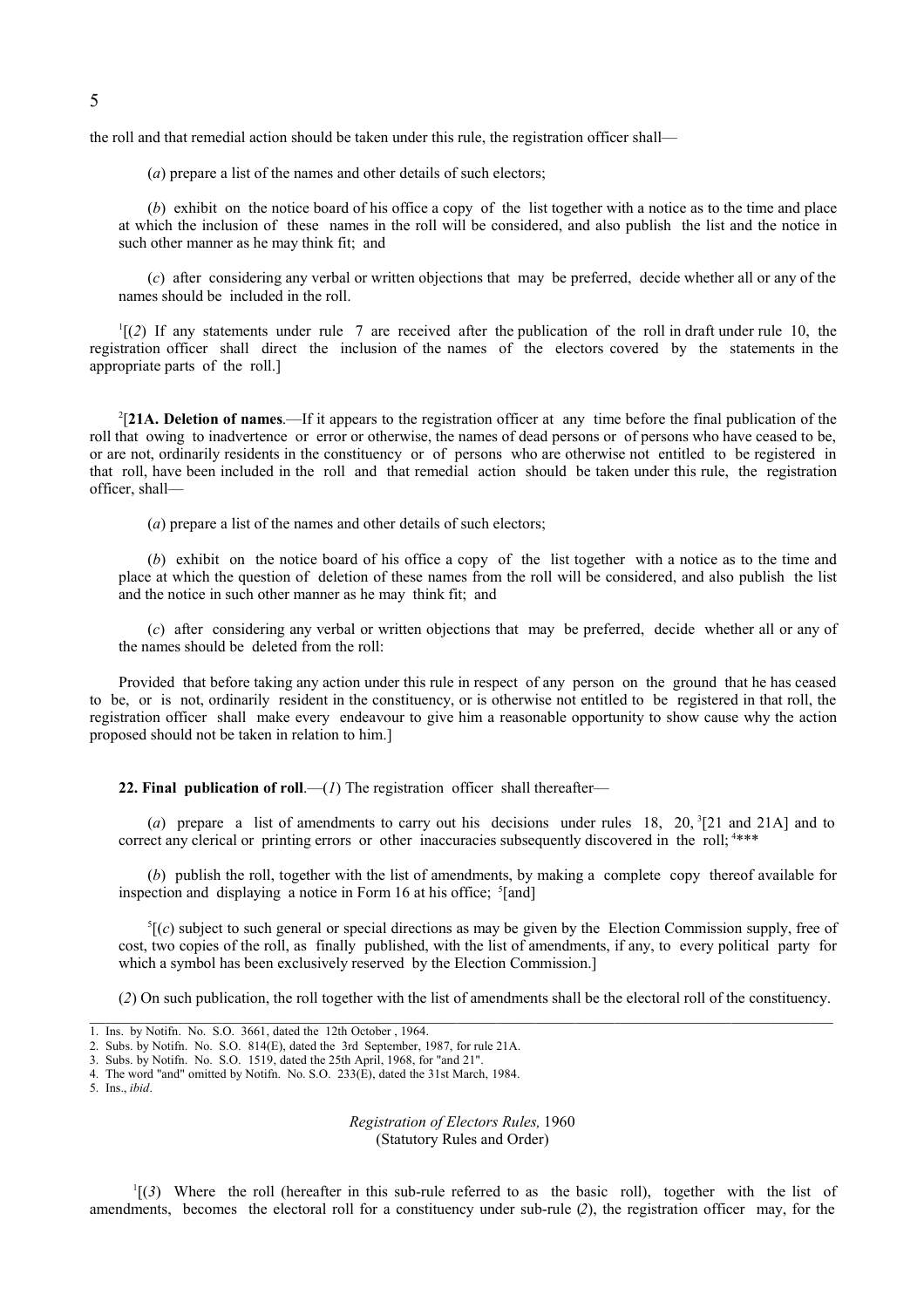convenience of all concerned, integrate, subject to any general or special directions issued by the Election Commission in this behalf, the list into the basic roll by 2 [incorporating inclusion of names, amendment, transposition or deletion of entries in the relevant parts of the basic roll itself] in the relevant parts of the basic roll itself, so however that no change shall be made in the process of such integration in the name of any elector or in any particulars relating to any elector as given in the list of amendments.]

**23. Appeals from orders deciding claims and objections**.—(*1*) An appeal shall lie from any decision of the registration officer under rule 20, <sup>3</sup> [rule 21 or rule 21A] to such officer of Government as the Election Commission may designate in this behalf (hereinafter referred to as the appellate officer):

Provided that an appeal shall not lie where the person desiring to appeal has not availed himself of his right to be heard by, or to make representations to, the registration officer on the matter which is the subject of appeal.

(*2*) Every appeal under sub-rule (*1*) shall be—

(*a*) in the form of a memorandum signed by the appellant, and

(*b*) presented to the appellate officer within a period of fifteen days from the date of announcement of the decision or sent to that officer by registered post so as to reach him within that period.

(*3*) The presentation of an appeal under this rule shall not have the effect of staying or postponing any action to be taken by the registration officer under rule 22.

(*4*) Every decision of the appellate officer shall be final, but in so far as it reverses or modifies a decision of the registration officer, shall take effect only from the date of the decision in appeal.

(*5*) The registration officer shall cause such amendments to be made in the roll as may be necessary to give effect to the decisions of the appellate officer under this rule.

**24. Special provision for preparation of rolls on redelimitation of constituencies.—**(*1*) If any constituency is delimited a new in accordance with law and it is necessary urgently to prepare the roll for such constituency, the Election Commission may direct that it shall be prepared—

(*a*) by putting together the rolls of such of the existing constituencies or parts thereof as are comprised within the new constituency; and

(*b*) by making appropriate alterations in the arrangement, serial numbering and headings of the rolls so compiled.

(*2*) The roll so prepared shall be published in the manner specified in rule 22 and shall, on such publication, be the electoral roll for the new constituency.

**25. <sup>4</sup> [Revision of rolls].**—(*1*) The roll for every constituency shall be revised under sub-section (*2*) of section 21 either intensively or summarily or partly intensively and partly summarily, as the Election Commission may direct.

 $\_$  ,  $\_$  ,  $\_$  ,  $\_$  ,  $\_$  ,  $\_$  ,  $\_$  ,  $\_$  ,  $\_$  ,  $\_$  ,  $\_$  ,  $\_$  ,  $\_$  ,  $\_$  ,  $\_$  ,  $\_$  ,  $\_$  ,  $\_$  ,  $\_$  ,  $\_$  ,  $\_$  ,  $\_$  ,  $\_$  ,  $\_$  ,  $\_$  ,  $\_$  ,  $\_$  ,  $\_$  ,  $\_$  ,  $\_$  ,  $\_$  ,  $\_$  ,  $\_$  ,  $\_$  ,  $\_$  ,  $\_$  ,  $\_$  ,

#### *Registration of Electors Rules,* 1960 (Statutory Rules and Order)

(*2*) Where the roll or any part thereof is to be revised intensively in any year, it shall be prepared afresh and rules 4 to 23 shall apply in relation to such revision as they apply in relation to the first preparation of a roll.

 $\overline{1}$ . Ins. by Notifn. No. S.O. 1033, dated the 12th March, 1970.

<sup>2.</sup> Subs. by Notifn. No. S.O. 814(E), dated the 3rd September, 1987, for certain words.

<sup>3.</sup> Subs. by Notifn. No. S.O. 1519, dated the 25th April, 1968 for "rule 21".

<sup>4.</sup> Subs. by Notifn. No. S.O. 814(E), dated the 3rd September, 1987, for the marginal heading "Annual revision of rolls".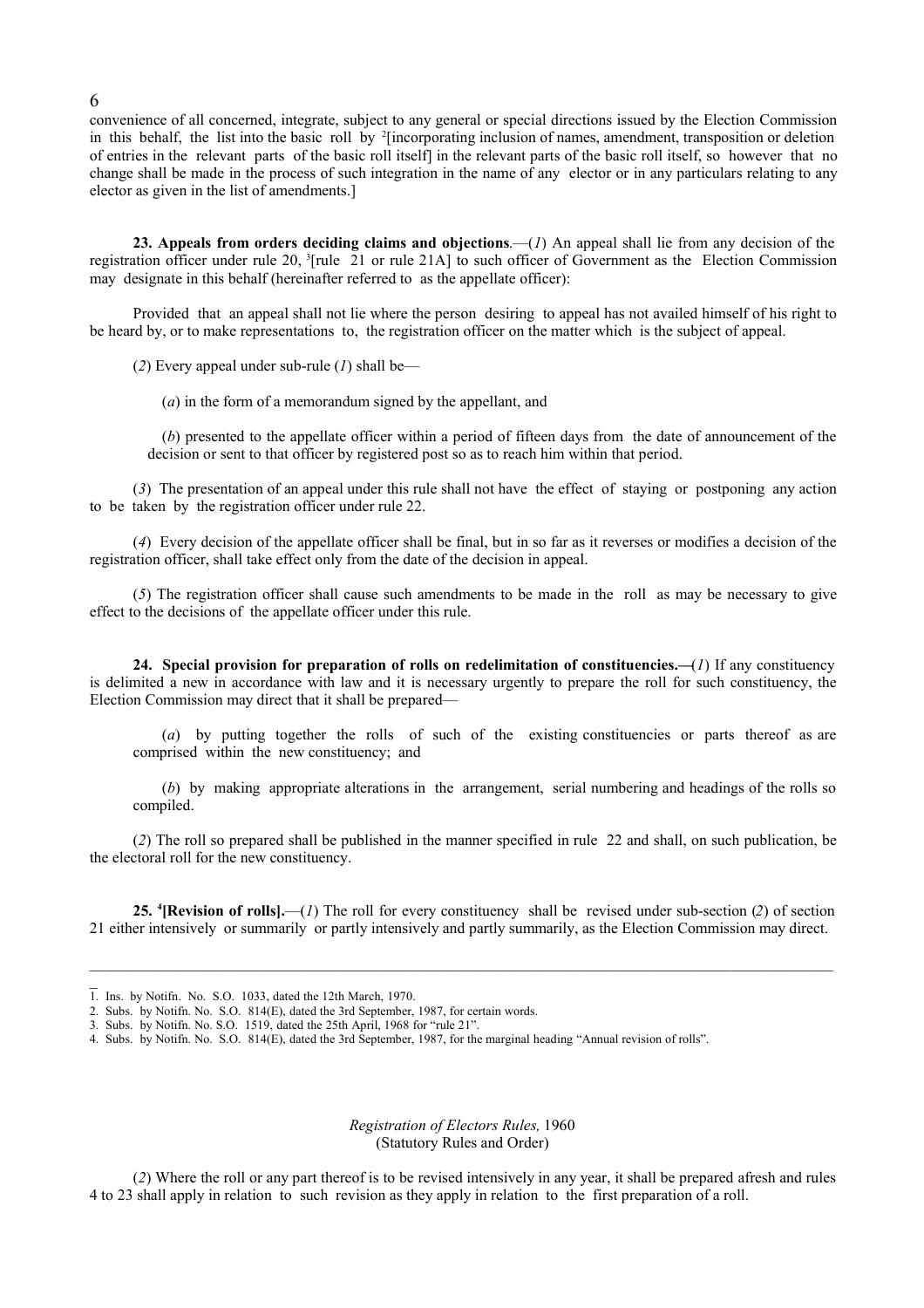(*3*) When the roll or any part thereof is to be revised summarily in any year, the registration officer shall cause to be prepared a list of amendments to the relevant parts of the roll on the basis of such information as may be readily available and publish the roll together with the list of amendments in draft; and the provisions of rules 9 to 23 shall apply in relation to such revision as they apply in relation to the first preparation of a roll.

(*4*) Where at any time between the publication in draft of the revised roll under sub-rule (*2*) or of the roll and list of amendments under sub-rule (*3*) and the final publication of the same under rule 22, any names have been directed to be included in the roll for the time being in force under section 23, the registration officer shall cause the names to be included also in the revised roll unless there is, in his opinion, any valid objection to such inclusion.

**26. <sup>1</sup>**[Correction of entries and inclusion of names in electoral rolls].  $\frac{2}{(1)}$  Every application under section 22 or sub-section (*I*) of section 23 shall be made in duplicate in such one of the Forms  ${}^{3}$ [6,7, 8, 8A and 8B as may be appropriate <sup>4</sup> \*\*\*].

5 [Provided that the statements in Forms 2, 2A and 3, from persons having service qualifications, received after the final publication of the electoral roll shall be deemed to be the applications under sections 22 and 23<sup>4\*\*\*</sup>].

 ${}^5$ [(*1A*) Every such application as is referred to in sub-rule (*I*) shall be presented to the registration officer in such manner as the Election Commission may direct.

6  $*$   $*$   $*$   $*$   $*$   $*$   $*$ 4  $*$   $*$   $*$   $*$   $*$   $*$   $*$ 

(*3*) The <sup>7</sup> \*\*\* registration officer shall, immediately on receipt of such application, direct that one copy thereof be posted in some conspicuous place in his office together with a notice inviting objections to such application within a period of seven days from the date of such posting.

- 2. Subs. by Notifn. No. S.O. 3874, dated the 15th December, 1966, for sub-rule (*1*).
- 3. Subs. by Notifn. No. S.O. 934(E), dated the18th August, 2003.
- 4. Certain words and sub-rules (*2*) and (*2A*) omitted by Notifn. No. S.O. 537(*E*), dated the 22nd July, 1992.
- 5. Ins. by Notifn. No. S.O. 814(*E*), dated the 3rd September, 1987.
- 6. Sub-rule (*1B*) omitted by Notifn. No. S.O. 817(E), dated, 25th October, 1993.
- 7. Certain words omitted by Notifn. No. S.O. 3874, dated the 15th December, 1966.

*Registration of Electors Rules,* 1960 (Statutory Rules and Order)

<sup>1.</sup> Subs. by Notifn. No. S.O. 2315, dated the 21st September, 1961, for the marginal heading "Inclusion of names in electoral rolls".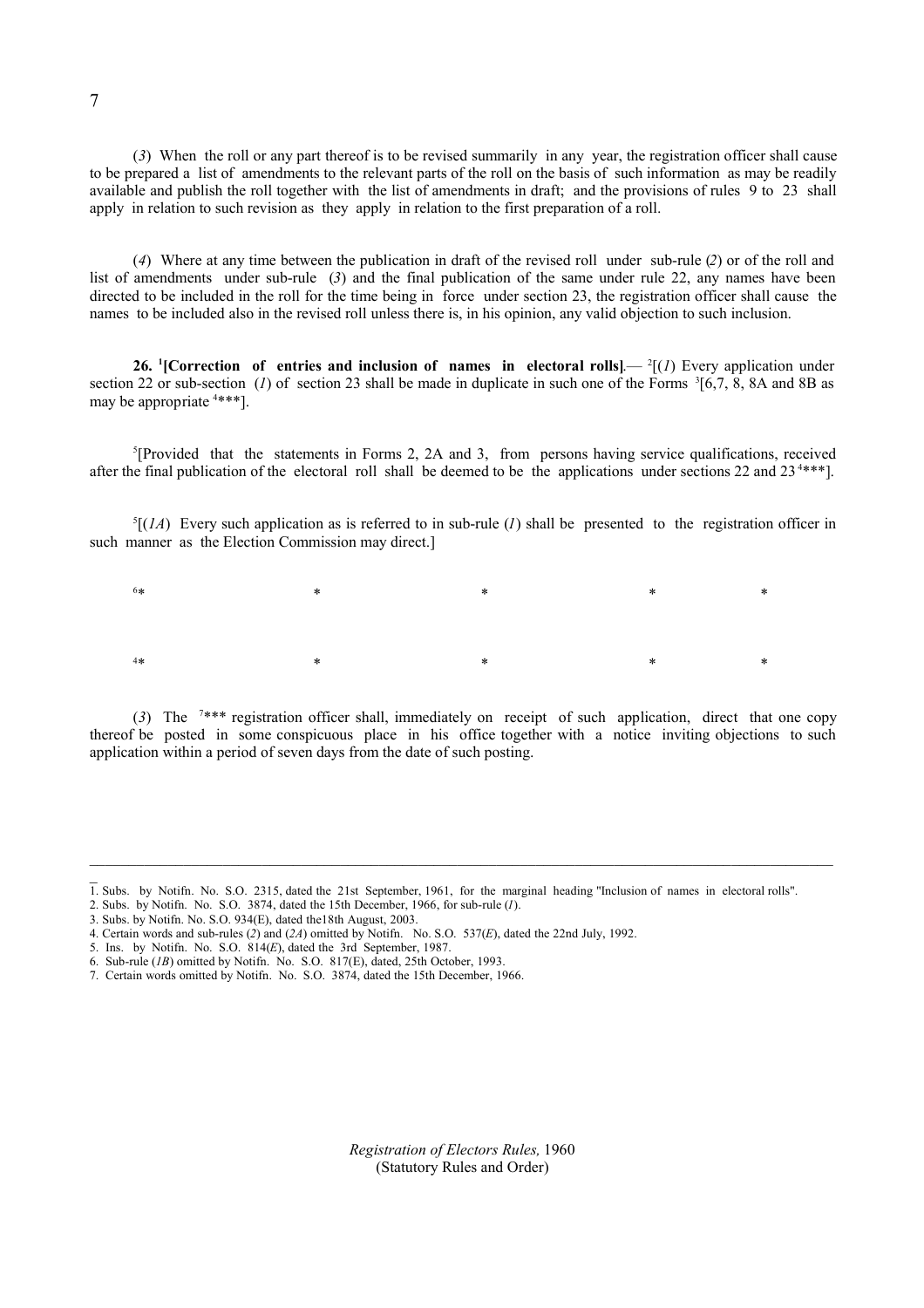1 [(*4*) The registration officer shall, as soon as may be after the expiry of the period specified in sub-rule (*3*), consider the application and objections thereto, if any, received by him and shall, if satisfied, direct the inclusion, deletion, correction or transposition of entries in the roll, as may be necessary:

Provided that when an application is rejected by the registration officer, he shall record in writing a brief statement of his reasons for such rejections.]

**27. Appeals from <sup>2\*\*\*</sup> under rule**  $26$ **.—** $(1)$  **Every appeal under section 24 shall be—** 

 $(a)$  in the form of a memorandum signed by the  $\text{``[append]}$ ;

(b) accompanied by a copy of the order appealed from and  $\frac{5}{1}$  <sup>6</sup>[a fee of five rupees] to be—

(*i*) paid by means of non-judicial stamps; or

(*ii*) deposited in a Government treasury or the Reserve Bank of India in favour of the chief electoral officer; or

(*iii*) paid in such other manner as may be directed by the Election Commission; and]

 $T(c)$  presented to the chief electoral officer within a period of fifteen days from the date of the order appealed from or sent by registered post so as to reach him within that period:]

<sup>8</sup>[Provided that the chief electoral officer may condone the delay in the presentation of the appeal to him, if he is satisfied that the appellant had sufficient cause for not presenting it within the time prescribed.]

 $\mathcal{P}[(1A)$  Where the fee is deposited under clause (*b*) (*ii*) of sub-rule (*I*), the appellant shall enclose with the memorandum of appeal a Government treasury receipt in proof of the fee having been deposited.]

 $<sup>10</sup>$ [(2) For the purposes of sub-rule (*I*), an appeal shall be deemed to have been presented to the chief electoral</sup> officer, when the memorandum of appeal is delivered by, or on behalf of, the appellant to the chief electoral officer himself or to any other officer appointed by him in this behalf.]

**28. Identity cards for electors in notified constituencies <sup>11</sup> \*\*\***.—(*1*) The Election Commission may, with a view to preventing impersonation of electors and facilitating their identification at the time of poll, by notification in the Official Gazette of the State, direct that the provision of this rule shall apply to  $^{12}$ [any such constituency or part thereof] as may be specified in the notification.

(*2*) The registration officer for such notified constituency shall, as soon as may be, after the issue of the notification under sub-rule (*1*), arrange for the issue to every elector of an identity card prepared in accordance with the provisions of this rule.

 $\_$  , and the state of the state of the state of the state of the state of the state of the state of the state of the state of the state of the state of the state of the state of the state of the state of the state of the

12. Subs., *ibid*., for certain words.

*Registration of Electors Rules,* 1960 (Statutory Rules and Order)

(*3*) The identity card shall—

(*a*) be prepared in duplicate;

<sup>1.</sup> Subs. by Notifn No. S. O. 814(E), dated the 3rd September, 1987, for sub-rule (*4*).

<sup>2.</sup> The words "rejecting applications" omitted by Notifn. No. S.O. 3874, dated the 15th December, 1966.

<sup>3.</sup> Subs. by Notifn. No. S.O. 2315, dated the 21st September, 1961, for sub-rule (*1*).

<sup>4.</sup> Subs. by Notifn. No. S.O. 814(E), dated the 3rd September, 1987, for "applicant".

<sup>5.</sup> Subs. by Notifn. No. S.O. 370, dated the 25th January, 1968, for certain words.

<sup>6.</sup> Subs. by Notifn. No. S.O. 814(E), dated the 3rd September, 1987, for "a fee of one rupee".

<sup>7.</sup> Subs. by Notifn. No. S.O. 3874, dated the 15th December, 1966, for cl. (*c*).

<sup>8.</sup> Ins. by Notifn. No. S.O. 814(E), dated the 3rd September, 1987.

<sup>9.</sup> Ins. by Notifn. No. S.O. 370, dated the 25th January, 1968.

<sup>10.</sup> Subs. by Notifn. No. S.O. 3874, dated the 15th <sup>t</sup>December, 1966, for sub-rule (*2*).

<sup>11.</sup> Certain words omitted by Notifn. No. S.O. 1505, dated the 21th April, 1969.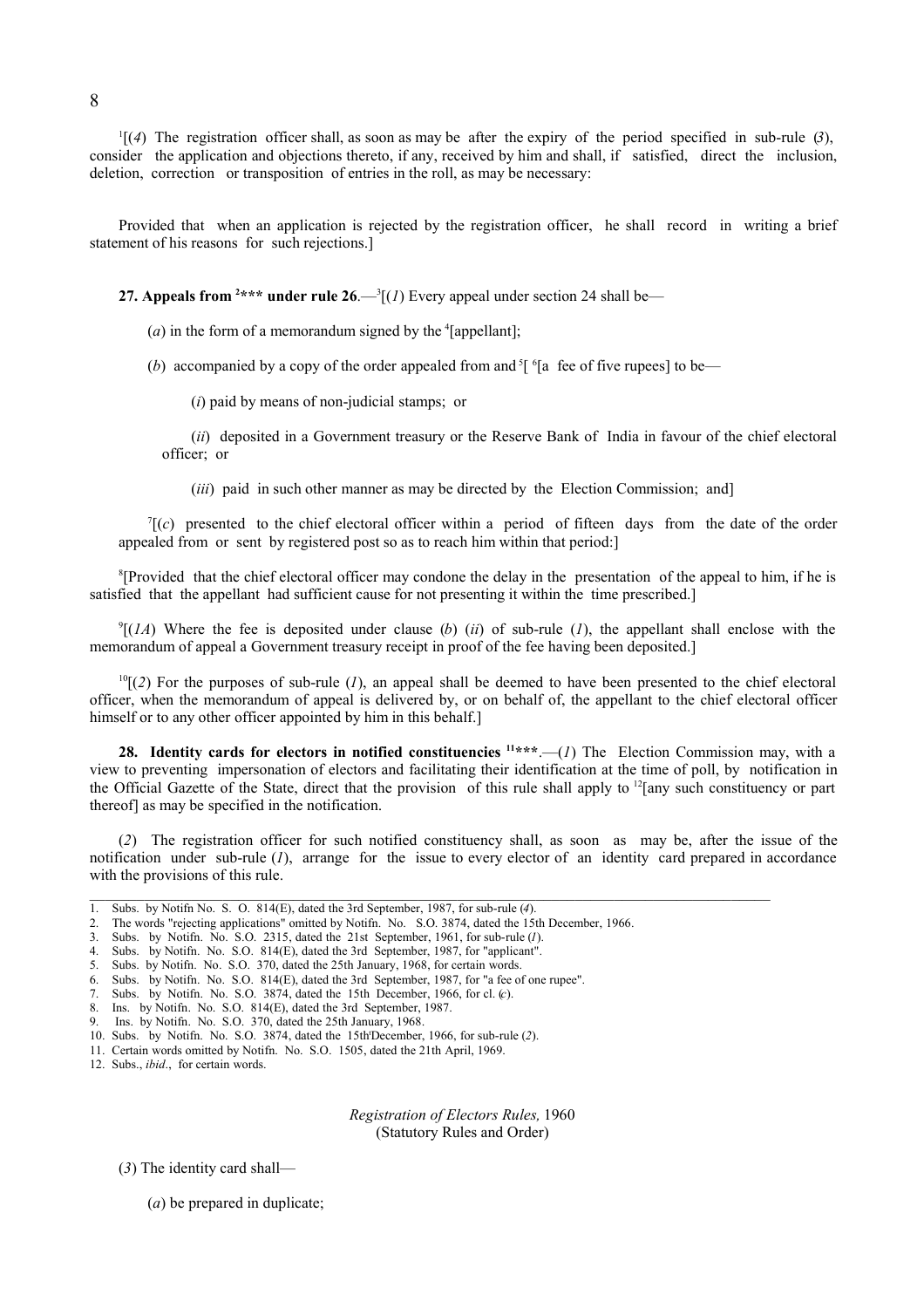(*b*) contain the name, age, residence and such other particulars of the elector as may be specified by the Election Commission;

(*c*) have affixed to it a photograph of the elector which shall be taken at the expense of the Government; and

(*d*) bear the facsimile signature of the registration officer:

Provided that if the elector refuses or evades to have his photograph taken, or cannot be found at his residence by the official photographer in spite of repeated attempts, no such identity card shall be prepared for the elector and a note of such refusal or evasion or that the elector could not be found at his residence in spite of repeated attempts shall be made in the copy of the roll maintained by the registration officer.

(*4*) One copy of the identity card prepared under sub-rule (*3*) shall be retained by the registration officer and the other copy shall be delivered to the elector to be kept by him for production at the time of poll.

#### 1 [PART III

#### *Electoral rolls for Parliamentary constituencies in the Union territory of Delhi*

**29. Rolls for the Parliamentary constituencies in the Union territory of Delhi**.— The provisions of Part II shall apply in relation to parliamentary constituencies in the Union territory of Delhi as they apply in relation to assembly constituencies.]

#### PART IV

#### *Electoral rolls for Council constituencies*

**30. Rolls for local authorities' constituencies**.—(*1*) The roll for every local authorities' constituency shall be prepared and maintained in such form, manner and language or languages as the Election Commission may direct.

(*2*) The provisions of <sup>2</sup> [rule 26 except sub-rules (*3*) and (*4*) thereof and rule 27] shall apply in relation to local authorities' constituencies as they apply in relation to assembly constituencies:

Provided that an application for the inclusion of a name shall be made in Form 17:

3 [Provided further that where an application referred to in sub-rule (*1*) of rule 26 is received by the electoral registration officer, he shall refer such application to the chief executive officer, of the local authority concerned and on receipt of information in relation thereto from the chief executive officer, the electoral registration officer shall act in accordance with clause (*d*) of sub-section (*2*) of section 27.]

**31. Rolls for graduates' and teachers' constituencies**.—(*1*) The roll for every graduates' or teachers' constituency shall be prepared in such form, manner and language, or languages as the Election Commission may direct.

(*2*) The roll shall be divided into convenient parts which shall be numbered consecutively.

3. Subs. by Notifn. No. S.O. 814 (E), dated the 3rd September, 1987, for the second proviso.

*Registration of Electors Rules,* 1960 (Statutory Rules and Order)

(*3*) For the purpose of preparing the roll the registration officers shall, on or before the 1st 1 [October], issue a pubic notice calling upon every person entitled to be registered in that roll to send to, or deliver at his office before the 7th day of 1 [November] next following an application in Form 18 or Form 19, as the case may be, for inclusion of his name:

<sup>1.</sup> Subs. by Notifn. No. S.O. 2577, dated the 6th September, 1963, for Part III.

<sup>2.</sup> Subs. by Notifn. No. S.O. 3661, dated the 12th October, 1964, for "rules 26 and 27".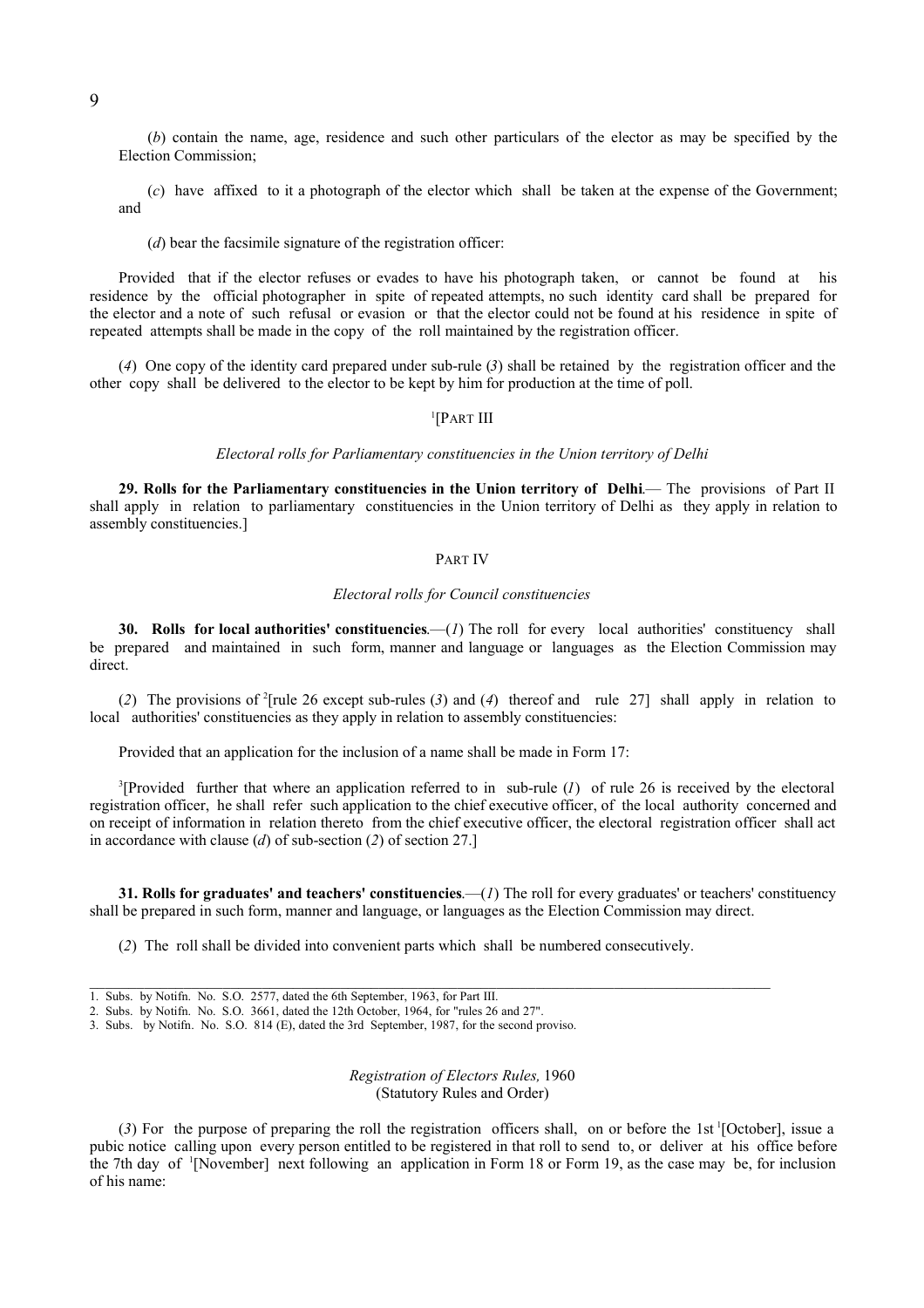2 [Provided that for the purpose of preparing the roll for the first time for the Legislative Council of the State of Madhya Pradesh, the references to the 1st October and the 7th day of November shall be construed as references to the 31st December, 1966 and the 7th day of February, 1967, respectively.]

(*4*) The said notice shall be published in two newspapers having circulation in the constituency and republished in them once on or about the 15th <sup>1</sup>[October] and again on or about the 25th <sup>1</sup>[October]:

2 [Provided that in relation to the preparation of the roll for the first time for the Legislative Council of the State of Madhya Pradesh, the references to the 15th October and the 25th October shall be construed as references to the 15th January and 25th January, 1967, respectively.]

 ${}^{3}$ [(*4A*) The provisions of sub-rule (*3*) and sub-rule (*4*) shall apply in relation to revision of the roll for every graduates' or teachers' constituency under sub-section (*2*) (*a*) (*ii*) of section 21 of the Act as they apply in relation to the preparation of such roll subject to the modification that references to the 1st October and the 7th day of November in sub-rule (3) and references to the 15th October and  $25<sup>th</sup>$  October in sub-rule (4) shall be construed respectively as references to such dates, as may be specified by the Election Commission in relation to each such revision.]

(*5*) The provisions of rules 10 to 27 except clause (*c*) of sub-rule (*1*) and clause (*c*) of sub-rule (*2*) of rule 13 shall apply in relation to graduates' and teachers' constituencies as they apply in relation to assembly constituencies:

Provided that a claim or an application for the inclusion of a name shall be made in Form 18 or Form 19 as may be appropriate.

 $4*$  $*$  \*  $*$   $*$   $*$   $*$   $*$ 

PART V

#### *Preservation and disposal of Electoral Rolls*

**32. Custody and preservation of rolls and connected papers**.—(*1*) After the roll for a constituency has been finally published, the following papers shall be kept in the office of the registration officer or at such other place as the chief electoral officer may by order specify until the expiration of one year after the completion of the next intensive revision of that roll:—

(*a*) one complete copy of the roll;

- (*b*) statements submitted to the chief electoral officer under rule 7;
- (*c*) statements submitted to the registration officer under rule 8;
- (*d*) register of enumeration forms;
- (*e*) applications in regard to the preparation of the roll;
- (*f*) manuscript parts prepared by enumerating agencies and used for compiling the roll;

 $\_$  , and the state of the state of the state of the state of the state of the state of the state of the state of the state of the state of the state of the state of the state of the state of the state of the state of the

(*g*) papers relating to claims and objections;

*Registration of Electors Rules,* 1960 (Statutory Rules and Order)

(*h*) papers relating to appeals under rule 23; and

(*i*) applications under sections 22 and 23.

(*2*) One complete copy of the roll for each constituency duly authenticated by the registration officer shall also be kept in such place as the chief electoral officer may specify 1 [as permanent board].

<sup>1.</sup> Subs. by Notifn. No. S.O. 2315, dated the 21st September, 1961.

<sup>2.</sup> Ins. by Notifn. No. S.O. 3963, dated the 24th December, 1966.

<sup>3.</sup> Ins. by Notifn. No. S.O. 1127, dated the 1st April, 1967.

<sup>4.</sup> Second proviso omitted by Notifn. No. S.O. 814(E), dated the 3rd September, 1987.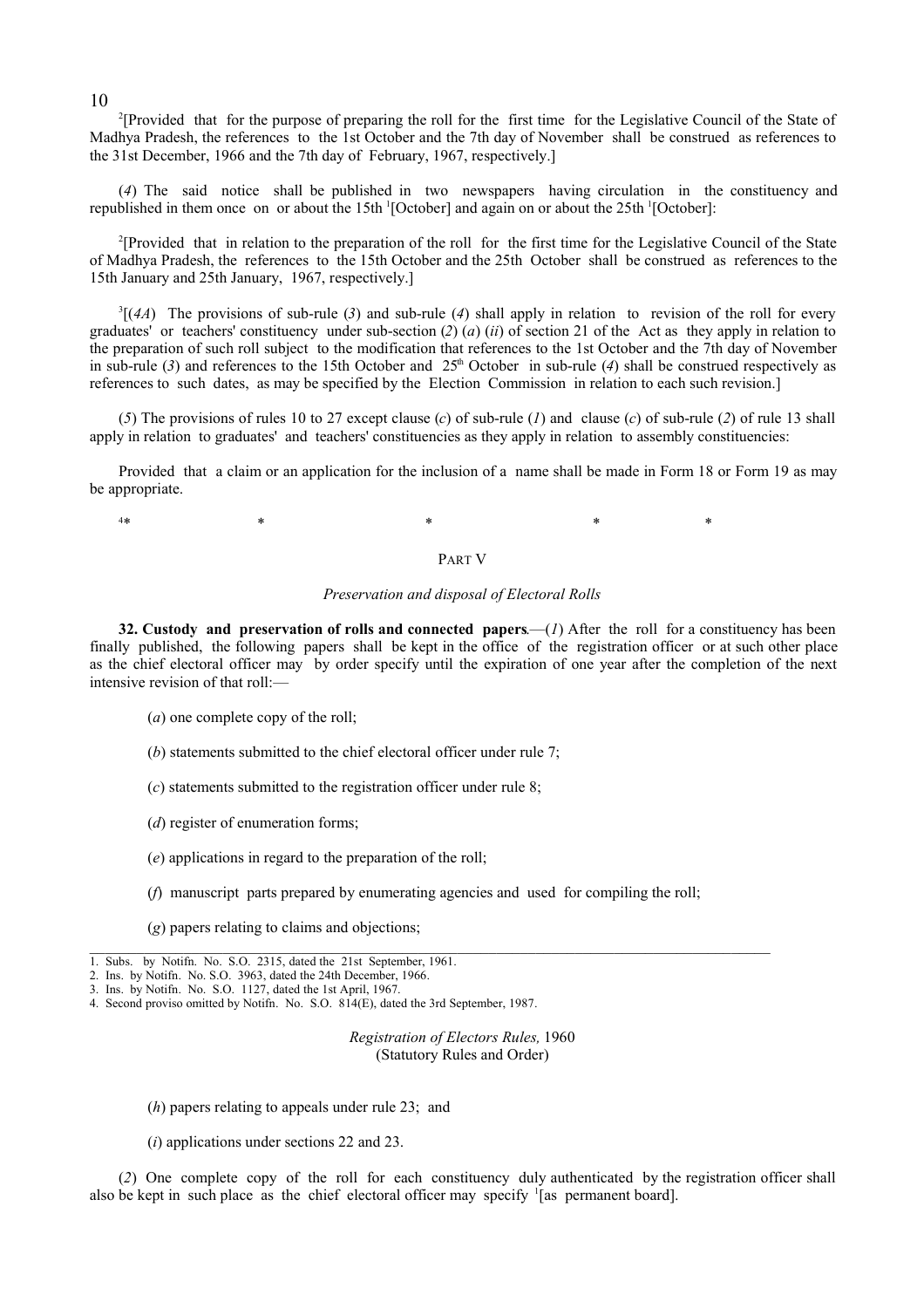#### 11

**33. Inspection of electoral rolls and connected papers**.—Every person shall have the right to inspect the election papers referred to in rule 32 and to get attested copies thereof on payment of such fee as may be fixed by the chief electoral officer.

**34. Disposal of electoral rolls and connected papers**.—(*1*) The papers referred to in rule 32 shall, on the expiry of the period specified therein, and subject to such general or special directions, if any, as may be given by the Election Commission in this behalf, be disposed of in such manner as the chief electoral officer may direct.

(*2*) Copies of the electoral roll for any constituency in excess of the number required for deposit under rule 32 and for any other public purpose shall be disposed of at such time and in such manner as the Election Commission may direct and until such disposal shall be made available for sale to the public.

#### 2 [PART VI

#### *Miscellaneous*

**35. Use of old Forms**.—If, at any time, during a period of six months from the date on which any amendment to a form for making any claim, objection or other application to the registration officer under these rules takes effect, a person makes, such claim, objection or, as the case may be, other application in the Form as it stood before such amendment, the registration officer shall deal with such claim, objection or other application and he may, for this purpose, require such person, by notice in writing, to furnish such additional information (being the information which would have been furnished if the amended Forms had been used) within such reasonable time as may be specified in the notice.]

1. Subs. by Notifn. No. S.O. 814(E), dated the 3rd September, 1987, for certain words.

2. Ins. by Notifn. No. S.O. 1128(E), dated the 29th December, 1987.

*Registration of Electors Rules,* 1960 (Statutory Rules and Order)

 $\mathcal{L}_\text{max}$ 

FORM 1

(*See* rule 7)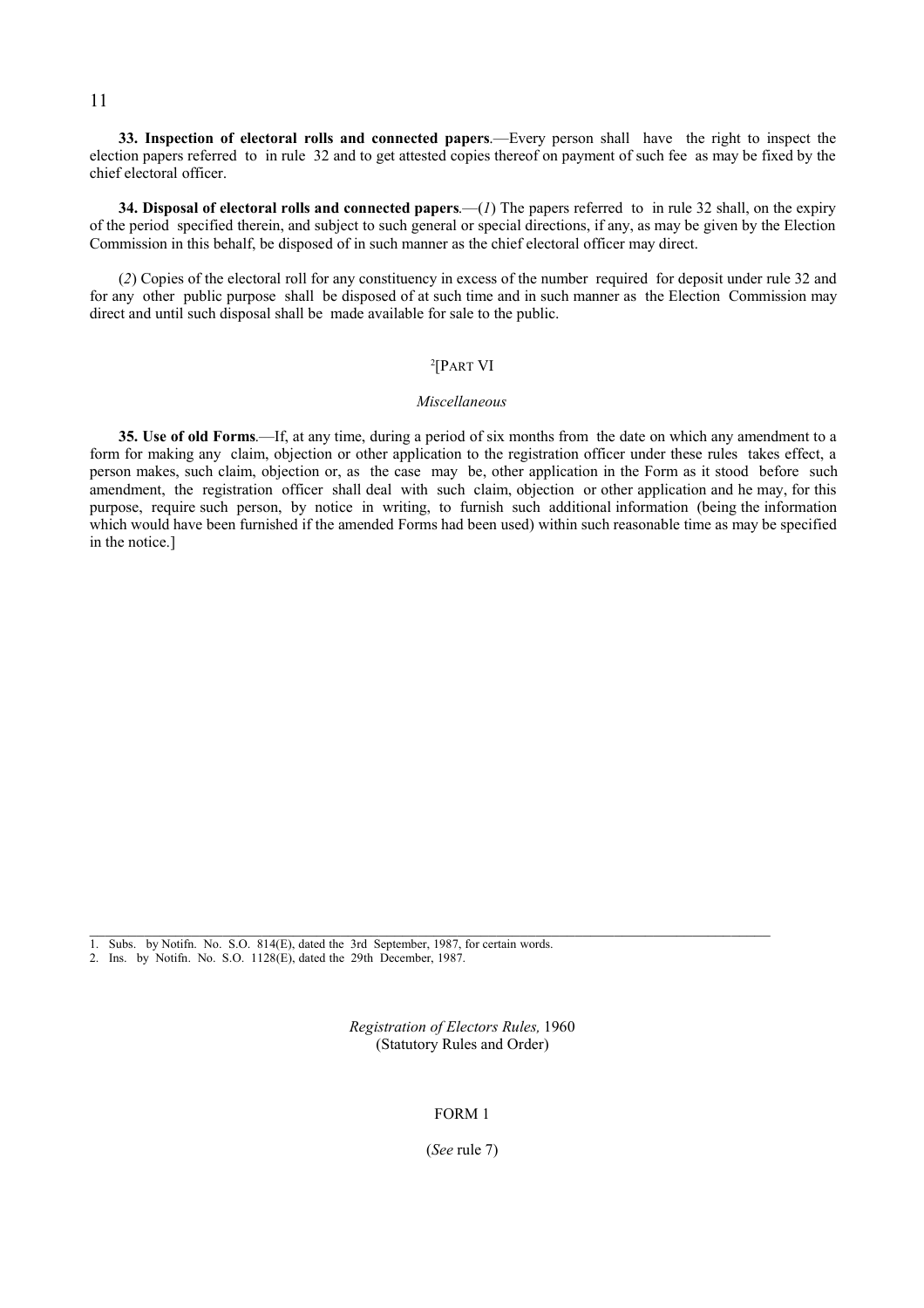*Statement as to place of Ordinary Residence by a Person holding a Declared Office*

Full name ………………………………………………………………………………………………...........

1 [Father's/Mother's/Husband's name] ..…………………………………………………………........ Age.........................................years.

Office held ..................................………………………………………………………………………………

I hereby declare that I am a citizen of India and that but for my holding the above-mentioned office, I would have been ordinarily resident at (full postal address)...................……………….

................……………................………………………………………………………………………………

…………....................................………………………………………………………………………………

I further declare that my wife (name) ...........…………...aged..……………...years, ordinarily resides with me 2 [and is a citizen of India].

This cancels any previous statement as to place of ordinary residence made by me.

Place...............

Date................ Signature...........

 $\overline{a}$ 

1. Subs. by Notifn. No. S. O. 303(E), dated the 8th May, 1993, for certain words.

2. Ins. by Notifn. No. S. O. 2315, dated the 21st September, 1961.

*Registration of Electors Rules,* 1960 (Statutory Rules and Order)

 $\_$  ,  $\_$  ,  $\_$  ,  $\_$  ,  $\_$  ,  $\_$  ,  $\_$  ,  $\_$  ,  $\_$  ,  $\_$  ,  $\_$  ,  $\_$  ,  $\_$  ,  $\_$  ,  $\_$  ,  $\_$  ,  $\_$  ,  $\_$  ,  $\_$  ,  $\_$  ,  $\_$  ,  $\_$  ,  $\_$  ,  $\_$  ,  $\_$  ,  $\_$  ,  $\_$  ,  $\_$  ,  $\_$  ,  $\_$  ,  $\_$  ,  $\_$  ,  $\_$  ,  $\_$  ,  $\_$  ,  $\_$  ,  $\_$  ,

1 [FORM 2

(*See* rule 7)

*Statement as to place of Ordinary Residence by a member of the Armed Forces*

I hereby declare that I am a citizen of India and that but for my service in the Armed Forces I would have been ordinarily resident at—

House No...................…………………………………………………………………………………………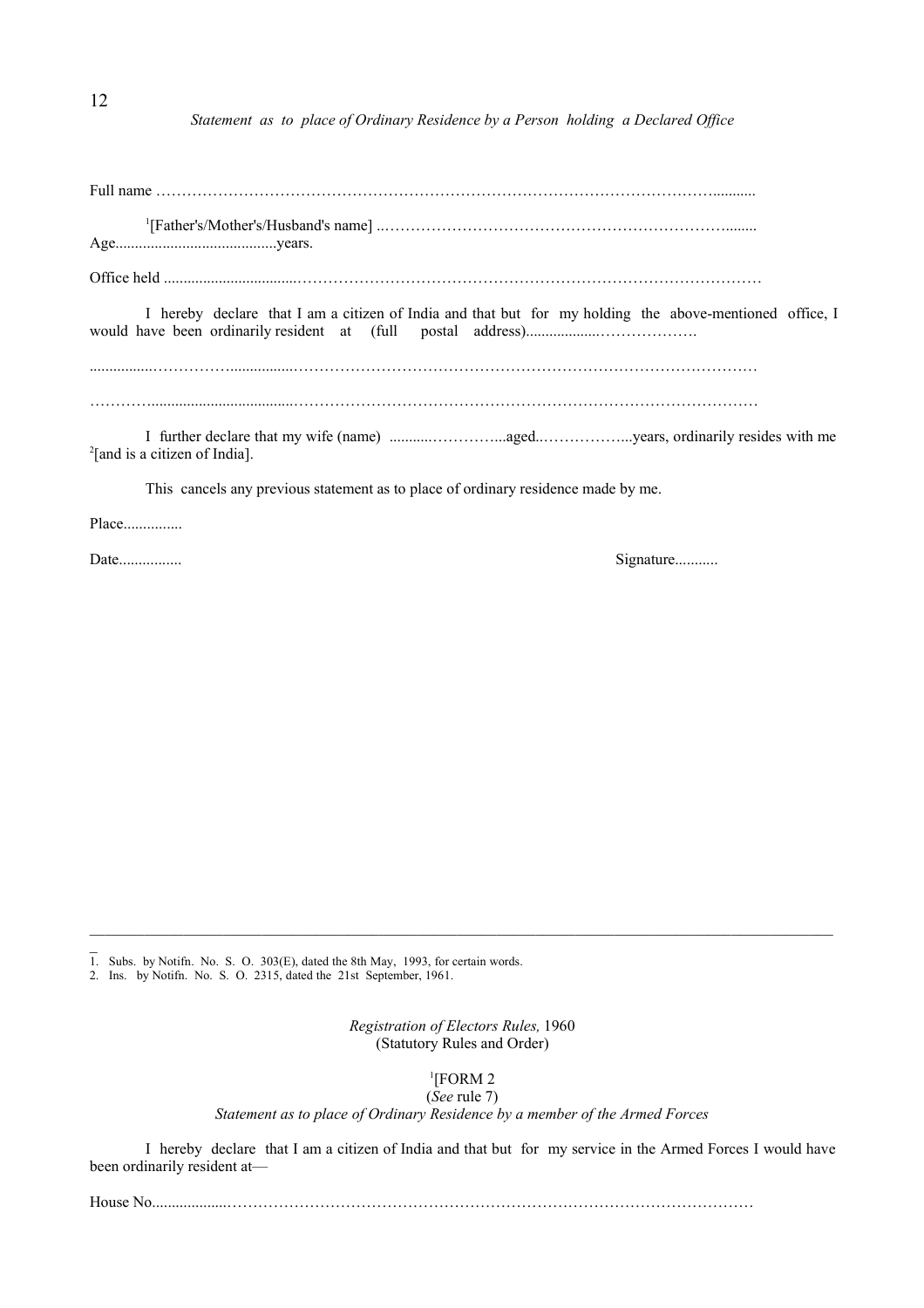Street/Mohalla............………………………………………………………………………………………… Locality...................…………………………………………………………………………………………… Town/Village................……………………………………………………………………………………….. Post Office.................…………………………………………………………………………………………. Police Station...............………………………………………………………………………………………… Tehsil/Taluka................……………………………………………………………………………………….. District.....................……………………………………………………………………………………………. State.......................…………………………………………………………………………………………….. My full name................………………………………………………………………………………………… Service No...............…………………………….Rank......……………………………………………........…. Service/Corps/Regiment...................………………………………………………………………………… Name and address of record office.....................………………………………………………………………. Age last birthday.......................…………………………………………………………………………..years. \*I further declare that my wife........……………………….age.…………………………...years, ordinarily resides with me and is a citizen of India.

This cancels any previous statement as to ordinary place of residence made by me.

Date........…………………....20 . ………………...............

(Signature)  $\_$  ,  $\_$  ,  $\_$  ,  $\_$  ,  $\_$  ,  $\_$  ,  $\_$  ,  $\_$  ,  $\_$  ,  $\_$  ,  $\_$  ,  $\_$  ,  $\_$  ,  $\_$  ,  $\_$  ,  $\_$  ,  $\_$  ,  $\_$  ,  $\_$  ,  $\_$  ,  $\_$  ,  $\_$  ,  $\_$  ,  $\_$  ,  $\_$  ,  $\_$  ,  $\_$  ,  $\_$  ,  $\_$  ,  $\_$  ,  $\_$  ,  $\_$  ,  $\_$  ,  $\_$  ,  $\_$  ,  $\_$  ,  $\_$  ,  $\overline{a}$ Record Office Verified and found correct Folio No........……………. (Signature)……………………….... Place………………........... (Designation)……………………..... Date…………………........ Officer-in-charge, Records.  $\_$  ,  $\_$  ,  $\_$  ,  $\_$  ,  $\_$  ,  $\_$  ,  $\_$  ,  $\_$  ,  $\_$  ,  $\_$  ,  $\_$  ,  $\_$  ,  $\_$  ,  $\_$  ,  $\_$  ,  $\_$  ,  $\_$  ,  $\_$  ,  $\_$  ,  $\_$  ,  $\_$  ,  $\_$  ,  $\_$  ,  $\_$  ,  $\_$  ,  $\_$  ,  $\_$  ,  $\_$  ,  $\_$  ,  $\_$  ,  $\_$  ,  $\_$  ,  $\_$  ,  $\_$  ,  $\_$  ,  $\_$  ,  $\_$  ,

*(For use in the Election Office)* Statement received on the ... .. .199. Registered in the electoral roll for the.……………….......Assembly Constituency (No...). Service voters' part, at S. No.....……………………………………………………………………………… Date......................20 . 2 [Electoral Registration Officer].] \_\_\_\_\_\_\_\_\_\_\_\_\_\_\_\_\_\_\_\_\_\_\_\_\_\_\_\_\_\_\_\_\_\_\_\_\_\_\_\_\_\_\_\_\_\_\_\_\_\_\_\_\_\_\_\_\_\_\_\_\_\_\_\_\_\_\_\_\_\_\_\_\_\_\_\_\_\_\_\_\_\_\_\_\_\_\_\_\_\_\_\_\_\_\_

\*Delete if not applicable.

1. Subs. by Notifn. No. S. O. 3667, dated the 12th October, 1964, for Form 2. 2. Subs. by Notifn. No. S.O. 3874, dated the 15th December, 1966, for "Chief Electoral Officer".

> *Registration of Electors Rules,* 1960 (Statutory Rules and Order) 1 [FORM 2A (*See* rule 7)

\_\_\_\_\_\_\_\_\_\_\_\_\_\_\_\_\_\_\_\_\_\_\_\_\_\_\_\_\_\_\_\_\_\_\_\_\_\_\_\_\_\_\_\_\_\_\_\_\_\_\_\_\_\_\_\_\_\_\_\_\_\_\_\_\_\_\_\_\_\_\_\_\_\_\_\_\_\_\_\_\_\_\_\_\_\_\_\_\_\_\_\_\_\_\_

*Statement as to place of Ordinary Residence by a member of an armed police force of a State, who is serving outside that State*

I hereby declare that I am a citizen of India and that but for my service outside the State in the Armed Force mentioned below, I would have been ordinarily resident at: —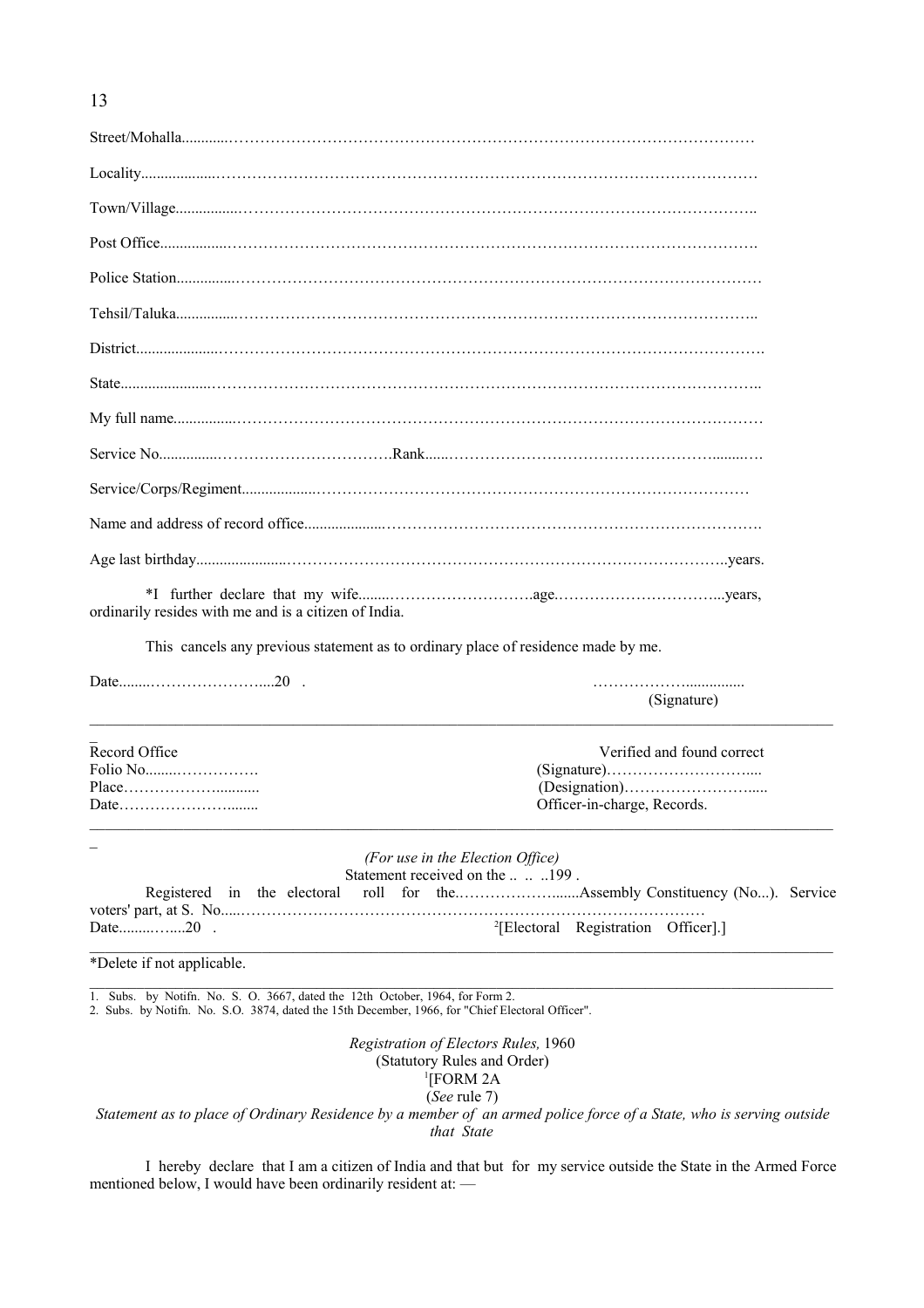| a matthews are to the contribution of some of the first contribution of the disc |
|----------------------------------------------------------------------------------|

ordinary reside with me and is a citizen of India.

This cancels any previous statement as to ordinary place of residence made by me.

Date........…………………....20 . ………………...............

\*Delete if not applicable. Verified and found correct Commandant's Office Folio No........……………. (Signature)…………….... Place………………........... (Designation)………….... Date…………………........ Commandant.

 $\overline{a}$ 

(Signature)

*(For use in the Election Office)* Statement received on the .......20.

\_\_\_\_\_\_\_\_\_\_\_\_\_\_\_\_\_\_\_\_\_\_\_\_\_\_\_\_\_\_\_\_\_\_\_\_\_\_\_\_\_\_\_\_\_\_\_\_\_\_\_\_\_\_\_\_\_\_\_\_\_\_\_\_\_\_\_\_\_\_\_\_\_\_\_\_\_\_\_\_\_\_\_\_\_\_\_\_\_\_\_\_\_\_\_

|          |  |  |  | <sup>2</sup> [Electoral Registration |
|----------|--|--|--|--------------------------------------|
| Officer. |  |  |  |                                      |

1. Ins. by Notifn. No. S. O. 4371, dated the 21st October, 1964.

2. Subs. by Notifn. No. S.O. 3874, dated the 15th December, 1966, for "Chief Electoral Officer".

*Registration of Electors Rules,* 1960 (Statutory Rules and Order)

#### FORM 3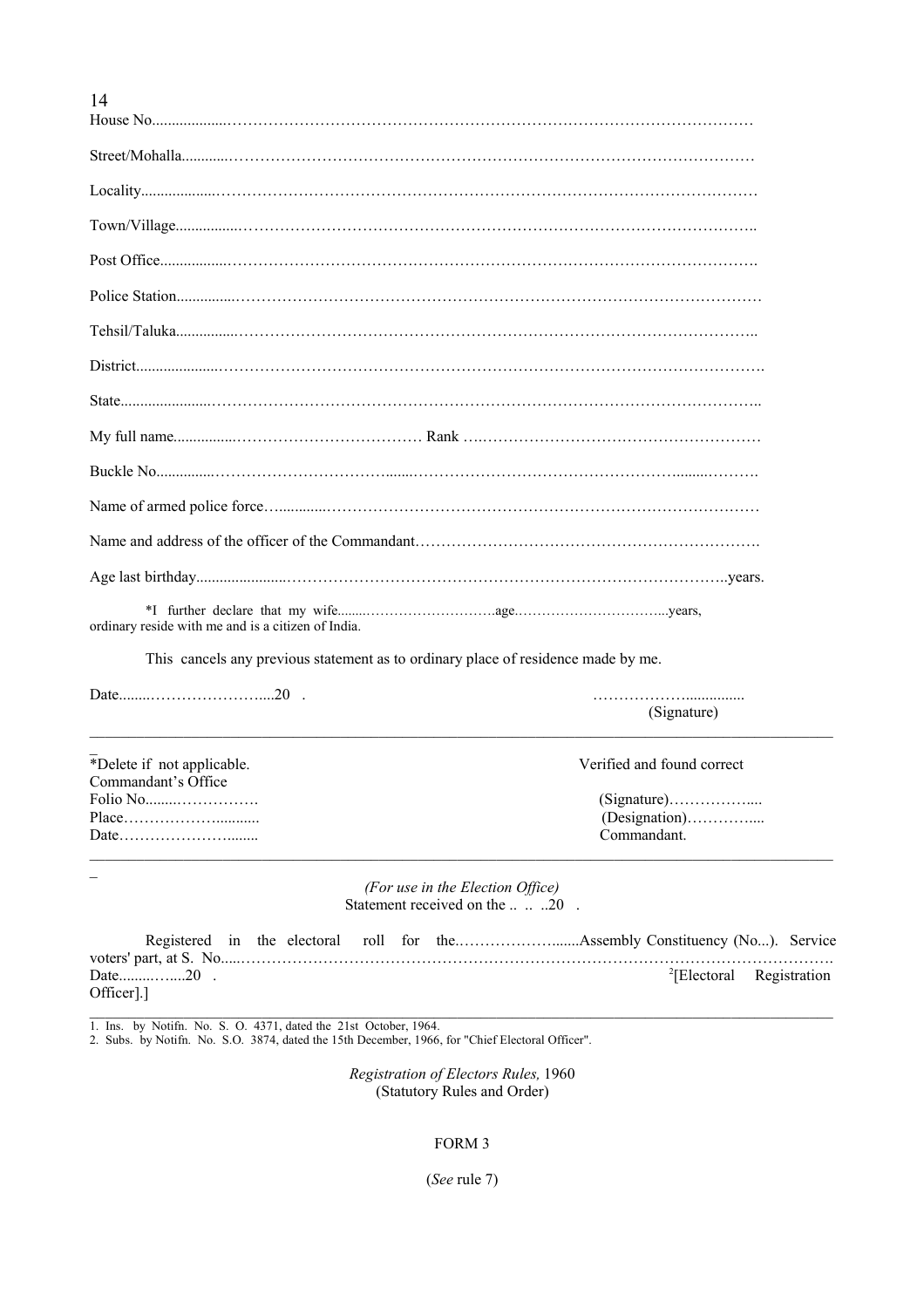15

| Statement as to place of Ordinary Residence by a person employed under the Government of India in a post outside<br><i>India</i>                                                                                                                          |
|-----------------------------------------------------------------------------------------------------------------------------------------------------------------------------------------------------------------------------------------------------------|
|                                                                                                                                                                                                                                                           |
|                                                                                                                                                                                                                                                           |
|                                                                                                                                                                                                                                                           |
| Description of post                                                                                                                                                                                                                                       |
|                                                                                                                                                                                                                                                           |
| I hereby declare that I am a citizen of India and that but for my being employed under the Government of<br>India in the above-mentioned post, I would have been ordinarily resident at (full postal address)                                             |
| wife<br>further<br>declare<br>I<br>that<br>my<br>with me $^{2}$ [and is a citizen of India].                                                                                                                                                              |
| This cancels any previous statement as to place of ordinary residence made by me.                                                                                                                                                                         |
| Signature                                                                                                                                                                                                                                                 |
| Verified                                                                                                                                                                                                                                                  |
| Signature                                                                                                                                                                                                                                                 |
| Designation of the<br>Head of Office                                                                                                                                                                                                                      |
| Place<br>Date                                                                                                                                                                                                                                             |
| (For use in the Election Office)                                                                                                                                                                                                                          |
| Statement received on the199.                                                                                                                                                                                                                             |
| Registered<br>the<br>electoral<br>$\sin$<br>roll<br>(No). Service voters' part, at S.No                                                                                                                                                                   |
| <sup>3</sup> [Electoral Registration Officer].                                                                                                                                                                                                            |
| 1. Subs. by Notifn. No. S.O. 303(E), dated the 8th May, 1993, for certain words.<br>2. Ins. by Notifn. No. S.O. 2315, dated the 21st September, 1961.<br>3. Subs. by Notifn. No. S.O. 3874, dated the 15th December, 1966, for "Chief Electoral Officer". |
| Registration of Electors Rules, 1960<br>(Statutory Rules and Order)                                                                                                                                                                                       |
| FORM 4                                                                                                                                                                                                                                                    |

(*See* rule 8) *Letter of request*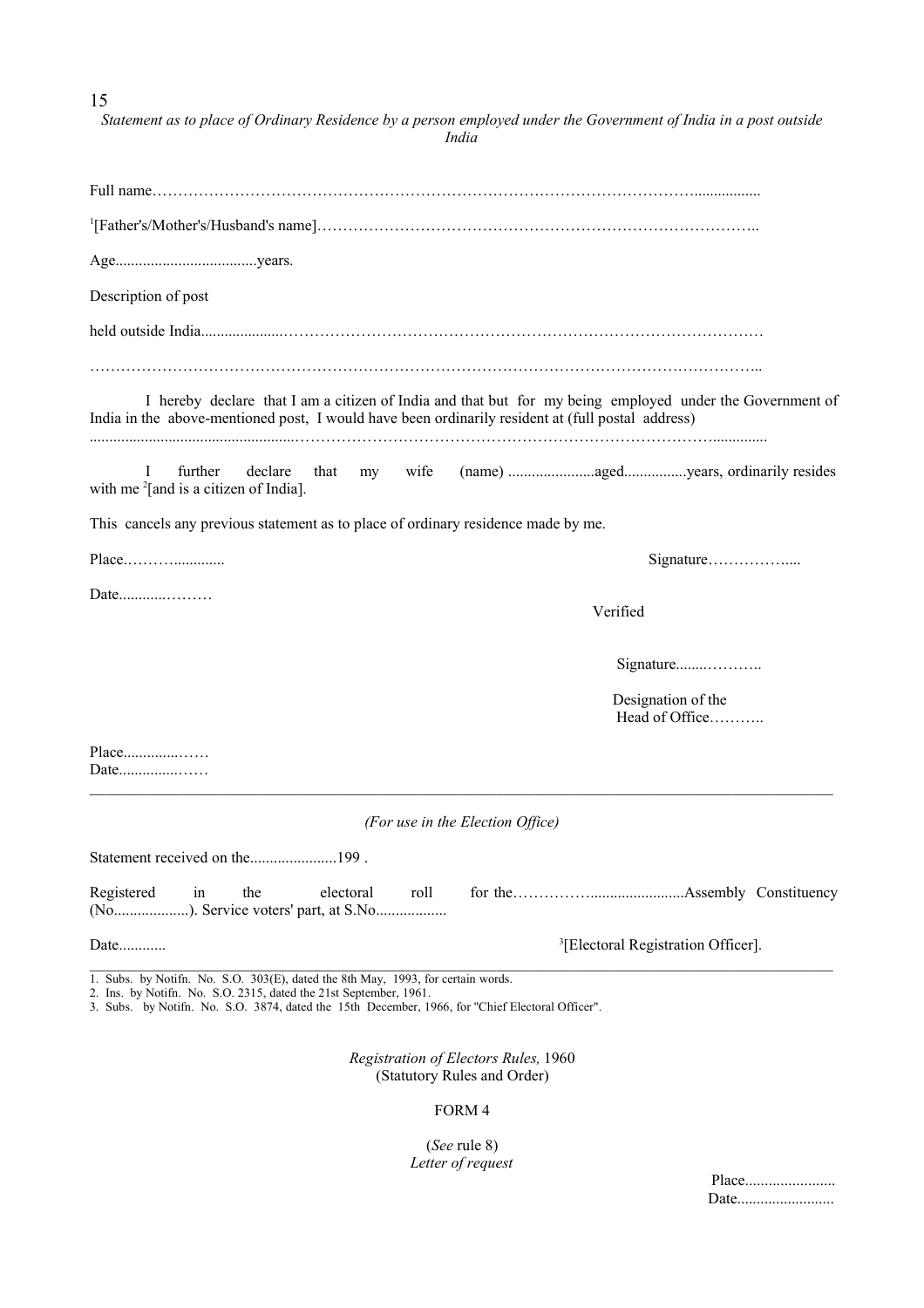| 1<br>6 |
|--------|
|--------|

To The occupant of..........................................………………………………................................

#### Sir/Madam,

The preparation of the electoral roll for the Assembly Constituency in which you are residing has been taken in hand. It will greatly facilitate my work if you will kindly complete the statement below after reading the attached instructions and hand it over to my assistant who will call for it.

> Electoral Registration Officer of the............... ……………………………………………….

Assembly Constituency.

**STATEMENT** 

*Names and particulars of adult citizens ordinarily residing in the above premises*

| Name of citizen                                      | Particulars as to | <sup>1</sup> [Father or Mother or Husband | <sup>2</sup> [Age on $1st$ January/April, 19 |
|------------------------------------------------------|-------------------|-------------------------------------------|----------------------------------------------|
| $\overline{1}$ .<br>2.<br>3.<br>4.<br>5.<br>6.<br>7. |                   |                                           |                                              |
| etc.                                                 |                   |                                           | Date                                         |

#### **INSTRUCTIONS**

- 1. Enter the names of all persons who have completed  $^{2}$ [18 years of age on or before the 1st of January/April] of this year and who are ordinarily residing in the premises.
- 2. Only the names of these who are citizens of India should be entered.
- 3. Enter against Serial No. 1 in the first column, the name of the head or other senior member of the family, provided he or she has the qualifications mentioned in paragraphs 1 and 2 above.

4. "Ordinarily residing" does not mean that the person should be actually in the house when you are filling in the form. The persons who normally live in the house should be included even though they may be temporarily absent, e.g., on a journey or on business or in hospital. On the other hand, a guest or visitor, who normally lives elsewhere but happens to be in the house at the time should not be included.

5. All ordinary residents of the house should be included, whether they are members of the family or not. But do not enter the name of any person who is a member of the Armed Forces of India or is employed under the Government of India in a post outside India or the name of such person's wife if she ordinarily resides with him.

6. In the case of every male citizen, enter in the second column the name of his father preceded by the words "son of".

7. In the case of every female citizen, enter in the second column-

(i) the name of the husband preceded by the words "wife of", if she be married;

(ii) the name of the late husband preceded by the words "widow of", if she be a widow; and

(iii) the name of the  $\frac{1}{1}$ Father or Mother] preceded by the words "daughter of", if she be unmarried.

8. In the third column, enter the age of the citizen as accurately as possible, giving only the number of complete years and ignoring the months.<br><sup>3</sup>[Note: For preparation/revision of rolls in 1989, omit "January" and reta and retain "January"].

3. Ins., *ibid.*

*Registration of Electors Rules,* 1960 (Statutory Rules and Order)

 $\overline{1}$ . Subs. by Notifn. No. S.O. 303 $(E)$ , dated the 8th May, 1993, for certain words.

<sup>2.</sup> Subs. by Notifn. No. S. O. 409(E), dated the 6th June, 1989, for certain words.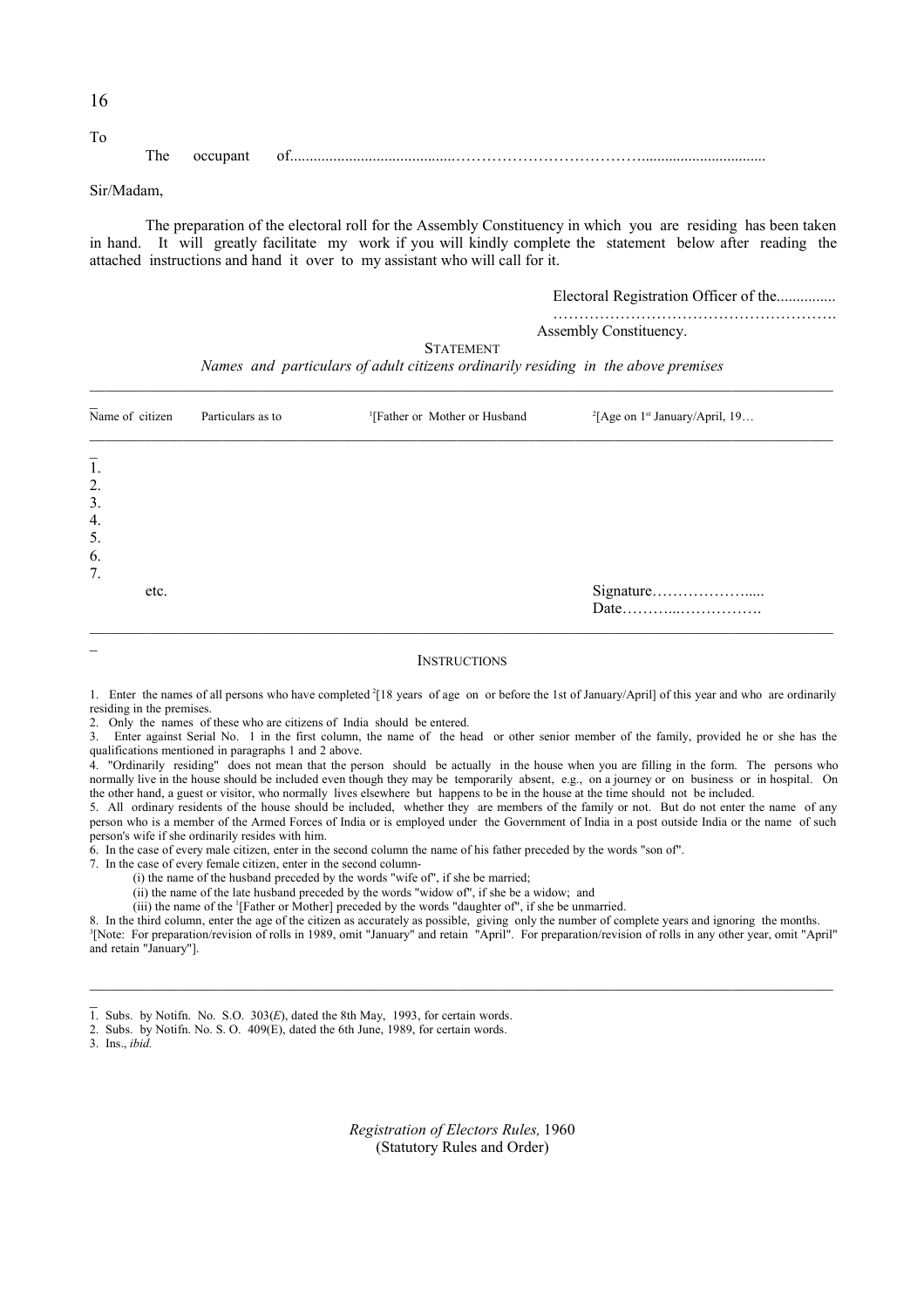#### 1 [FORM 5

#### (*See* rule 10)

### *Notice of publication of electoral roll in draft*

To

The Electors of the......………………………………………………………………....constituency.

Notice is hereby given that the electoral roll has been prepared in accordance with the Registration of Electors Rules, 1960, and a copy thereof is available for inspection at my office, and at......................during office hours.

The qualifying date for the preparation of the electoral roll is……………………………………………

If, with reference to the above said qualifying date, there be any claim for the inclusion of a name in the roll or any objection to the inclusion of name or any objection to particulars in any entry, it should be lodged on or before the..........................19............................, in Form 6, 7 or 8 as may be appropriate.

Every such claim or objection should either be presented in my office or to................. or sent by post to the address given below so as to reach me not later than the aforesaid date.

 $\mathcal{L}_\mathcal{L} = \mathcal{L}_\mathcal{L}$ 

 ………….............................. Electoral Registration Officer,

(Address)..............................]

Date.………............

1. Subs. by Notifn. No. S.O. 814(E), dated the 3rd September, 1987, for Form No. 5.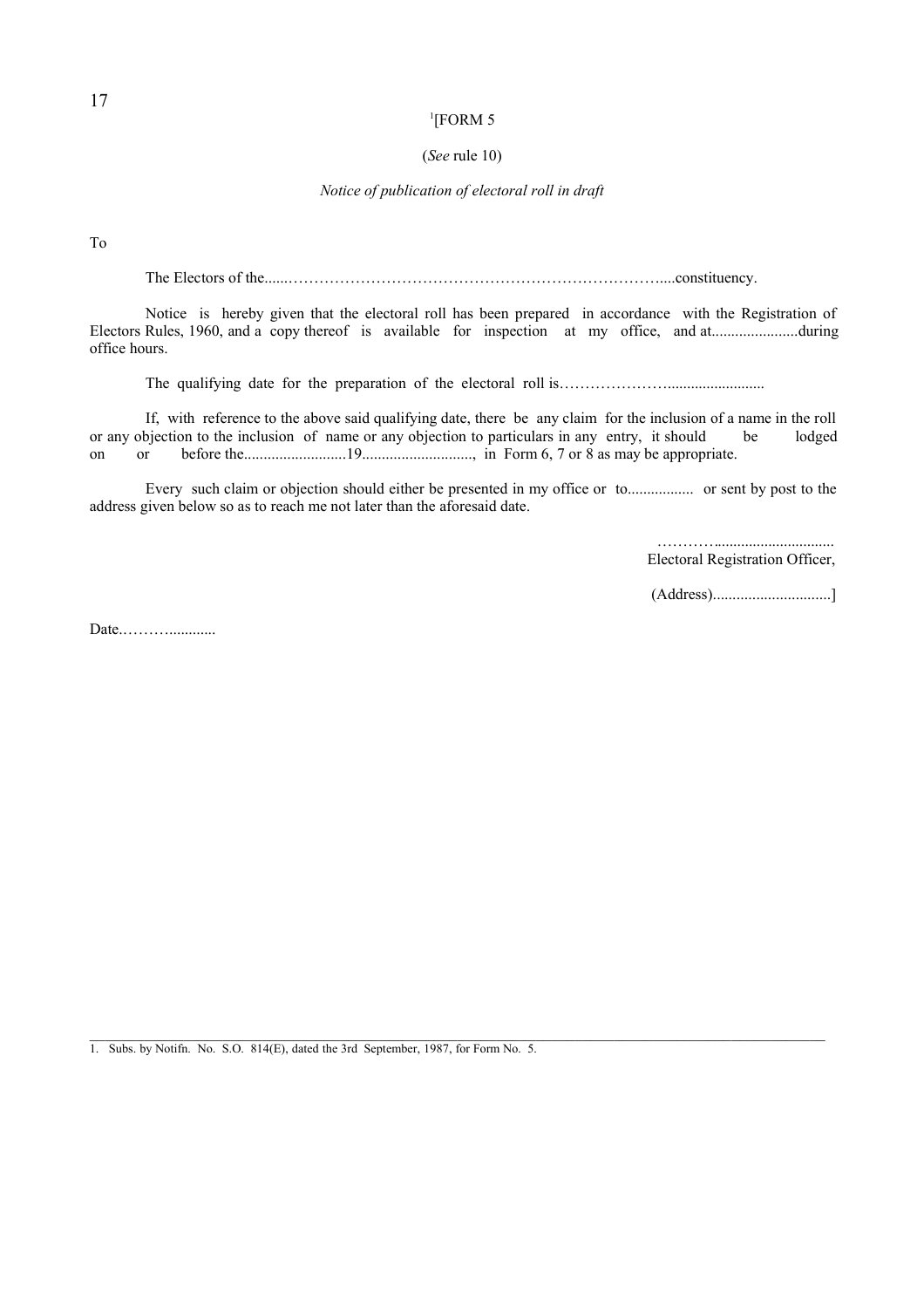### $1$ [FORM 6

### [*See* rules 13(1) and 26]

|                                                                                                     |                                                                                  | Application for inclusion of name in electoral roll | $500$ $1000$ $10(1)$ $000$ $-0$ |                     |  |  |  |
|-----------------------------------------------------------------------------------------------------|----------------------------------------------------------------------------------|-----------------------------------------------------|---------------------------------|---------------------|--|--|--|
| To                                                                                                  |                                                                                  |                                                     |                                 |                     |  |  |  |
|                                                                                                     | The Electoral Registration Officer,                                              |                                                     |                                 |                     |  |  |  |
|                                                                                                     | -------------------------------Assembly/Parliamentary <sup>£</sup> Constituency. |                                                     |                                 |                     |  |  |  |
| Sir,                                                                                                |                                                                                  |                                                     |                                 |                     |  |  |  |
| I request that my name be included in the electoral roll for the above Constituency. Particulars in |                                                                                  |                                                     |                                 |                     |  |  |  |
| support of my claim for inclusion in the electoral roll are given below:                            |                                                                                  |                                                     |                                 |                     |  |  |  |
|                                                                                                     |                                                                                  |                                                     |                                 |                     |  |  |  |
| I. Applicant's details                                                                              | Name                                                                             |                                                     |                                 | Surname (if any)    |  |  |  |
|                                                                                                     |                                                                                  |                                                     |                                 |                     |  |  |  |
| Age as on 1 <sup>st</sup> January <sup>#</sup>                                                      |                                                                                  | Years:                                              | Months:                         | Sex (male/female) : |  |  |  |
| Date of birth, if known:                                                                            |                                                                                  | Day:                                                | Month:                          | Year:               |  |  |  |
| Place of birth:                                                                                     | Village/Town:                                                                    |                                                     |                                 |                     |  |  |  |
|                                                                                                     | District:                                                                        |                                                     |                                 | State:              |  |  |  |
| <i>r</i> <sup>*</sup> Father's                                                                      | Name                                                                             |                                                     |                                 | Surname(if any)     |  |  |  |
| Mother's<br>Name                                                                                    |                                                                                  |                                                     |                                 |                     |  |  |  |
| Husband's                                                                                           |                                                                                  |                                                     |                                 |                     |  |  |  |
| Particulars of place of ordinary residence (Full address):<br>П.                                    |                                                                                  |                                                     |                                 |                     |  |  |  |
| House / Door number:                                                                                |                                                                                  |                                                     |                                 |                     |  |  |  |
| Street/ Area/Locality/Mohalla/ Road:                                                                |                                                                                  |                                                     |                                 |                     |  |  |  |
| Town / Village :                                                                                    |                                                                                  |                                                     |                                 |                     |  |  |  |
| Post Office:                                                                                        |                                                                                  |                                                     |                                 | Pin Code:           |  |  |  |
| Tehsil/Taluka/Mandal/Thana:                                                                         |                                                                                  |                                                     |                                 |                     |  |  |  |
| District:                                                                                           |                                                                                  |                                                     |                                 |                     |  |  |  |

 $\epsilon$  In case of Union territories having no Legislative Assembly and the State of Jammu and Kashmir.

 $*$  Please give the year *i.e.* 2003, 2004, etc.

\* Strike out the inappropriate alternative.

…………………………………………(Perforation)……………………………………………….

# *Receipt for application*

Received the application in Form 6 of \*\*Shri/Shrimati/Kumari ………………………………………………… …………………………………………………………………………………………………………

\*\*Address……………………………………………………………………………………………

…. Date…………………

Signature of the officer receiving the application on behalf of the Electoral Registration Officer (Address)……………………………… ………………………………

\*\*To be filled in by the applicant.

 $\_$  , and the contribution of the contribution of the contribution of the contribution of  $\mathcal{L}_\text{max}$ 1. Subs. by Notifn. No. S.O. 934(E), dated the  $18<sup>th</sup>$  August, 2003, for Forms 6, 7, 8 and 8A.

> *Registration of Electors Rules,* 1960s (Statutory Rules and Order)

III. Details of members(s) of applicant's family already included in the current electoral roll of the Constituency: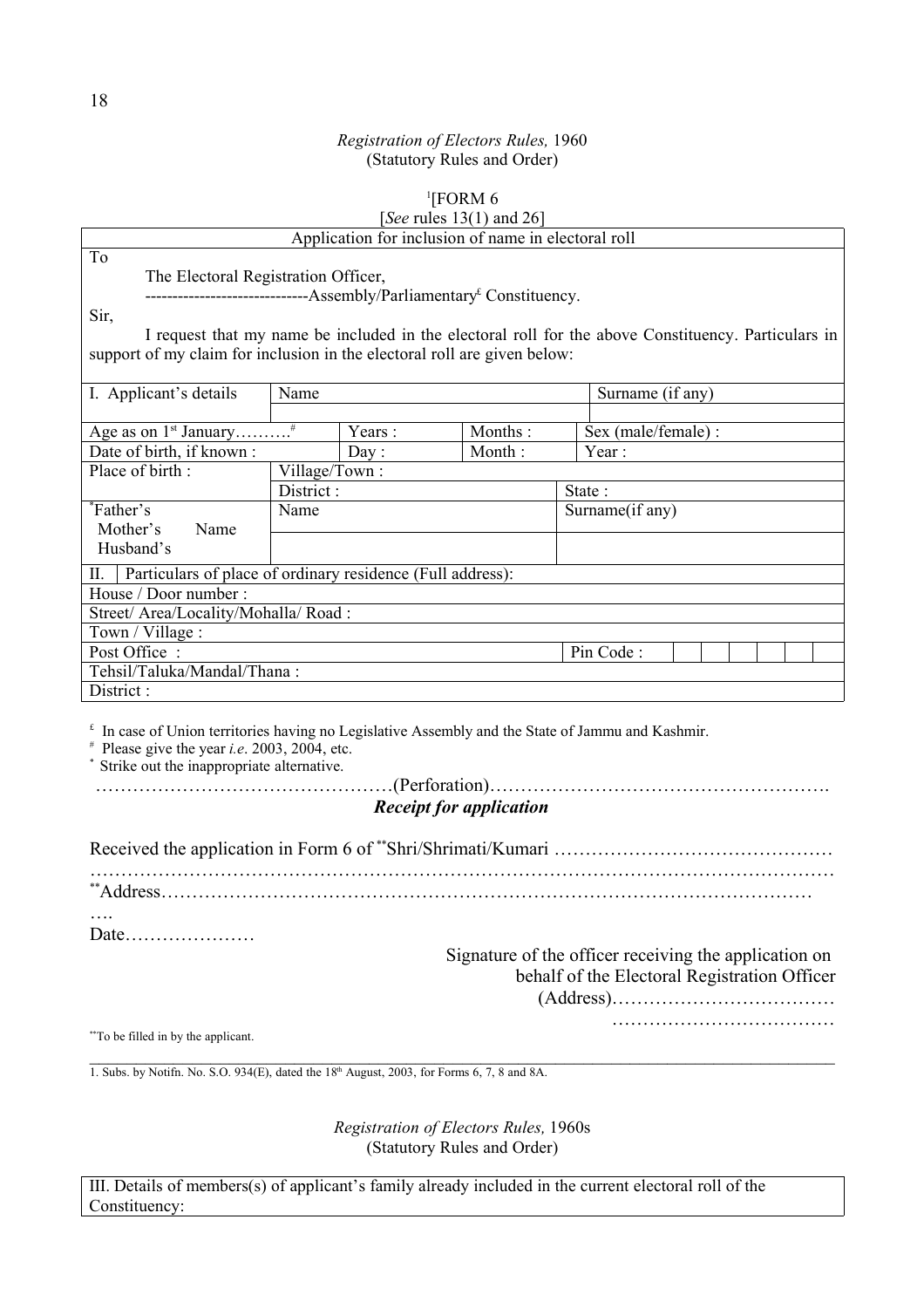| 19                                                                                                                                                              |                                                                                                                |                    |                  |                   |  |  |  |  |
|-----------------------------------------------------------------------------------------------------------------------------------------------------------------|----------------------------------------------------------------------------------------------------------------|--------------------|------------------|-------------------|--|--|--|--|
| Name                                                                                                                                                            | Relationship with                                                                                              | Part number of the | Serial number in | Elector's photo   |  |  |  |  |
|                                                                                                                                                                 | applicant                                                                                                      | roll of the        | that Part        | identity card (if |  |  |  |  |
|                                                                                                                                                                 |                                                                                                                | constituency       |                  | issued) number    |  |  |  |  |
|                                                                                                                                                                 |                                                                                                                |                    |                  |                   |  |  |  |  |
| $\overline{2}$ .                                                                                                                                                |                                                                                                                |                    |                  |                   |  |  |  |  |
| IV. Declaration:                                                                                                                                                |                                                                                                                |                    |                  |                   |  |  |  |  |
|                                                                                                                                                                 | I hereby declare that to the best of my knowledge and belief-                                                  |                    |                  |                   |  |  |  |  |
|                                                                                                                                                                 | (i) I am a citizen of India; (ii) I am ordinarily resident at the address given in para II above since         |                    |                  |                   |  |  |  |  |
|                                                                                                                                                                 | (date, month, year); (iii) I have not applied for the inclusion of my name in the electoral roll for any other |                    |                  |                   |  |  |  |  |
|                                                                                                                                                                 | constituency; (iv) my name has not already been included in the electoral roll for this or any other           |                    |                  |                   |  |  |  |  |
| assembly constituency;                                                                                                                                          |                                                                                                                |                    |                  |                   |  |  |  |  |
|                                                                                                                                                                 | <sub>or</sub>                                                                                                  |                    |                  |                   |  |  |  |  |
| State in which I was ordinarily resident earlier at the address mentioned below and, if<br>so, I request that the same may be deleted from that electoral roll. |                                                                                                                |                    |                  |                   |  |  |  |  |
| Full address (Earlier place of ordinary residence):                                                                                                             |                                                                                                                |                    |                  |                   |  |  |  |  |
|                                                                                                                                                                 | Electors photo identity card (if issued) number; , date of issue                                               |                    |                  |                   |  |  |  |  |
|                                                                                                                                                                 |                                                                                                                |                    |                  |                   |  |  |  |  |
|                                                                                                                                                                 |                                                                                                                |                    |                  |                   |  |  |  |  |
| Place:                                                                                                                                                          |                                                                                                                |                    |                  |                   |  |  |  |  |
| Date:                                                                                                                                                           | Signature or thumb impression of the applicant                                                                 |                    |                  |                   |  |  |  |  |
| Note.- Any person who makes a statement or declaration which is false and which he either knows or                                                              |                                                                                                                |                    |                  |                   |  |  |  |  |

*believes to be false or does not believe to be true, is punishable under section 31 of the Representation of the People Act, 1950 (43 of 1950).*

\*Strike out the inappropriate alternative.

*Details of action taken* (To be filled by Electoral Registration Officer of the constituency)

The application of Shri/Smt./ Km………………………………….for inclusion of name in the electoral roll in Form 6 has been accepted\*/rejected\*.

Detailed reasons for  $\text{*acceptance}$  [under or in pursuance of rule  $18\text{*}/20\text{*}/26(4)\text{*}^1$  or rejection [under or in pursuance of rule  $17^{*}/20^{*}/26(4)^{t}$  ] :

Date: Registration Officer Registration Officer Registration Officer

Place: Signature of Electoral (Seal of the Electoral

£ During continuous updating after final publication of electoral roll. Strike out the inappropriate alternative.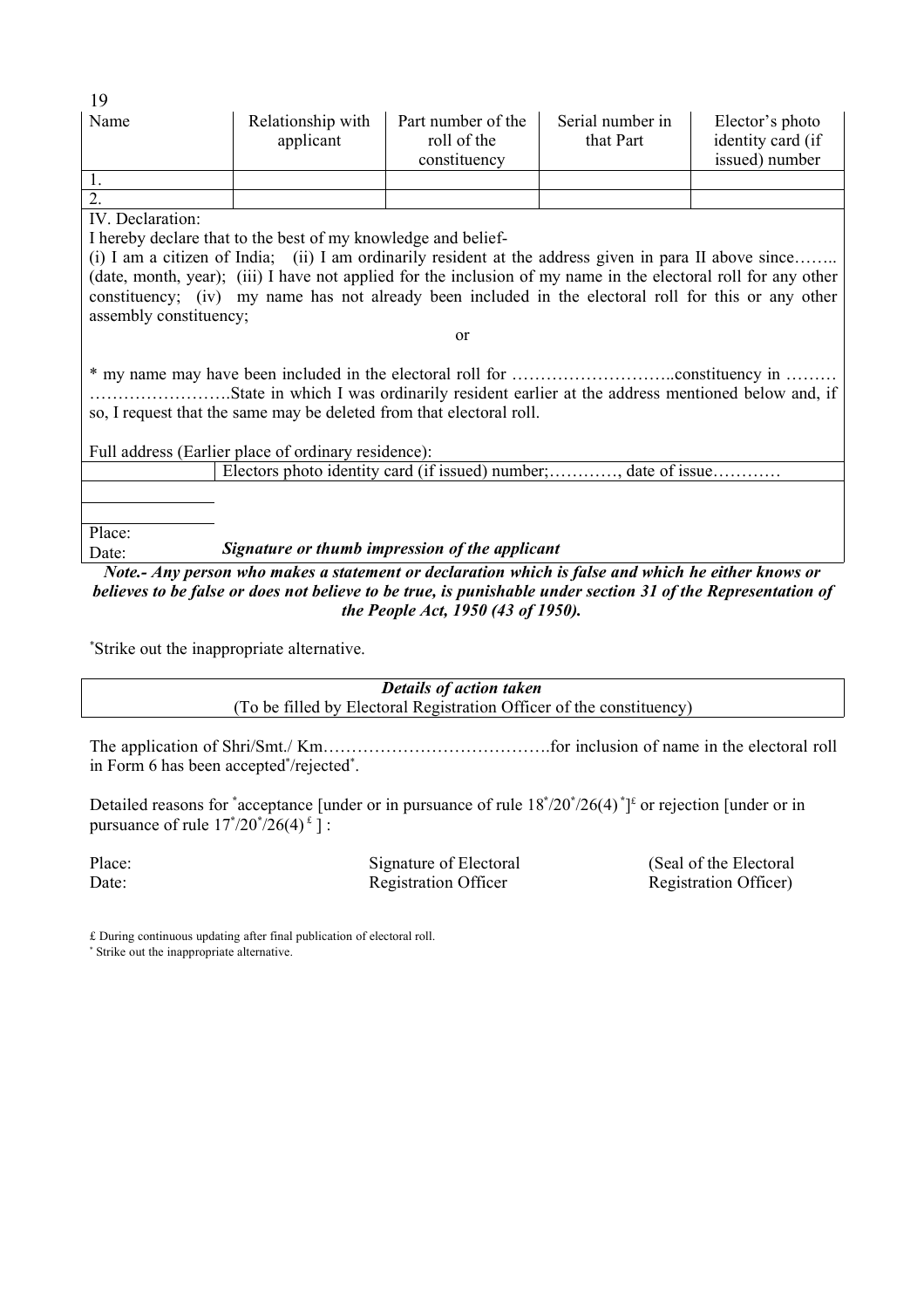# FORM 7

### [*See* rule 13(2) and 26]

*Application for objecting inclusion or seeking deletion of name in electoral roll*

The Electoral Registration Officer,

---------------------------------Assembly<sup>&</sup> Parliamentary Constituency.

Sir,

To

@ I object to the proposed inclusion of the name of the undermentioned person in the electoral roll for the above constituency. Particulars in support of my objection are given below:

or

@ I submit that the entry relating to \*myself/\*the person named below is required to be deleted for the reasons stated hereunder:

| <sup>@</sup> Details of person                                     |                                                                                                |      | Name                                                                                                                                    |  | Surname (if any)                          |                                                                                                   |  |
|--------------------------------------------------------------------|------------------------------------------------------------------------------------------------|------|-----------------------------------------------------------------------------------------------------------------------------------------|--|-------------------------------------------|---------------------------------------------------------------------------------------------------|--|
| inclusion of whose<br>name 1s                                      |                                                                                                |      |                                                                                                                                         |  |                                           |                                                                                                   |  |
| objected<br>to:                                                    |                                                                                                |      |                                                                                                                                         |  |                                           |                                                                                                   |  |
| <sup>@</sup> Details of person<br>whose entry is to be<br>deleted: |                                                                                                |      | His/her<br>Part number<br>number:<br>of electoral<br>serial<br>roll in which<br>number in<br>his/her name<br>that part:<br>is included: |  | Elector's photo identity card (if issued) |                                                                                                   |  |
| $H^*$ II.                                                          | <b>Details of objector</b>                                                                     | Name |                                                                                                                                         |  | Surname (if any)                          |                                                                                                   |  |
|                                                                    |                                                                                                |      |                                                                                                                                         |  |                                           |                                                                                                   |  |
|                                                                    | Sex (male/female):                                                                             |      | Part number of electoral roll in which                                                                                                  |  |                                           | His/her serial number in that                                                                     |  |
|                                                                    |                                                                                                |      | objector's name is included:                                                                                                            |  |                                           | part:                                                                                             |  |
|                                                                    |                                                                                                |      |                                                                                                                                         |  |                                           |                                                                                                   |  |
| *Father's                                                          |                                                                                                |      | Name                                                                                                                                    |  |                                           | Surname (if any)                                                                                  |  |
| Mother's                                                           | Name                                                                                           |      |                                                                                                                                         |  |                                           |                                                                                                   |  |
|                                                                    | Husband's                                                                                      |      |                                                                                                                                         |  |                                           |                                                                                                   |  |
| III.                                                               |                                                                                                |      |                                                                                                                                         |  |                                           | Particulars of place of ordinary residence of @objector/@person seeking deletion. (Full address): |  |
|                                                                    | House / Door number:                                                                           |      |                                                                                                                                         |  |                                           |                                                                                                   |  |
|                                                                    | Street/Area/Locality/Mohalla/Road:                                                             |      |                                                                                                                                         |  |                                           |                                                                                                   |  |
|                                                                    | Town / Village:                                                                                |      |                                                                                                                                         |  |                                           |                                                                                                   |  |
| Post Office:<br>Pin Code:                                          |                                                                                                |      |                                                                                                                                         |  |                                           |                                                                                                   |  |
|                                                                    | Tehsil/Taluka/Mandal/Thana:                                                                    |      |                                                                                                                                         |  |                                           |                                                                                                   |  |
| District:                                                          |                                                                                                |      |                                                                                                                                         |  |                                           |                                                                                                   |  |
|                                                                    | in case of Union territories having no Legislative Assembly and the State of Jammu and Kashmir |      |                                                                                                                                         |  |                                           |                                                                                                   |  |

se of Union territories having no Legislative Assembly and the State of Jammu and Kashmir.

@ First alternative will be relevant during preparation/revision of electoral roll. Second alternative will be relevant

 during continuous updating after final publication of electoral roll. Strike out the inappropriate alternative.

\* Strike out the inappropriate alternative.

# Part-II not to be filled where applicant seeks deletion of entry relating to himself.

………………………………………………..(Perforation)…………………………………………

*Registration of Electors Rules,* 1960 (Statutory Rules and Order)

*Receipt for application*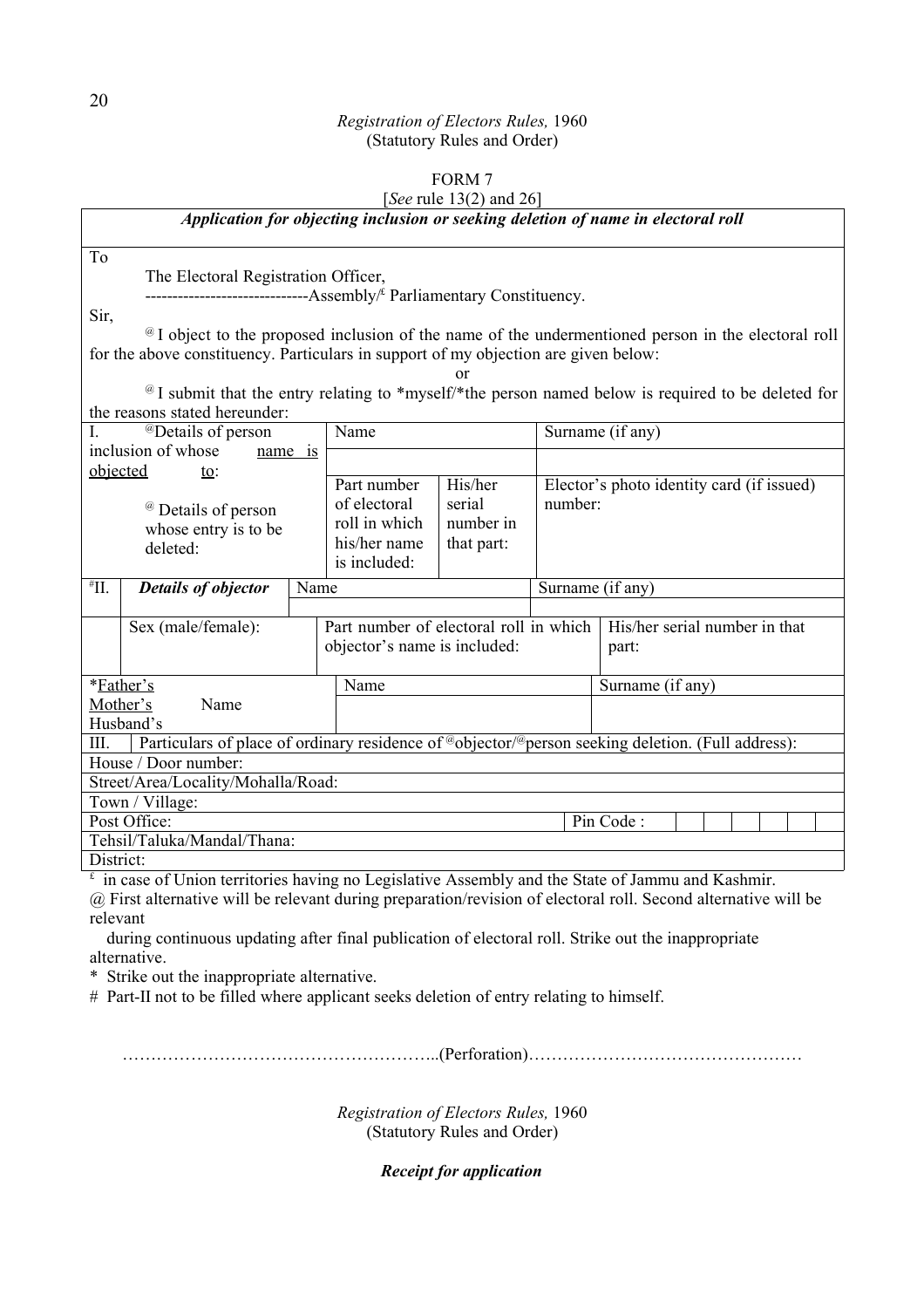Received the application in Form 7 of \*\*Shri/Shrimati/Kumari ………………………………………………… \*\*Address………………………………………………………………………………………………. Date………………… 21

> Signature of the officer receiving the application on behalf of the Electoral Registration Officer (Address)……………………………… ………………………………

\*\*To be filled in by the applicant.

| IV. Reason(s) for objection/*deletion: |  |
|----------------------------------------|--|
| V. Declaration:                        |  |

I hereby declare that the facts and particulars mentioned above are true to the best of my knowledge and belief.

Place:

Date: Signature or thumb impression of the applicant

*Note.- Any person who makes a statement or declaration which is false and which he either knows or believes to be false or does not believe to be true, is punishable under section 31 of the Representation of the People Act, 1950 (43 of 1950).*

\*Strike out the inappropriate alternative.

*Details of action taken* (To be filled by Electoral Registration Officer of the constituency)

The application of Shri/Smt./Km…………………………………. \*objecting to inclusion/ \* seeking deletion of name of Shri/Smt/Km…………….in the electoral roll in Form 7 has been accepted \* /rejected \* .

Detailed reasons for **\*** acceptance [under or in pursuance of rule 18**\*** /20 **\*** /26(4) **\*** ] or rejection [under or in pursuance of rule  $17^{*}/20^{*}/26(4)^{t}$ :

Date: Registration Officer Registration Officer Registration Officer Registration Officer)

Place: Signature of Electoral (Seal of the Electoral

Strike out the inappropriate alternative.

£ During continuous updating after final publication of electoral roll.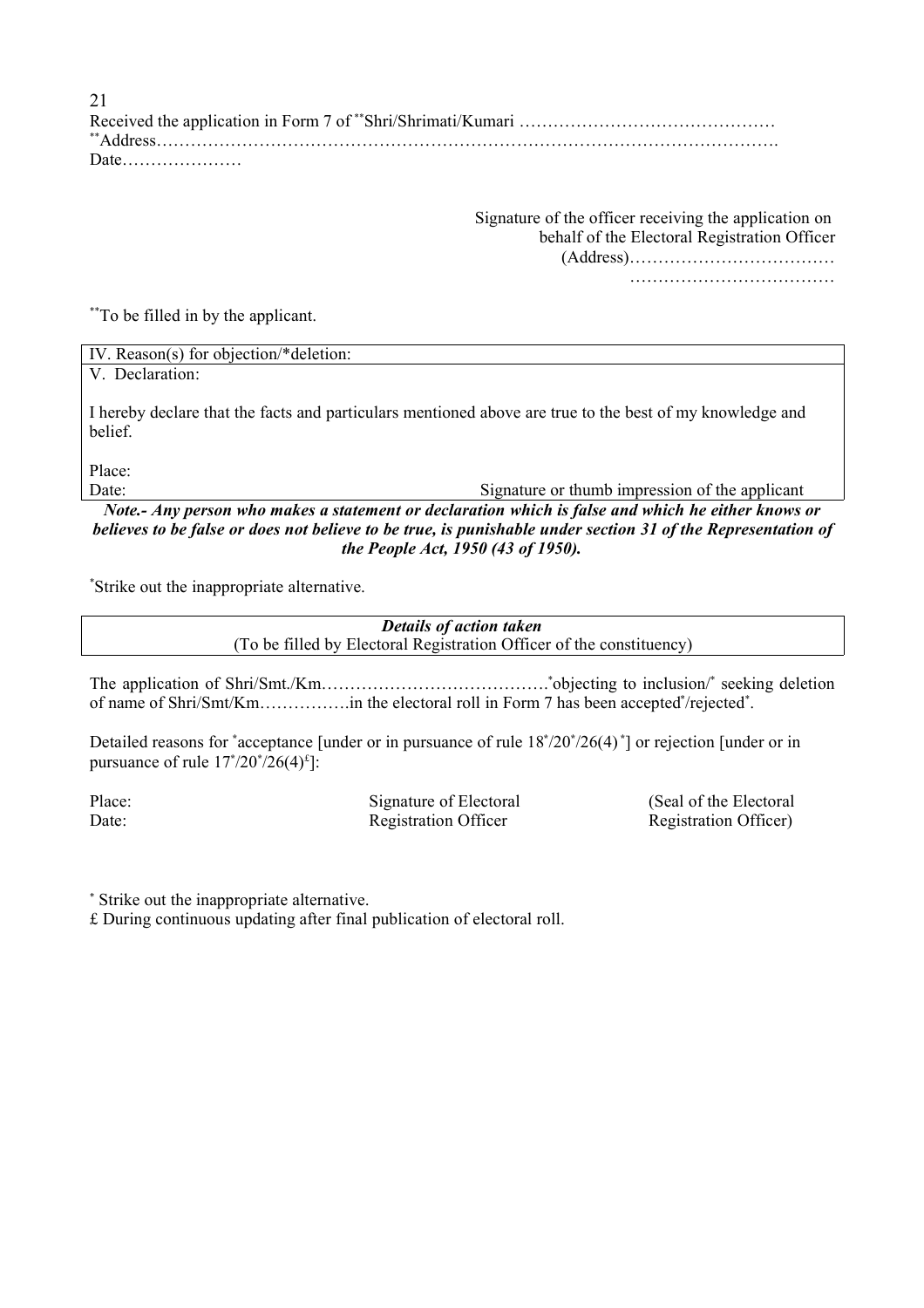# FORM  $8$

[*See* rules 13(3) and 26]

| See rules $13(3)$ and 26                                                                                                                            |                                                                                 |         |                                                                                                              |  |  |  |
|-----------------------------------------------------------------------------------------------------------------------------------------------------|---------------------------------------------------------------------------------|---------|--------------------------------------------------------------------------------------------------------------|--|--|--|
|                                                                                                                                                     | Application for correction to particulars entered in electoral roll             |         |                                                                                                              |  |  |  |
| To                                                                                                                                                  |                                                                                 |         |                                                                                                              |  |  |  |
| The Electoral Registration Officer,                                                                                                                 |                                                                                 |         |                                                                                                              |  |  |  |
|                                                                                                                                                     | ------------------------------Assembly/Parliamentary <sup>£</sup> constituency. |         |                                                                                                              |  |  |  |
| Sir,                                                                                                                                                |                                                                                 |         |                                                                                                              |  |  |  |
|                                                                                                                                                     |                                                                                 |         | I request that entry relating to myself appearing in the electoral roll for the above constituency is not    |  |  |  |
| correct and it should be corrected. Correct particulars in support of my request are given below:-                                                  |                                                                                 |         |                                                                                                              |  |  |  |
|                                                                                                                                                     |                                                                                 |         |                                                                                                              |  |  |  |
| I. Applicant's details                                                                                                                              | Name                                                                            |         | Surname (if any)                                                                                             |  |  |  |
|                                                                                                                                                     |                                                                                 |         |                                                                                                              |  |  |  |
| Part number of electoral roll:                                                                                                                      |                                                                                 |         | Serial number in that part:                                                                                  |  |  |  |
|                                                                                                                                                     | Years:                                                                          | Months: | Sex (male/female):                                                                                           |  |  |  |
| Date of birth, if known:                                                                                                                            | Day:                                                                            | Month:  | Year:                                                                                                        |  |  |  |
| <i>*Eather's</i>                                                                                                                                    | Name                                                                            |         | Surname (if any)                                                                                             |  |  |  |
| Mother's<br>Name<br>Husband's                                                                                                                       |                                                                                 |         |                                                                                                              |  |  |  |
|                                                                                                                                                     |                                                                                 |         |                                                                                                              |  |  |  |
| Н.                                                                                                                                                  | Particulars of place of ordinary residence (Full address):                      |         |                                                                                                              |  |  |  |
| House / Door number:                                                                                                                                |                                                                                 |         |                                                                                                              |  |  |  |
| Street/ Area/Locality/Mohalla/ Road:                                                                                                                |                                                                                 |         |                                                                                                              |  |  |  |
| Town / Village:<br>Post Office:                                                                                                                     |                                                                                 |         | Pin Code:                                                                                                    |  |  |  |
| Tehsil/Taluka/Mandal/Thana:                                                                                                                         |                                                                                 |         |                                                                                                              |  |  |  |
| District:                                                                                                                                           |                                                                                 |         |                                                                                                              |  |  |  |
| III. Details of Electors' photo identity card (if issued, in this or some other constituency)                                                       |                                                                                 |         |                                                                                                              |  |  |  |
| Electors' photo identity card number:                                                                                                               |                                                                                 |         |                                                                                                              |  |  |  |
| Name of the constituency:                                                                                                                           |                                                                                 |         |                                                                                                              |  |  |  |
| IV. Details of entries to be corrected:                                                                                                             |                                                                                 |         |                                                                                                              |  |  |  |
|                                                                                                                                                     |                                                                                 |         | *My name/*Age/*Father's/Mother's/Husband's name/*Sex/Address/*Electors' photo identity card number           |  |  |  |
| may be corrected in terms of information provided in this Form above.                                                                               |                                                                                 |         |                                                                                                              |  |  |  |
|                                                                                                                                                     |                                                                                 |         |                                                                                                              |  |  |  |
| Place:                                                                                                                                              |                                                                                 |         |                                                                                                              |  |  |  |
|                                                                                                                                                     |                                                                                 |         |                                                                                                              |  |  |  |
| Date:                                                                                                                                               |                                                                                 |         | Signature or thumb impression of the elector                                                                 |  |  |  |
|                                                                                                                                                     |                                                                                 |         | Note.- Any person who makes a statement or declaration which is false and which he either knows or           |  |  |  |
|                                                                                                                                                     |                                                                                 |         | believes to be false or does not believe to be true, is punishable under section 31 of the Representation of |  |  |  |
| the People Act, 1950 (43 of 1950).<br>$\frac{t}{t}$ in case of Union territories having no Legislative Assembly and the State of Jammu and Kashmir. |                                                                                 |         |                                                                                                              |  |  |  |

# Please give the year i.e. 2002, 2003, etc.

\* Strike out the inappropriate alternative.

…………………………………………(Perforation)……………………………………………….

*Registration of Electors Rules,* 1960 (Statutory Rules and Order)

**Receipt for application**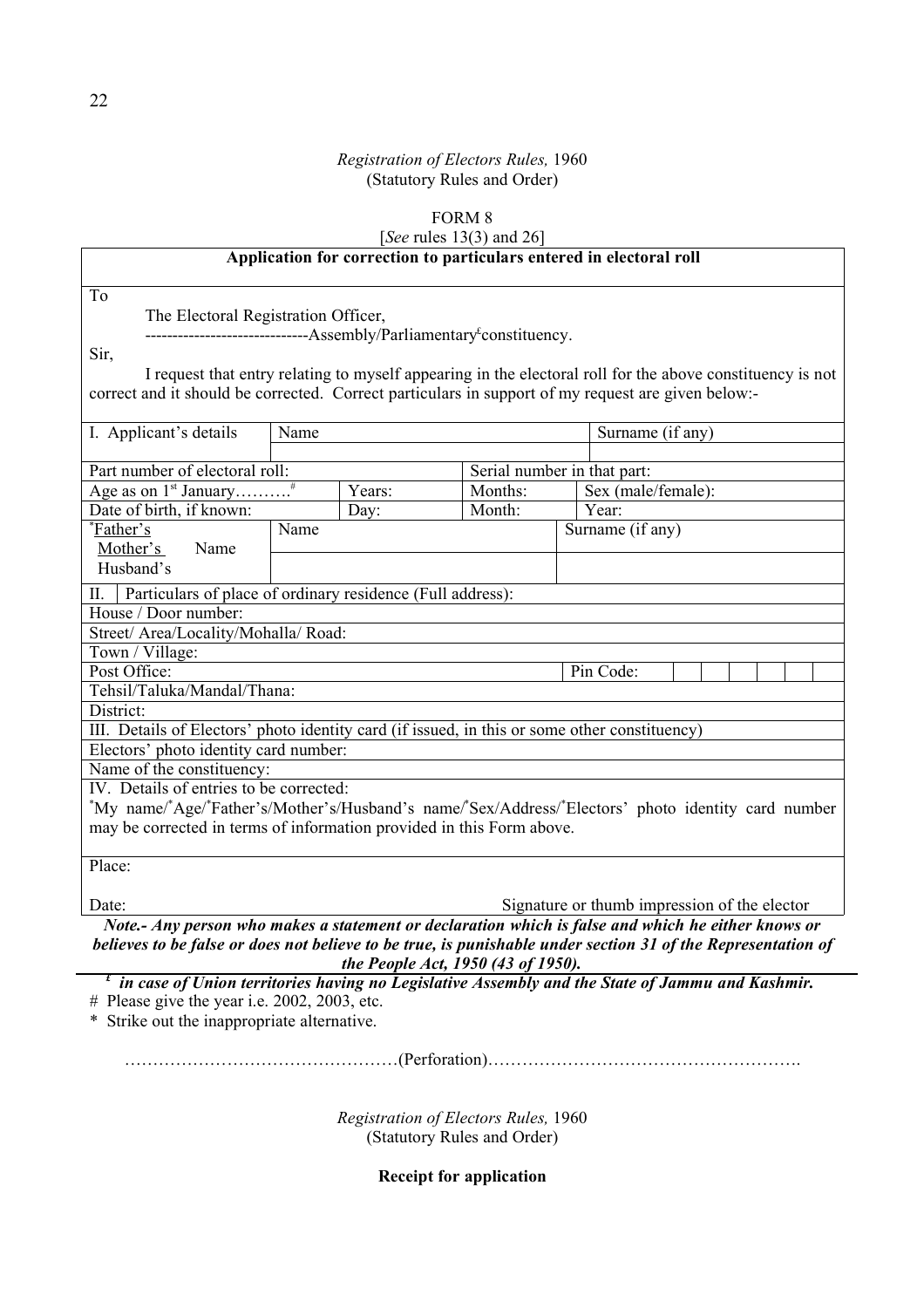Received the application in Form 8 of \*\*Shri/Shrimati/Kumari ………………………………………………… \*\*Address………………………………………………………………………………………………. Date………………… 23

> Signature of the officer receiving the application on behalf of the Electoral Registration Officer (Address)………………………………

> > ………………………………

\*\*\*To be filled in by the applicant.

*Details of action taken* (To be filled by Electoral Registration Officer of the constituency)

The application of Shri/Smt./ Km…………………………………………………………………for correction of entry in the electoral roll in Form 8 has been accepted\*/rejected\*.

Detailed reasons for <sup>\*</sup>acceptance [under or in pursuance of rule  $18^*/20^*/26(4)^4$ ] or rejection [under or in pursuance of rule  $17^*/20^*/26(4)^{2}$  ] :

Place: Signature of Electoral (Seal of the Electoral Date: Registration Officer Registration Officer Registration Officer)

Strike out the inappropriate alternative.

£ During continuous updating after final publication of electoral roll.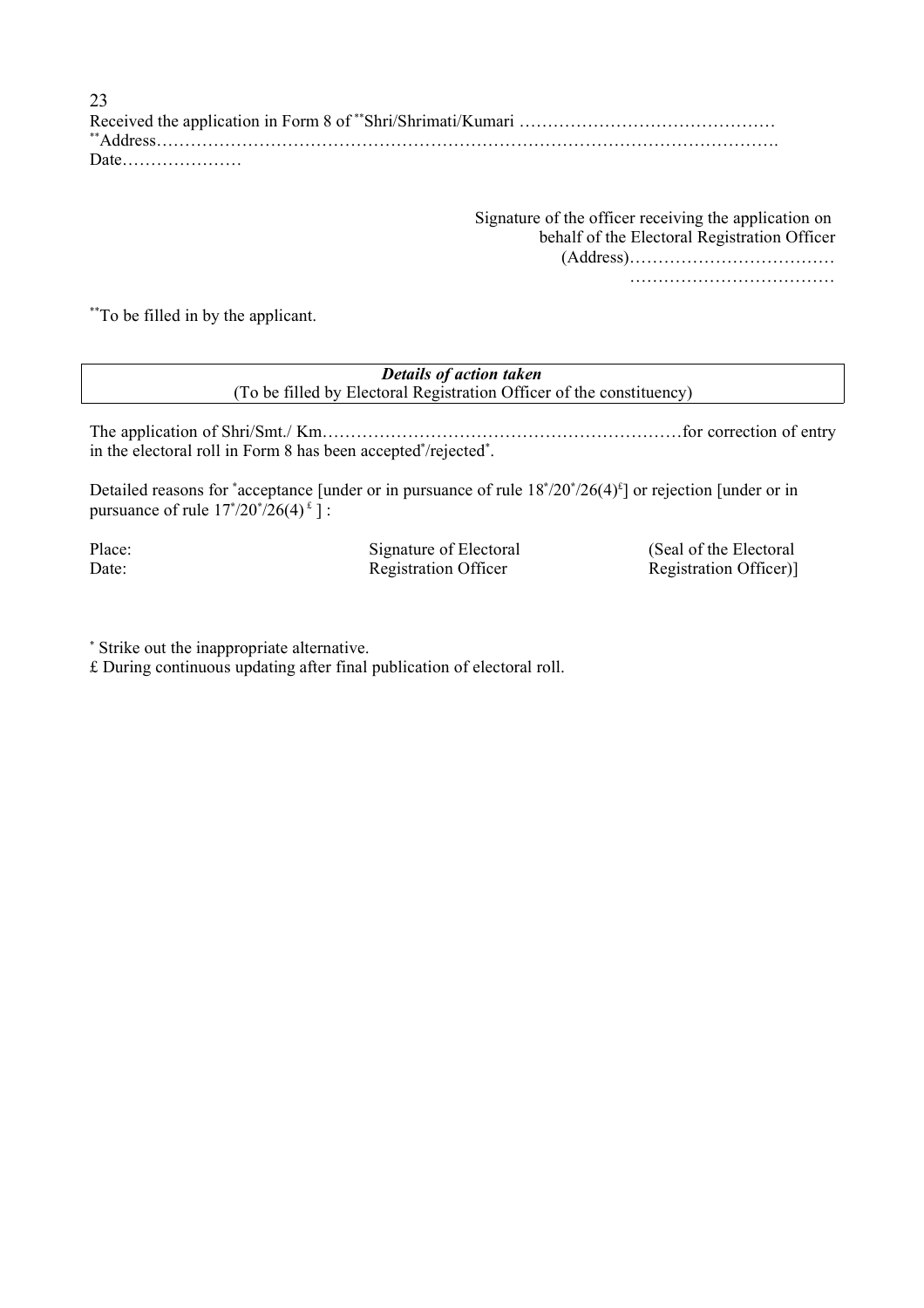### FORM 8A [*See* rules 13(4) and 26]

| Application for transposition of entry in electoral roll                                          |                                                                                 |                          |      |                      |                                                     |                  |                                                                                                         |  |
|---------------------------------------------------------------------------------------------------|---------------------------------------------------------------------------------|--------------------------|------|----------------------|-----------------------------------------------------|------------------|---------------------------------------------------------------------------------------------------------|--|
| To                                                                                                |                                                                                 |                          |      |                      |                                                     |                  |                                                                                                         |  |
|                                                                                                   | The Electoral Registration Officer,                                             |                          |      |                      |                                                     |                  |                                                                                                         |  |
|                                                                                                   | ------------------------------Assembly/Parliamentary <sup>£</sup> Constituency. |                          |      |                      |                                                     |                  |                                                                                                         |  |
| Sir,                                                                                              |                                                                                 |                          |      |                      |                                                     |                  |                                                                                                         |  |
|                                                                                                   |                                                                                 |                          |      |                      |                                                     |                  | I request that the entry in the electoral roll for the above mentioned constituency relating to         |  |
|                                                                                                   |                                                                                 |                          |      |                      |                                                     |                  | *myself/*person named below should be transposed to the relevant part of the roll in this constituency. |  |
|                                                                                                   | Particulars of the entry to be transposed are given below:                      |                          |      |                      |                                                     |                  |                                                                                                         |  |
| I.                                                                                                | Details<br>of                                                                   | Name                     |      |                      |                                                     | Surname (if any) |                                                                                                         |  |
|                                                                                                   | person whose                                                                    |                          |      |                      |                                                     |                  |                                                                                                         |  |
|                                                                                                   | entry<br>is<br>to                                                               | Part number of           |      | His/her serial       |                                                     |                  | Elector's photo identity card (if                                                                       |  |
| be                                                                                                | transposed:                                                                     | electoral roll in        |      | number in that part: |                                                     | issued) number:  |                                                                                                         |  |
|                                                                                                   |                                                                                 | which his/her name       |      |                      |                                                     |                  |                                                                                                         |  |
|                                                                                                   |                                                                                 | is included:             |      |                      |                                                     |                  |                                                                                                         |  |
|                                                                                                   |                                                                                 |                          |      |                      |                                                     |                  |                                                                                                         |  |
|                                                                                                   | *Father's                                                                       |                          | Name |                      |                                                     | Surname (if any) |                                                                                                         |  |
|                                                                                                   | Mother's                                                                        | Name                     |      |                      |                                                     |                  |                                                                                                         |  |
|                                                                                                   | Husband's                                                                       |                          |      |                      |                                                     |                  |                                                                                                         |  |
| П.                                                                                                | Particulars of present place of ordinary residence (Full address):              |                          |      |                      |                                                     |                  |                                                                                                         |  |
|                                                                                                   | House / Door number:                                                            |                          |      |                      |                                                     |                  |                                                                                                         |  |
|                                                                                                   | Street/ Area/Locality/Mohalla/ Road:                                            |                          |      |                      |                                                     |                  |                                                                                                         |  |
| Town / Village:                                                                                   |                                                                                 |                          |      |                      |                                                     |                  |                                                                                                         |  |
| Post Office:                                                                                      |                                                                                 |                          |      |                      |                                                     | Pin Code:        |                                                                                                         |  |
|                                                                                                   | Tehsil/Taluka/Mandal/Thana:                                                     |                          |      |                      |                                                     |                  |                                                                                                         |  |
| District:                                                                                         |                                                                                 |                          |      |                      |                                                     |                  |                                                                                                         |  |
| III.                                                                                              | Period of continuous residence at the above                                     |                          |      |                      | Years:                                              |                  | Months:                                                                                                 |  |
|                                                                                                   | address on the date of application                                              |                          |      |                      |                                                     |                  |                                                                                                         |  |
| IV.                                                                                               | Part number to which the entry has to be transposed (if known):                 |                          |      |                      |                                                     |                  |                                                                                                         |  |
| $\overline{^{\omega}}\overline{V}$ .                                                              | Details of                                                                      | Name                     |      | Surname (if any)     |                                                     |                  |                                                                                                         |  |
|                                                                                                   | applicant                                                                       |                          |      |                      |                                                     |                  |                                                                                                         |  |
|                                                                                                   |                                                                                 | Part number of electoral |      |                      | His/her serial<br>Elector's photo identity card (if |                  |                                                                                                         |  |
|                                                                                                   |                                                                                 | roll in which his/her    |      | number in that       |                                                     | issued) number:  |                                                                                                         |  |
|                                                                                                   |                                                                                 | name is included:        |      | part:                |                                                     |                  |                                                                                                         |  |
| £ In case of Union territories having no Legislative Assembly and the State of Jammu and Kashmir. |                                                                                 |                          |      |                      |                                                     |                  |                                                                                                         |  |

<sup>2</sup> In case of Union territories naving no Let  $*$  Strike out the inappropriate alternative.

@ Part V not to be filled where applicant seeks transposition of entry relating to himself.

…………………………………………..(Perforation)………………………………………………

*Registration of Electors Rules,* 1960 (Statutory Rules and Order)

### **Receipt for application**

Received the application in Form 8A of \*\*Shri/Shrimati/Kumari ………………………………………………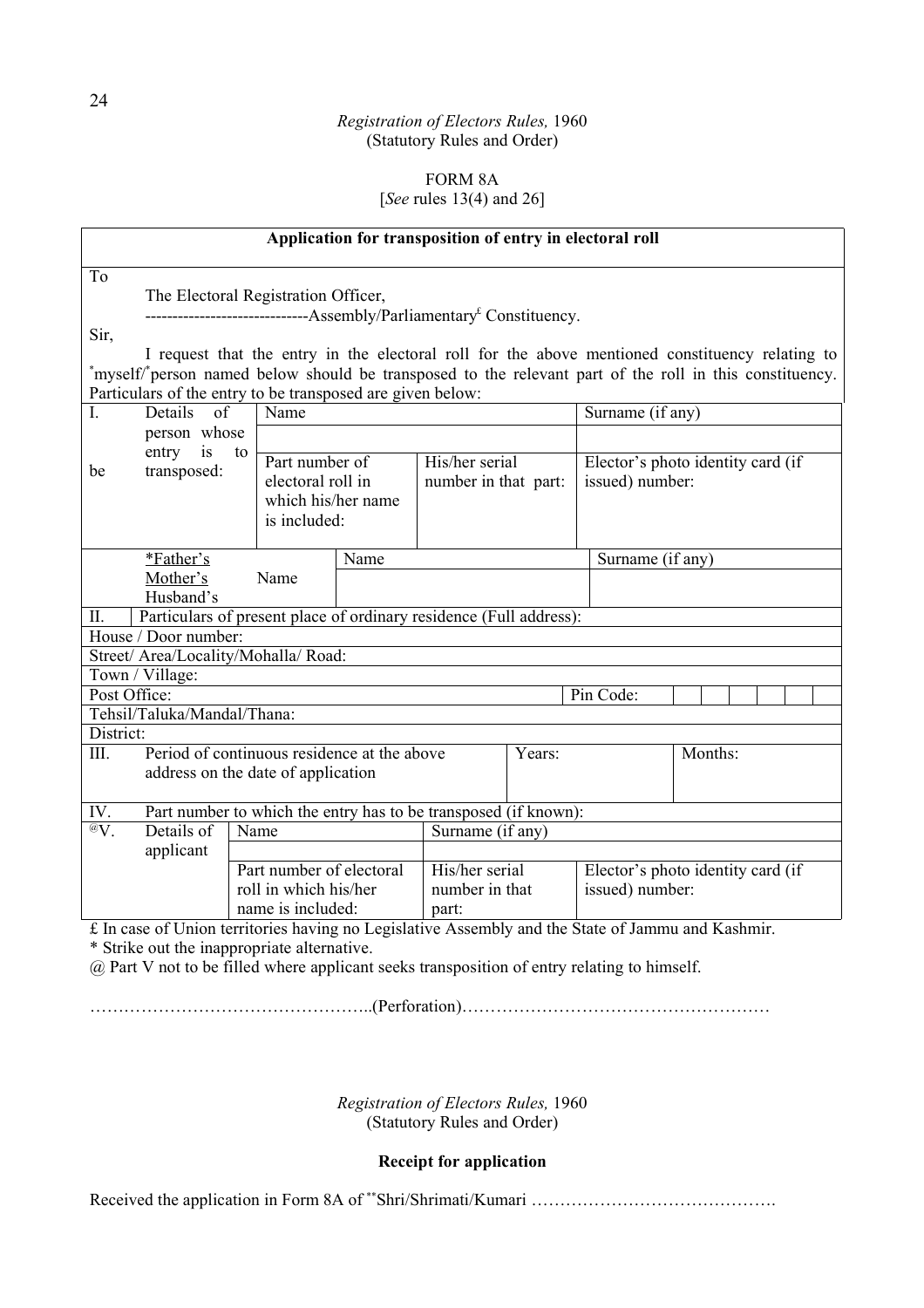| $\bigcap$<br>نەك |  |
|------------------|--|
| **Address        |  |
| Date             |  |

Signature of the officer receiving the application on behalf of the Electoral Registration Officer

(Address)………………………………

………………………………

#### VI. Declaration:

I hereby declare that the facts and particulars mentioned above are true to the best of my knowledge and belief.

Place:

Date: Signature or thumb impression of the applicant

*Note.- Any person who makes a statement or declaration which is false and which he either knows or believes to be false or does not believe to be true, is punishable under section 31 of the Representation of the People Act, 1950 (43 of 1950).*

> *Details of action taken* (To be filled by Electoral Registration Officer of the constituency)

The application of Shri/Smt./ Km………………………………….for transposition of entry relating to himself/herself/Shri/Smt./Km…………………. in the electoral roll in Form 8A has been accepted\*/rejected\*.

Detailed reasons for acceptance or rejection [under rule 26(4)] **\*** :

Place: Signature of Electoral (Seal of the Electoral Theorem is not see Signature of Electoral Geal of the Electoral Date: Registration Officer Registration Officer Registration Officer)

Strike out the inappropriate alternative.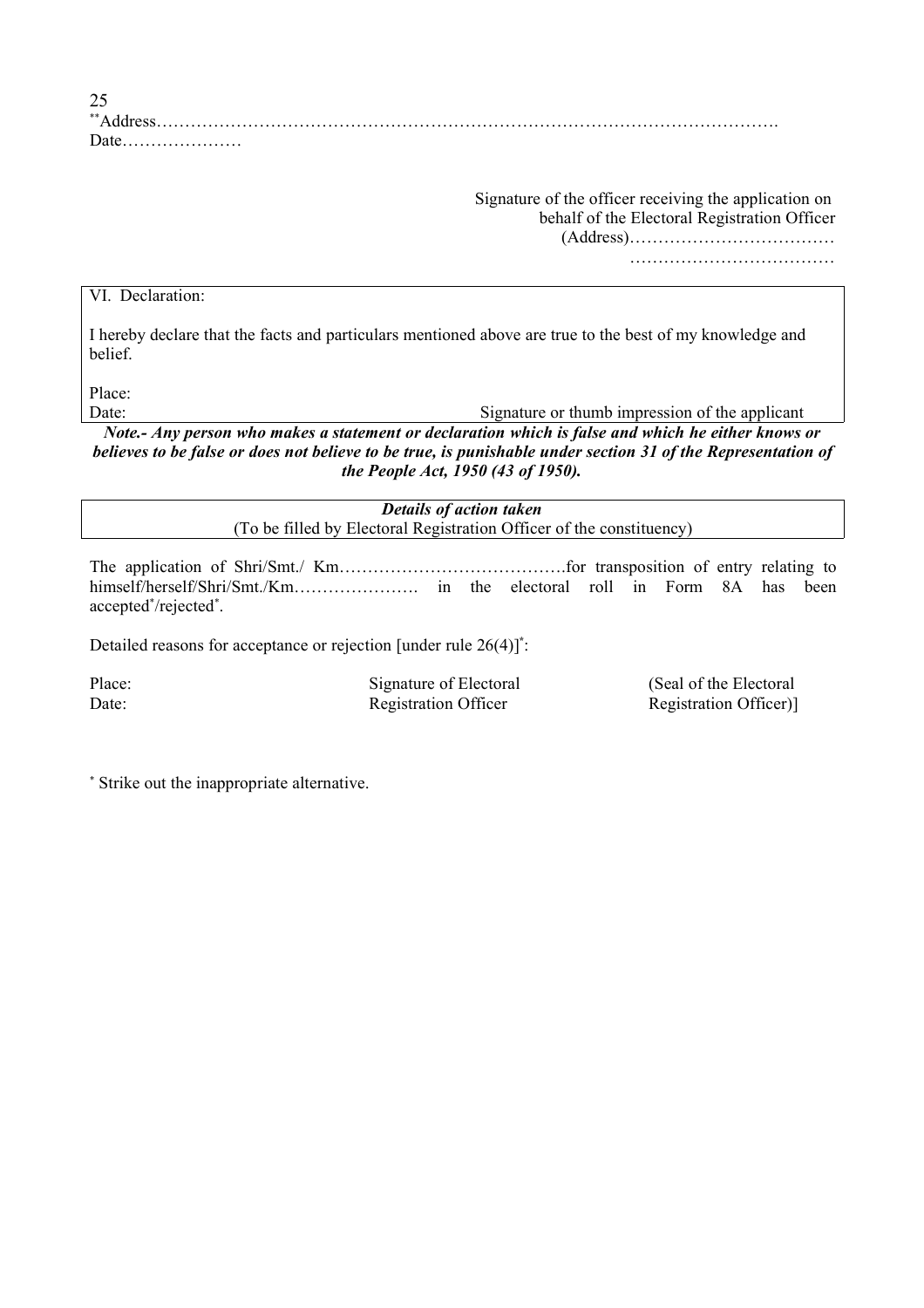### FORM 8B [*See* rule 26] *Application for deletion of entry in electoral roll*

| To                 |                                                                                                                     |                     |                                     |    |                                                |                       |                                      |                             |            |                                                                                                |
|--------------------|---------------------------------------------------------------------------------------------------------------------|---------------------|-------------------------------------|----|------------------------------------------------|-----------------------|--------------------------------------|-----------------------------|------------|------------------------------------------------------------------------------------------------|
|                    | The Electoral Registration Officer,<br>---------------------------Assembly/Parliamentary <sup>£</sup> Constituency. |                     |                                     |    |                                                |                       |                                      |                             |            |                                                                                                |
| Sir,               |                                                                                                                     |                     |                                     |    |                                                |                       |                                      |                             |            |                                                                                                |
|                    |                                                                                                                     |                     |                                     |    |                                                |                       |                                      |                             |            | I submit that the entry relating to the person named below in the electoral roll for the above |
|                    | Constituency is required to be deleted for the reasons stated hereunder:                                            |                     |                                     |    |                                                |                       |                                      |                             |            |                                                                                                |
| I.                 | Details of                                                                                                          | 1.                  |                                     | 2. |                                                | First and middle name |                                      |                             |            | 3.<br>Last name                                                                                |
|                    | person                                                                                                              | Title <sup>\$</sup> |                                     |    |                                                |                       |                                      |                             |            |                                                                                                |
|                    | whose                                                                                                               |                     |                                     |    |                                                |                       |                                      |                             |            |                                                                                                |
| entry              |                                                                                                                     |                     |                                     |    |                                                |                       |                                      |                             |            |                                                                                                |
|                    | is to be                                                                                                            |                     |                                     |    | 4. Part number of electoral roll in            |                       |                                      | 5. His/her serial number in |            | 6. Electors'                                                                                   |
|                    | deleted                                                                                                             |                     |                                     |    | which his / her name is                        |                       | that part                            |                             |            | Photo                                                                                          |
|                    |                                                                                                                     | included:           |                                     |    |                                                |                       |                                      |                             |            | Identity                                                                                       |
|                    |                                                                                                                     |                     |                                     |    |                                                |                       |                                      |                             |            | Card                                                                                           |
|                    |                                                                                                                     |                     |                                     |    |                                                |                       |                                      |                             |            | number                                                                                         |
|                    |                                                                                                                     |                     |                                     |    |                                                |                       |                                      |                             |            |                                                                                                |
|                    | II. (a) Details of                                                                                                  | 7.                  |                                     | 8. |                                                | First and middle name |                                      |                             |            | 9.<br>Last name                                                                                |
|                    |                                                                                                                     | Title <sup>\$</sup> |                                     |    |                                                |                       |                                      |                             |            |                                                                                                |
|                    | relation of person                                                                                                  |                     |                                     |    |                                                |                       |                                      |                             |            |                                                                                                |
|                    | whose entry is to                                                                                                   |                     |                                     |    |                                                |                       |                                      |                             |            |                                                                                                |
|                    | be deleted (Father/                                                                                                 |                     |                                     |    |                                                |                       |                                      |                             |            |                                                                                                |
|                    | Mother/Husband)                                                                                                     |                     |                                     |    |                                                |                       |                                      |                             |            |                                                                                                |
|                    | (b) Relationship with the person whose entry is to be deleted. Father/Mother/Husband:<br>III. Reasons for objection |                     |                                     |    |                                                |                       |                                      |                             |            |                                                                                                |
|                    | Death on<br>a)                                                                                                      |                     |                                     |    |                                                | 10. Day:              |                                      | $\overline{11}$ . Month:    |            | 12. Year:                                                                                      |
|                    | $b)$ <sup>*</sup>                                                                                                   |                     | No longer ordinarily resident since |    |                                                | 13. Day:              |                                      | 14. Month:                  |            | 15. Year:                                                                                      |
|                    | $c^*$                                                                                                               |                     |                                     |    | *Not entitled to be registered for the reason. |                       |                                      |                             |            |                                                                                                |
| IV.                | a) Objector's                                                                                                       | 16.                 | Title <sup>\$</sup>                 |    | 17.                                            |                       | First and middle name                |                             | 18.        | Last name                                                                                      |
|                    | details :                                                                                                           |                     |                                     |    |                                                |                       |                                      |                             |            |                                                                                                |
|                    | 19. Sex (male/female) :                                                                                             |                     |                                     |    |                                                |                       | 20. Part number of electoral roll in |                             | 21.        | His/her<br>serial                                                                              |
|                    |                                                                                                                     |                     |                                     |    |                                                |                       | which objector's name is included :  |                             | number in  |                                                                                                |
|                    |                                                                                                                     |                     |                                     |    |                                                |                       |                                      |                             | that part: |                                                                                                |
|                    | b) Details of relation of                                                                                           |                     | 22.                                 |    | 23.                                            |                       | First and middle name                |                             |            | 24.<br>Last name                                                                               |
|                    | objector (Father/<br>Mother/Husband)                                                                                |                     | Title <sup>\$</sup>                 |    |                                                |                       |                                      |                             |            |                                                                                                |
|                    |                                                                                                                     |                     |                                     |    |                                                |                       |                                      |                             |            |                                                                                                |
|                    | (c) Relationship with objector. Father/Mother/Husband:                                                              |                     |                                     |    |                                                |                       |                                      |                             |            |                                                                                                |
|                    | V. Particulars of place of ordinary residence of objector (Full address):                                           |                     |                                     |    |                                                |                       |                                      |                             |            |                                                                                                |
|                    | 25. House / Door number:                                                                                            |                     |                                     |    |                                                |                       |                                      |                             |            |                                                                                                |
|                    | 26. Street/Mohalla/Road / Gali:                                                                                     |                     |                                     |    |                                                |                       |                                      |                             |            |                                                                                                |
|                    | 27. Area / Locality:<br>28. Town / Village:                                                                         |                     |                                     |    |                                                |                       |                                      |                             |            |                                                                                                |
|                    | 29. Post Office:                                                                                                    |                     |                                     |    |                                                |                       |                                      | 30. Pin Code:               |            |                                                                                                |
|                    |                                                                                                                     |                     |                                     |    |                                                |                       |                                      |                             |            |                                                                                                |
|                    | 31. Police Station:                                                                                                 |                     |                                     |    |                                                |                       |                                      |                             |            |                                                                                                |
|                    | 32. Tehsil / Taluka <sup>@</sup> :                                                                                  |                     |                                     |    |                                                |                       |                                      |                             |            |                                                                                                |
|                    | 33. Block / Mandal (for Village) <sup>@</sup> :                                                                     |                     |                                     |    |                                                |                       |                                      |                             |            |                                                                                                |
| 34. District:<br>£ | in case of Union territories having no Legislative Assembly and the State of Jammu and Kashmir.                     |                     |                                     |    |                                                |                       |                                      |                             |            |                                                                                                |
|                    |                                                                                                                     |                     |                                     |    |                                                |                       |                                      |                             |            |                                                                                                |

 $\frac{1}{s}$  Sh./Smt./Km./Dr. etc.

\* Strike out the inappropriate alternative.

<sup>@</sup> May not be applicable in Metropolitan Areas.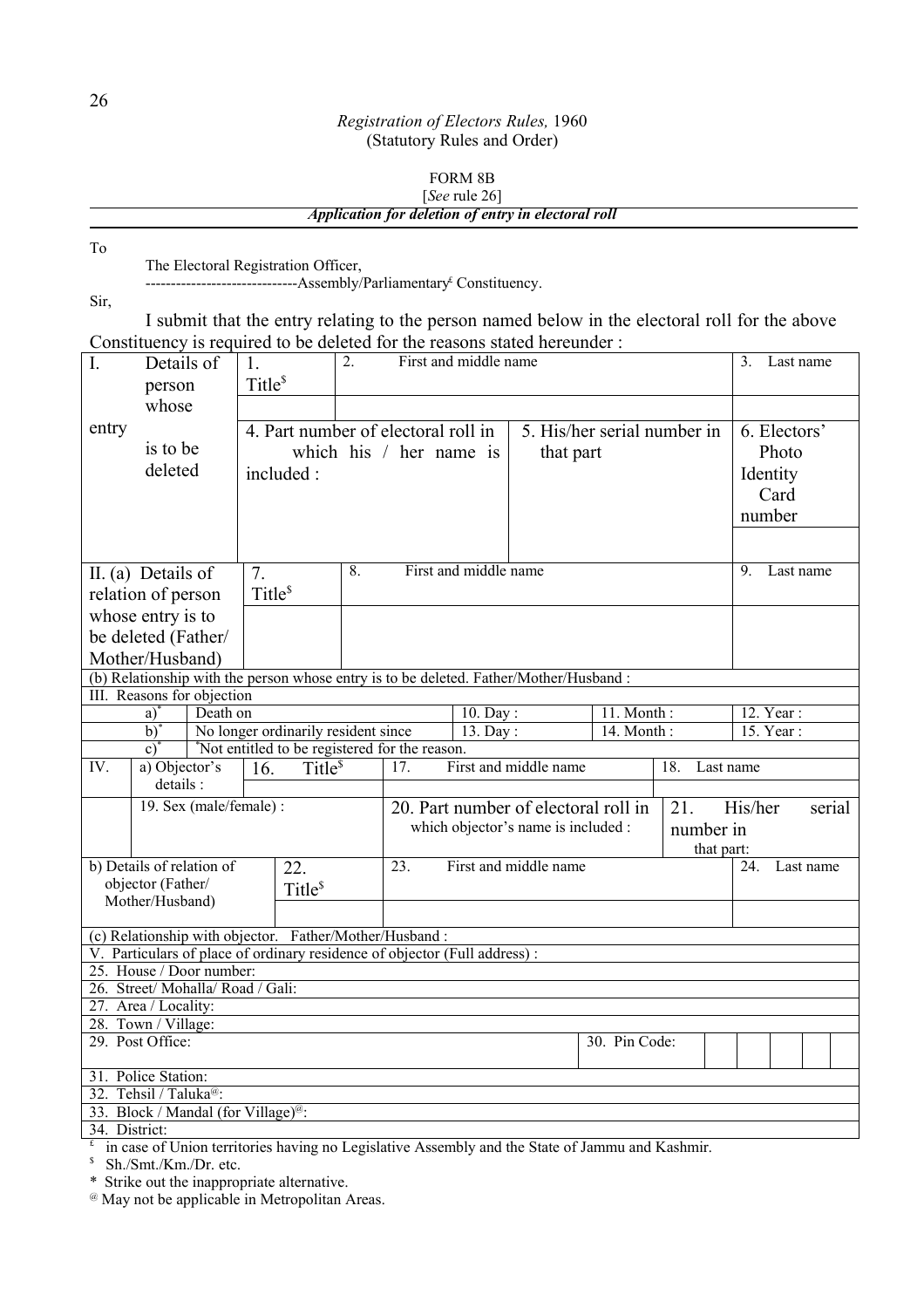| Details of action taken<br>(To be filled by electoral registration officer of the constituency) |               |                             |                            |                |  |  |  |  |  |  |
|-------------------------------------------------------------------------------------------------|---------------|-----------------------------|----------------------------|----------------|--|--|--|--|--|--|
| Constituency number and name<br>Revision identity                                               |               |                             |                            |                |  |  |  |  |  |  |
|                                                                                                 |               |                             |                            |                |  |  |  |  |  |  |
| accepted*/rejected*                                                                             |               |                             |                            |                |  |  |  |  |  |  |
| *Accepted:                                                                                      |               |                             |                            |                |  |  |  |  |  |  |
|                                                                                                 |               | <b>Before transposition</b> | <b>After transposition</b> |                |  |  |  |  |  |  |
| Under rule $26(4)$ entry of elector is                                                          | Serial number | Part number                 | Serial number<br>allotted  | In Part number |  |  |  |  |  |  |
| transposed in the electoral roll of the<br>Constituency                                         |               |                             |                            |                |  |  |  |  |  |  |
| $*$ Rejected:                                                                                   |               |                             |                            |                |  |  |  |  |  |  |
| Rejected, under rule $26(4)^*$                                                                  |               |                             |                            |                |  |  |  |  |  |  |
| Detailed reasons for acceptance or rejection [under rule $26(4)$ ] <sup>*</sup> :               |               |                             |                            |                |  |  |  |  |  |  |

Place :<br>
Date :<br>
Date :<br>
Place :<br>
Place :<br>
Place :<br>
Place :<br>
Place :<br>
Place :<br>
Place :<br>
Place :<br>
Place :<br>
Place :<br>
Place :<br>
Place :<br>
Place :<br>
Place :<br>
Place :<br>
Place :<br>
Place :<br>
Place :<br>
Place :<br>
Place :<br>
Place :<br>
Place :<br> Registration Officer)

Signature of Electoral Registration Officer

\* Strike out the inappropriate alternative.

*Registration of Electors Rules,* 1960 (Statutory Rules and Order)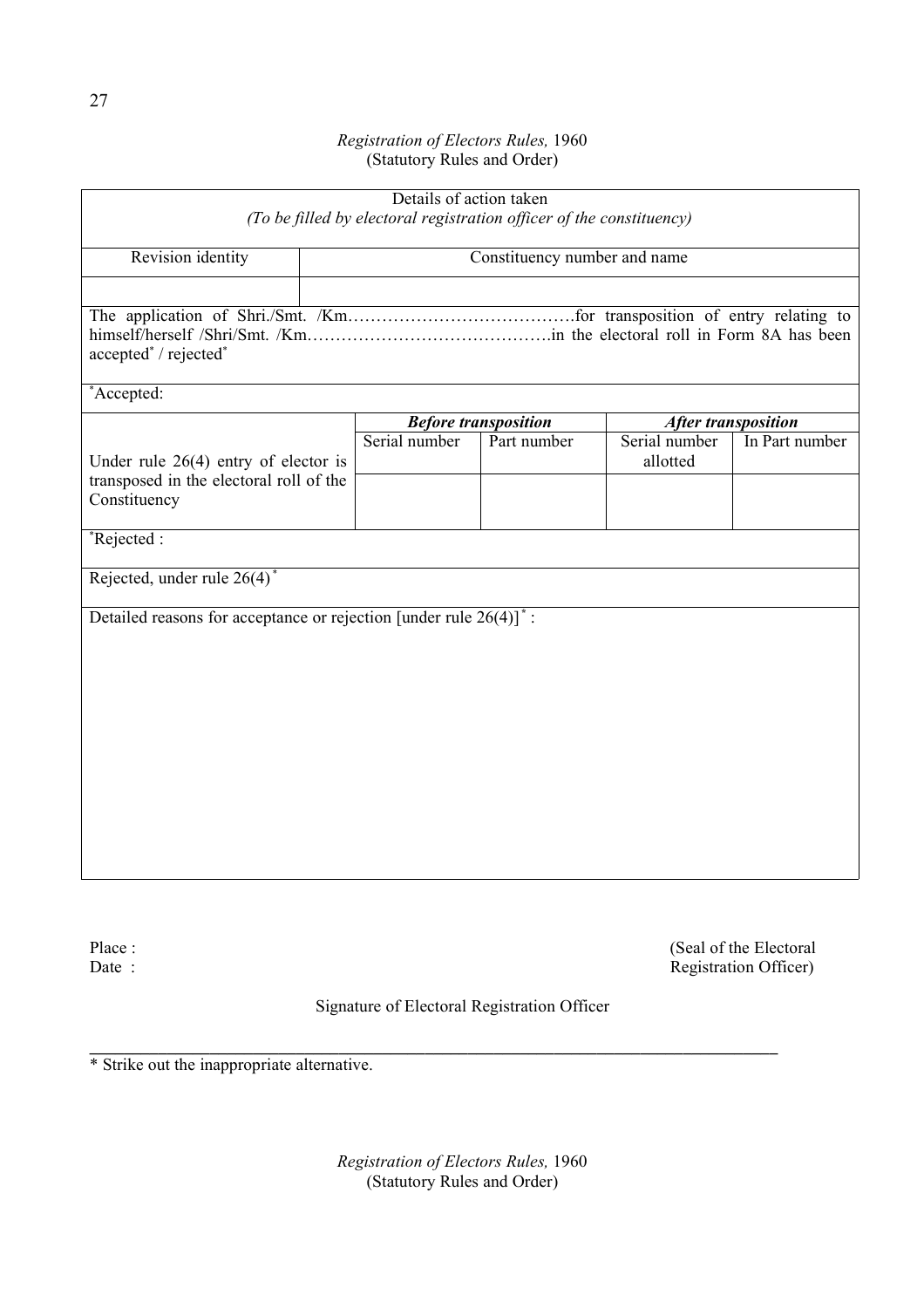| 28                                                                                             |       |                                                                                                          |  |  |  |  |  |  |  |
|------------------------------------------------------------------------------------------------|-------|----------------------------------------------------------------------------------------------------------|--|--|--|--|--|--|--|
| VI. Details of objector's Photo identity Card, if issued, in this or in any other Constituency |       |                                                                                                          |  |  |  |  |  |  |  |
| Elector's Photo Identity Card number:                                                          |       | 36. Date of issue :                                                                                      |  |  |  |  |  |  |  |
| Constituency (Assembly /                                                                       | Name: |                                                                                                          |  |  |  |  |  |  |  |
| Parliamentary Constituency) Number:                                                            |       |                                                                                                          |  |  |  |  |  |  |  |
|                                                                                                |       | <b>VII.</b> Declaration                                                                                  |  |  |  |  |  |  |  |
|                                                                                                |       | I hereby declare that the facts and particulars mentioned above are true to the best of my knowledge and |  |  |  |  |  |  |  |
| belief.                                                                                        |       |                                                                                                          |  |  |  |  |  |  |  |
|                                                                                                |       |                                                                                                          |  |  |  |  |  |  |  |
| Place:                                                                                         |       |                                                                                                          |  |  |  |  |  |  |  |
| Date :                                                                                         |       |                                                                                                          |  |  |  |  |  |  |  |
| I am submitting the application to the Electoral                                               |       | Signature or thumb impression of objector                                                                |  |  |  |  |  |  |  |
| <b>Registration officer through</b>                                                            |       |                                                                                                          |  |  |  |  |  |  |  |
|                                                                                                |       |                                                                                                          |  |  |  |  |  |  |  |
| (i) Sh. /Smt./Km.(full name and address)                                                       |       | Or (ii) in person <sup>*</sup> , / or (iii) by $Post^*$                                                  |  |  |  |  |  |  |  |

………………………………………………………………………. ………Signature or thumb impression of objector

| Note: $-Any$ person who makes a statement<br>or declaration which is false and which he<br>either knows or believes to be false or does<br>not believe to be true, is punishable under<br>section 31 of the Representation of the<br>People Act, 1950. |
|--------------------------------------------------------------------------------------------------------------------------------------------------------------------------------------------------------------------------------------------------------|
| Strike out the inappropriate alternative.<br>∗<br>In case of Union territories having no<br>Legislative Assembly and the State of<br>Jammu and Kashmir.                                                                                                |

\*Signature or thumb impression of the person submitting the application.

> *Registration of Electors Rules,* 1960 (Statutory Rules and Order)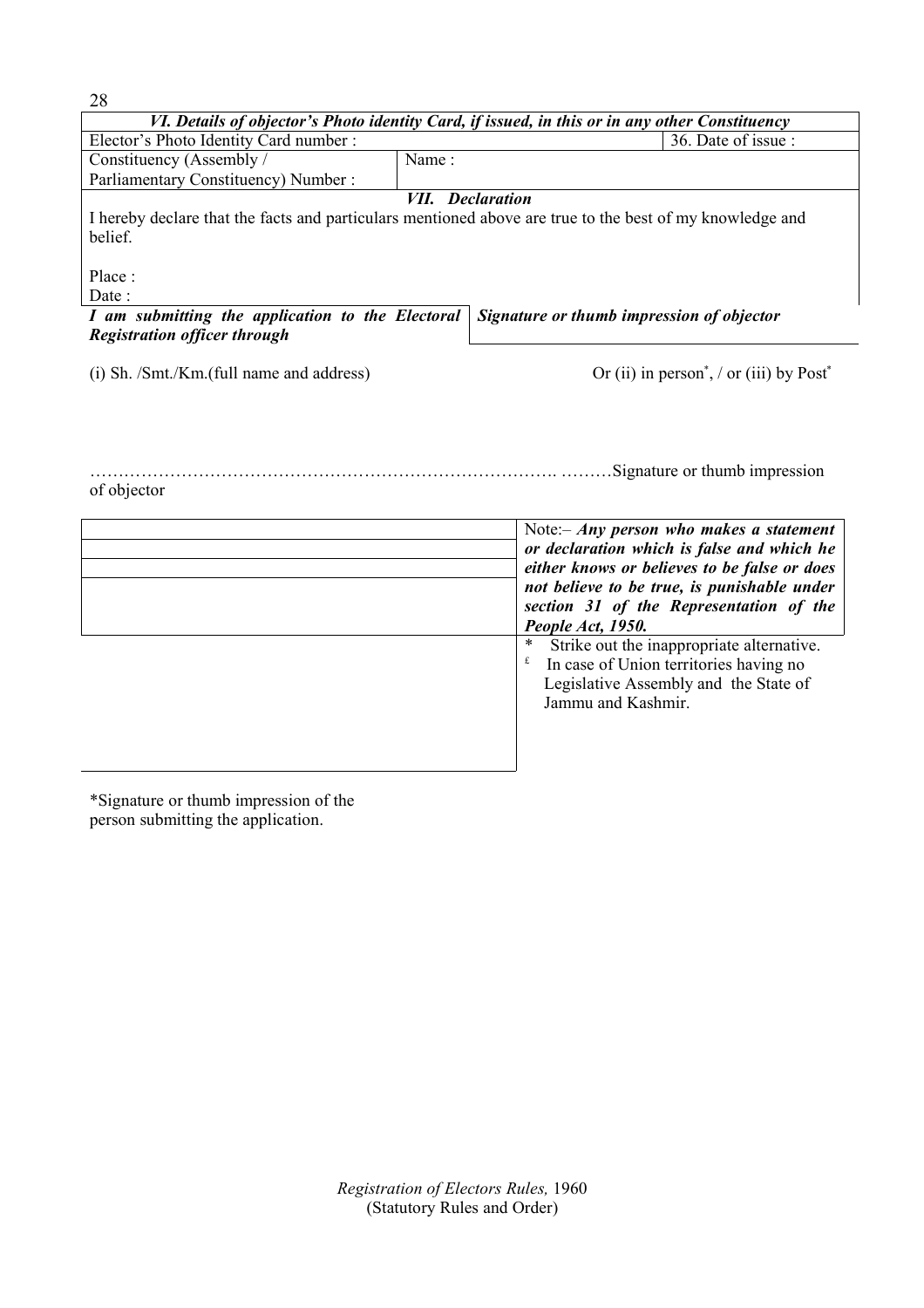# *For use of registration officer or other officer designated by him*

| Details of acknowledgement<br>(To be filled by Officer receiving the application) |                           |  |  |  |  |  |
|-----------------------------------------------------------------------------------|---------------------------|--|--|--|--|--|
| Details of acknowledgement receipt issued to the applicant.                       |                           |  |  |  |  |  |
| Receipt number:                                                                   | Signature of Officer      |  |  |  |  |  |
| Date of receipt:                                                                  | receiving the application |  |  |  |  |  |
| Remarks, if any, of the Officer receiving the application :                       |                           |  |  |  |  |  |
|                                                                                   |                           |  |  |  |  |  |
|                                                                                   |                           |  |  |  |  |  |
|                                                                                   |                           |  |  |  |  |  |
|                                                                                   |                           |  |  |  |  |  |
|                                                                                   |                           |  |  |  |  |  |
|                                                                                   |                           |  |  |  |  |  |
|                                                                                   |                           |  |  |  |  |  |
|                                                                                   |                           |  |  |  |  |  |
|                                                                                   |                           |  |  |  |  |  |
|                                                                                   |                           |  |  |  |  |  |
| Application received by:                                                          |                           |  |  |  |  |  |
| Name of Officer:                                                                  |                           |  |  |  |  |  |
| Designation*:                                                                     |                           |  |  |  |  |  |

Place :

Date

Signature of Officer receiving the application.

\* Electoral Registration Officer/Assistant Electoral Registration Officer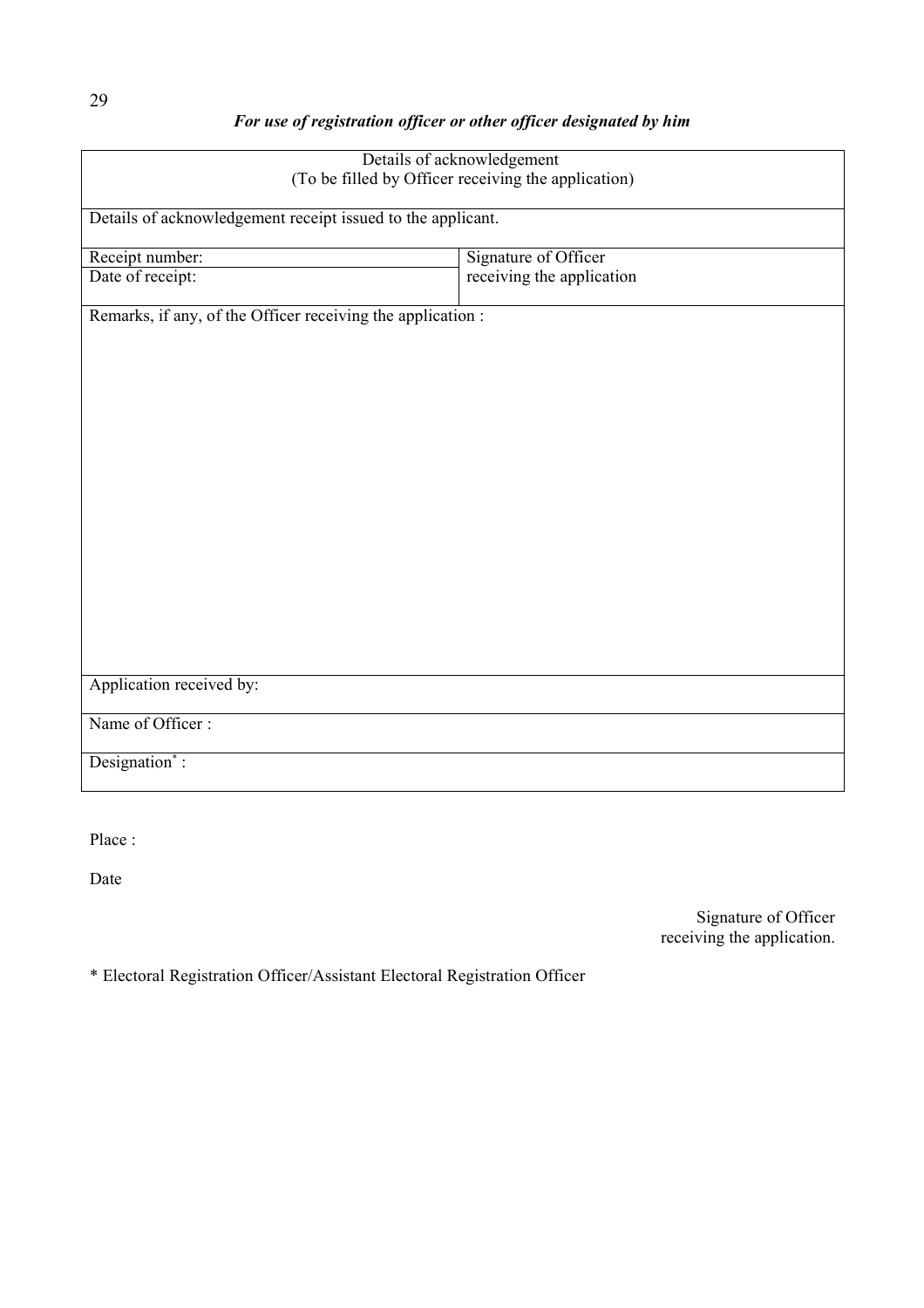## FORM 9

# [*See* rules 15 and 16] *List of applications for inclusion of names received in Form* 6

| Designated                                 |                |                                                                           |                                                                                  |  |                 |           |                       |                                |  |
|--------------------------------------------|----------------|---------------------------------------------------------------------------|----------------------------------------------------------------------------------|--|-----------------|-----------|-----------------------|--------------------------------|--|
| location identity<br>(where                |                |                                                                           | Constituency (Assembly/Parliamentary <sup><math>£</math></sup><br>Constituency): |  |                 |           |                       | Revision identity              |  |
| applications have                          |                |                                                                           |                                                                                  |  |                 |           |                       |                                |  |
| been received)                             |                |                                                                           |                                                                                  |  |                 |           |                       |                                |  |
| 1. List number <sup>@</sup>                |                | 2. Period of receipt of applications                                      |                                                                                  |  |                 | From date | To date               |                                |  |
| (covered in this list)                     |                |                                                                           |                                                                                  |  |                 |           |                       |                                |  |
|                                            |                |                                                                           |                                                                                  |  |                 |           |                       |                                |  |
| 3. Place of hearing <sup>*</sup>           |                |                                                                           |                                                                                  |  |                 |           |                       |                                |  |
| Serial                                     | Date           | Name of                                                                   | Name of Father /                                                                 |  | <b>Place of</b> |           | Date of               | Time of                        |  |
| number $\delta$ of                         | of             | claimant                                                                  | Mother /                                                                         |  | residence       |           | hearing*              | hearing <sup>*</sup>           |  |
| application                                | receipt        |                                                                           | Husband and                                                                      |  |                 |           |                       |                                |  |
|                                            |                |                                                                           | $(Relationship)^*$                                                               |  |                 |           |                       |                                |  |
| 1                                          | $\overline{2}$ | 3                                                                         | $\overline{4}$                                                                   |  | 5               |           | 6(a)                  | 6(b)                           |  |
|                                            |                |                                                                           |                                                                                  |  |                 |           |                       |                                |  |
|                                            |                |                                                                           |                                                                                  |  |                 |           |                       |                                |  |
|                                            |                |                                                                           |                                                                                  |  |                 |           |                       |                                |  |
|                                            |                |                                                                           |                                                                                  |  |                 |           |                       |                                |  |
|                                            |                |                                                                           |                                                                                  |  |                 |           |                       |                                |  |
|                                            |                |                                                                           |                                                                                  |  | Date of         |           | Date of exhibition at |                                |  |
|                                            |                | $f$ In case of Union territories having no Legislative Assembly           |                                                                                  |  | exhibition at   |           |                       | <b>Electoral Registration</b>  |  |
| and the State of Jammu and<br>Kashmir      |                |                                                                           |                                                                                  |  | designated      |           |                       | Officer's Office under rule 16 |  |
|                                            |                | <sup>@</sup> For this revision for this designated location               |                                                                                  |  | location        |           |                       | (b)                            |  |
|                                            |                | * Place, time and date of hearing as fixed by electoral                   |                                                                                  |  | under rule      |           |                       |                                |  |
| registration officer                       |                | <sup>\$</sup> Running serial number is to be maintained for each revision |                                                                                  |  | 15(b)           |           |                       |                                |  |
| for each designated location               |                |                                                                           |                                                                                  |  |                 |           |                       |                                |  |
|                                            |                | # Give relationship as F= father, M=Mother and H=Husband                  |                                                                                  |  |                 |           |                       |                                |  |
| within brackets i.e. $(F)$ , $(M)$ , $(H)$ |                |                                                                           |                                                                                  |  |                 |           |                       |                                |  |

Continued in page…….

| (Statutory Rules and Order) |  |  |  |     |     |  |  |  |  |  |  |
|-----------------------------|--|--|--|-----|-----|--|--|--|--|--|--|
|                             |  |  |  | 6(a | 6(b |  |  |  |  |  |  |
|                             |  |  |  |     |     |  |  |  |  |  |  |
|                             |  |  |  |     |     |  |  |  |  |  |  |
|                             |  |  |  |     |     |  |  |  |  |  |  |
|                             |  |  |  |     |     |  |  |  |  |  |  |
|                             |  |  |  |     |     |  |  |  |  |  |  |

# *Registration of Electors Rules,* 1960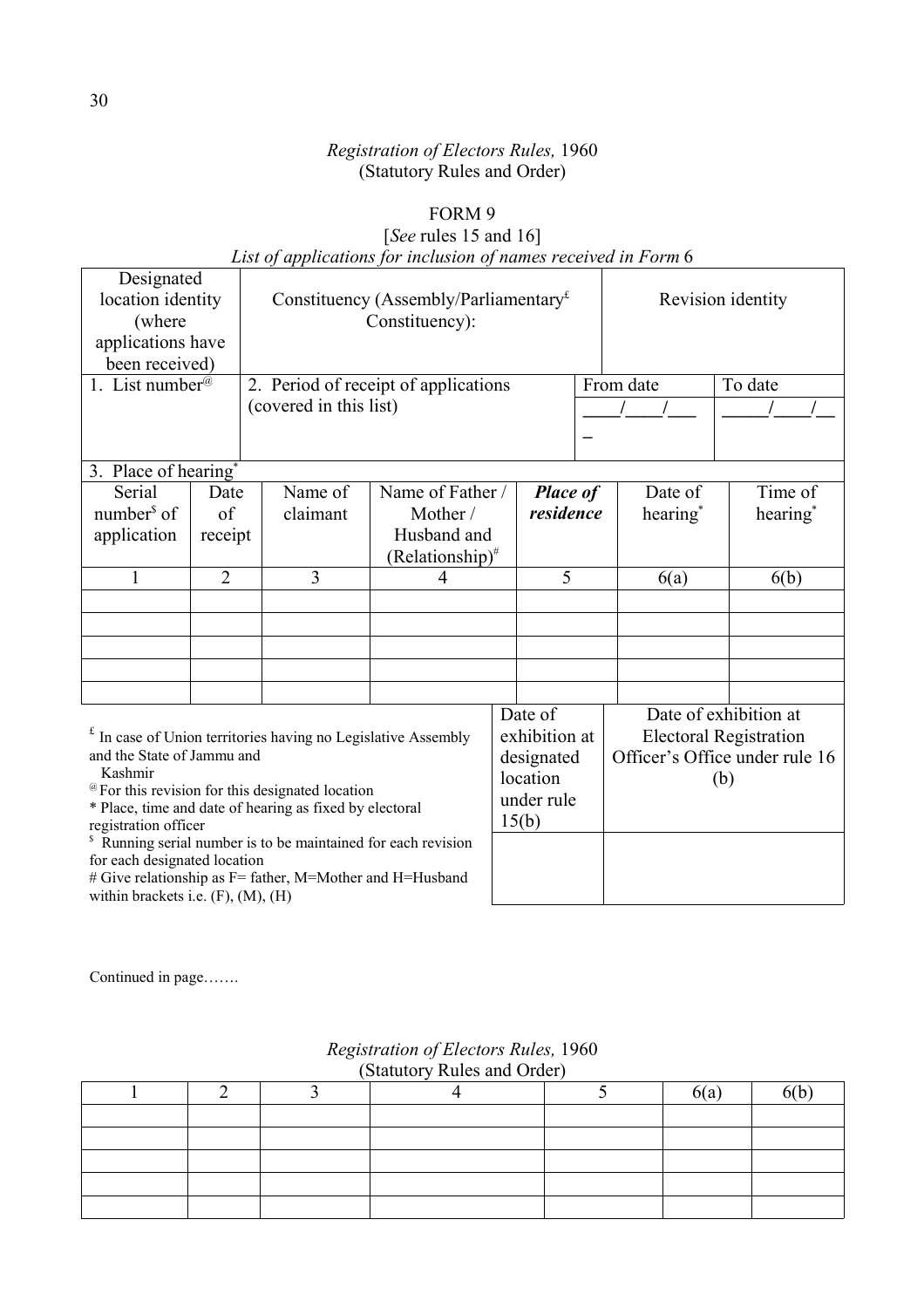| 31 |  |  |  |
|----|--|--|--|
|    |  |  |  |
|    |  |  |  |
|    |  |  |  |
|    |  |  |  |
|    |  |  |  |
|    |  |  |  |
|    |  |  |  |
|    |  |  |  |
|    |  |  |  |
|    |  |  |  |
|    |  |  |  |
|    |  |  |  |
|    |  |  |  |
|    |  |  |  |
|    |  |  |  |
|    |  |  |  |
|    |  |  |  |
|    |  |  |  |
|    |  |  |  |
|    |  |  |  |
|    |  |  |  |

Page number……………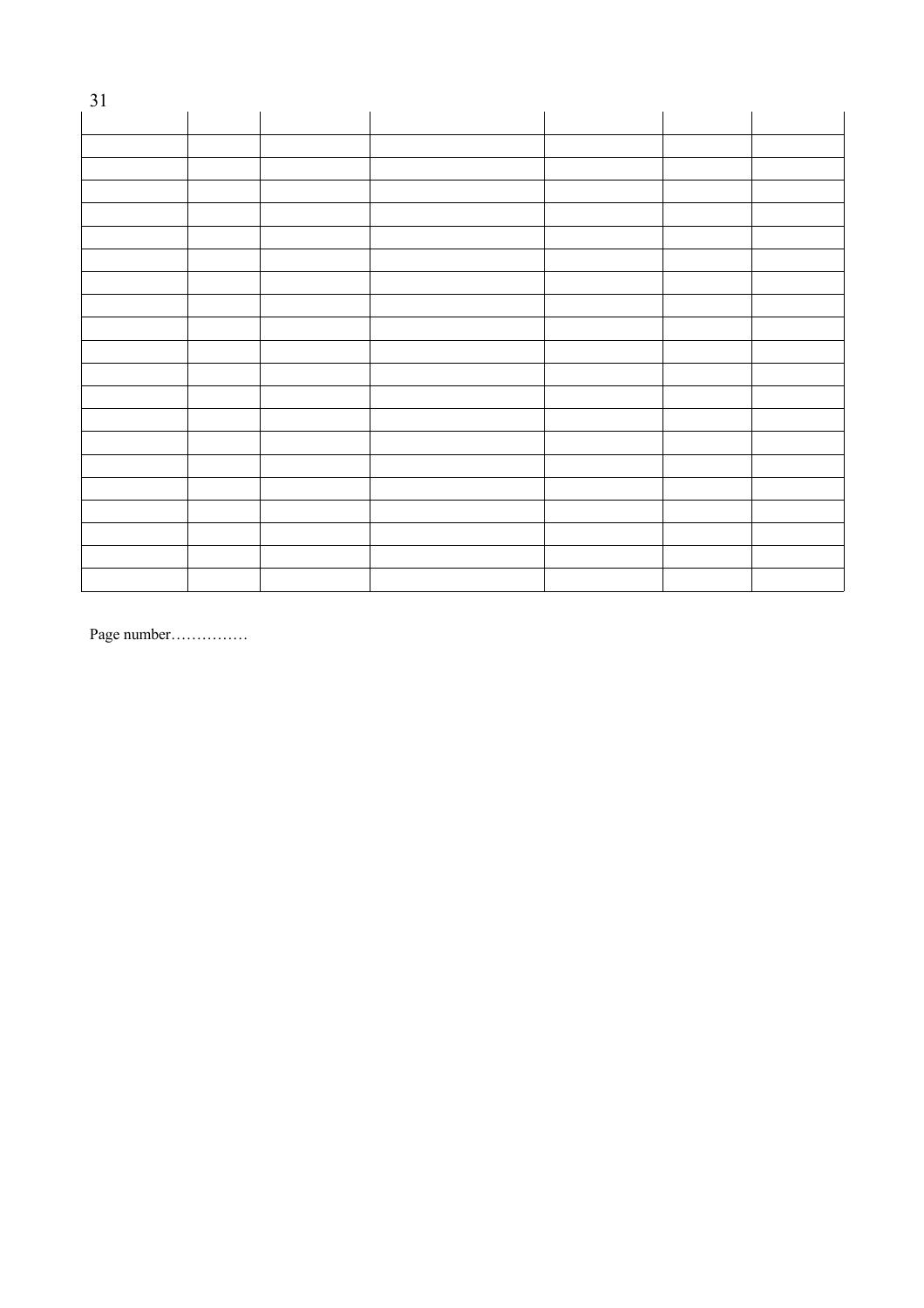# FORM 10

# [See rules 15 and 16] *List of applications for objection to inclusion of names received in Form* 7

| Designated<br>location identity                                                                            |                        |                                      | Constituency (Assembly/Parliamentary <sup><math>E</math></sup> |                     |            |                  |           | Revision identity:            |  |                                |
|------------------------------------------------------------------------------------------------------------|------------------------|--------------------------------------|----------------------------------------------------------------|---------------------|------------|------------------|-----------|-------------------------------|--|--------------------------------|
| (where                                                                                                     |                        |                                      |                                                                |                     |            |                  |           |                               |  |                                |
| applications have                                                                                          |                        |                                      |                                                                | Constituency):      |            |                  |           |                               |  |                                |
| been received)                                                                                             |                        |                                      |                                                                |                     |            |                  |           |                               |  |                                |
| 1. List number <sup>@</sup>                                                                                |                        | 2. Period of receipt of applications |                                                                |                     |            |                  | From date |                               |  | To date                        |
|                                                                                                            | (covered in this list) |                                      |                                                                |                     |            |                  |           |                               |  |                                |
|                                                                                                            |                        |                                      |                                                                |                     |            |                  |           |                               |  |                                |
| 3. Place of hearing <sup>*</sup> :                                                                         |                        |                                      |                                                                |                     |            |                  |           |                               |  |                                |
| Serial                                                                                                     | Date                   | Name                                 |                                                                | Particulars of name |            | <b>Reasons</b>   |           | Date of                       |  | Time of                        |
| number $\delta$ of                                                                                         | of                     | (in full)                            |                                                                | objected to         |            | <i>in brief</i>  |           | hearing <sup>*</sup>          |  | hearing <sup>*</sup>           |
| application                                                                                                | receipt                | of                                   | Part                                                           | Serial              | Name       | for              |           |                               |  |                                |
|                                                                                                            |                        | objector                             | number                                                         | number              | in full    | objectio         |           |                               |  |                                |
|                                                                                                            |                        |                                      |                                                                |                     |            | $\boldsymbol{n}$ |           |                               |  |                                |
|                                                                                                            |                        |                                      | 5<br>$\overline{\mathbf{4}}$                                   |                     |            | 7                |           | 8(a)                          |  | 8(b)                           |
| $\mathbf{1}$                                                                                               | $\overline{2}$         | $\overline{\mathbf{3}}$              |                                                                |                     | 6          |                  |           |                               |  |                                |
|                                                                                                            |                        |                                      |                                                                |                     |            |                  |           |                               |  |                                |
|                                                                                                            |                        |                                      |                                                                |                     |            |                  |           |                               |  |                                |
|                                                                                                            |                        |                                      |                                                                |                     |            |                  |           |                               |  |                                |
|                                                                                                            |                        |                                      |                                                                |                     |            |                  |           |                               |  |                                |
|                                                                                                            |                        |                                      |                                                                |                     |            |                  |           |                               |  |                                |
|                                                                                                            |                        |                                      |                                                                |                     | Date of    |                  |           | Date of exhibition at         |  |                                |
| $f$ In case of Union territories having no Legislative Assembly                                            |                        |                                      |                                                                |                     | exhibition |                  |           | <b>Electoral Registration</b> |  |                                |
| and the State of Jammu and                                                                                 |                        |                                      |                                                                |                     | at         |                  |           |                               |  | Officer's Office under rule 16 |
| Kashmir.<br><sup>@</sup> For this revision for this designated location.                                   |                        |                                      |                                                                |                     |            | designated       | (b)       |                               |  |                                |
| * Place, time and date of hearing as fixed by electoral                                                    |                        |                                      |                                                                |                     | location   |                  |           |                               |  |                                |
| registration officer.                                                                                      |                        |                                      |                                                                |                     | under rule |                  |           |                               |  |                                |
| <sup>\$</sup> Running serial number is to be maintained for each revision<br>for each designated location. |                        |                                      |                                                                |                     | 15(b)      |                  |           |                               |  |                                |

Continued in page…….

# *Registration of Electors Rules,* 1960 (Statutory Rules and Order)

|  |  |  | $\Omega$<br>$\sim$ | $\Omega$ |
|--|--|--|--------------------|----------|
|  |  |  |                    |          |
|  |  |  |                    |          |
|  |  |  |                    |          |
|  |  |  |                    |          |
|  |  |  |                    |          |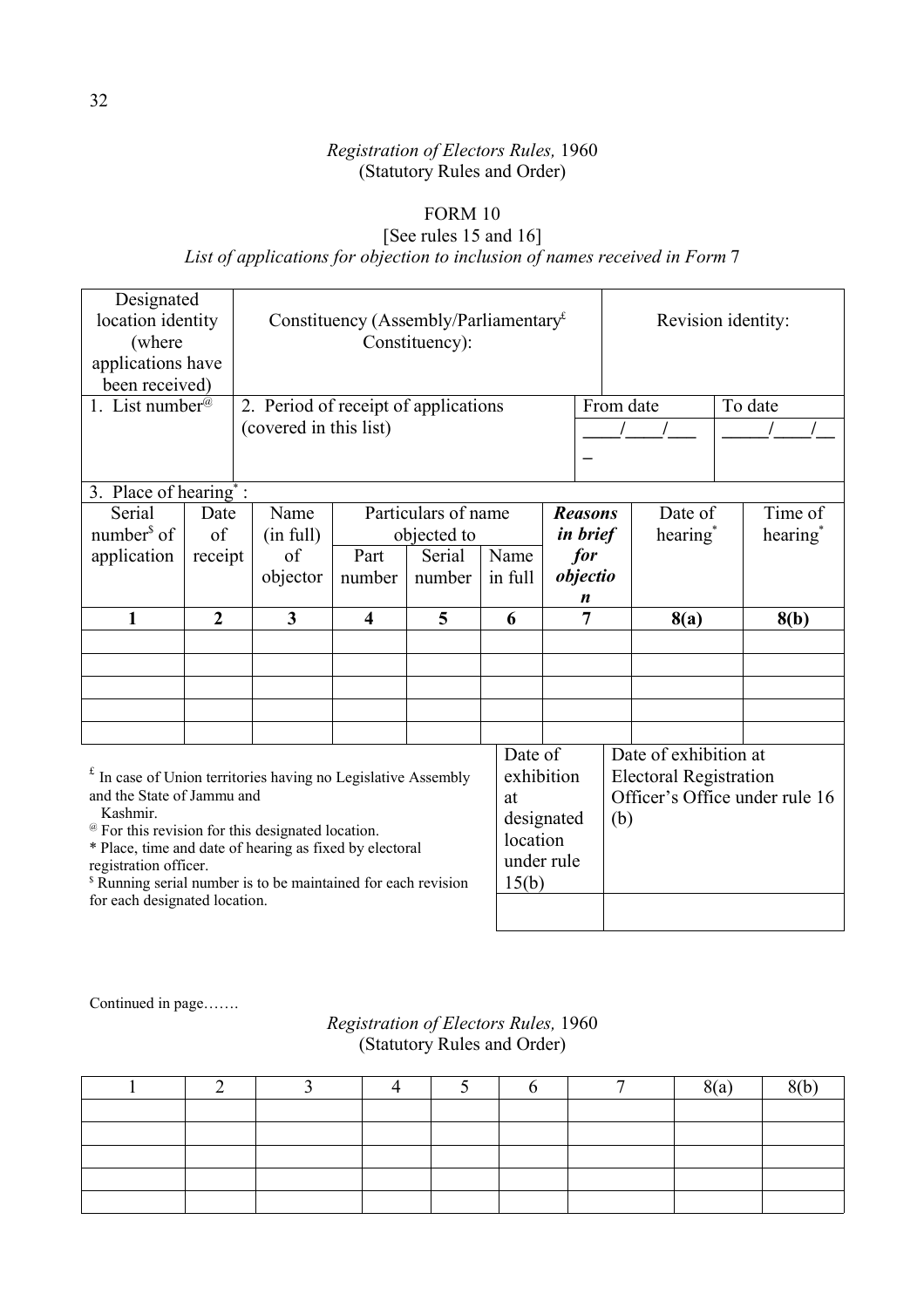| 33 |  |  |  |  |
|----|--|--|--|--|
|    |  |  |  |  |
|    |  |  |  |  |
|    |  |  |  |  |
|    |  |  |  |  |
|    |  |  |  |  |
|    |  |  |  |  |
|    |  |  |  |  |
|    |  |  |  |  |
|    |  |  |  |  |
|    |  |  |  |  |
|    |  |  |  |  |
|    |  |  |  |  |
|    |  |  |  |  |
|    |  |  |  |  |
|    |  |  |  |  |
|    |  |  |  |  |
|    |  |  |  |  |
|    |  |  |  |  |
|    |  |  |  |  |

Page number……………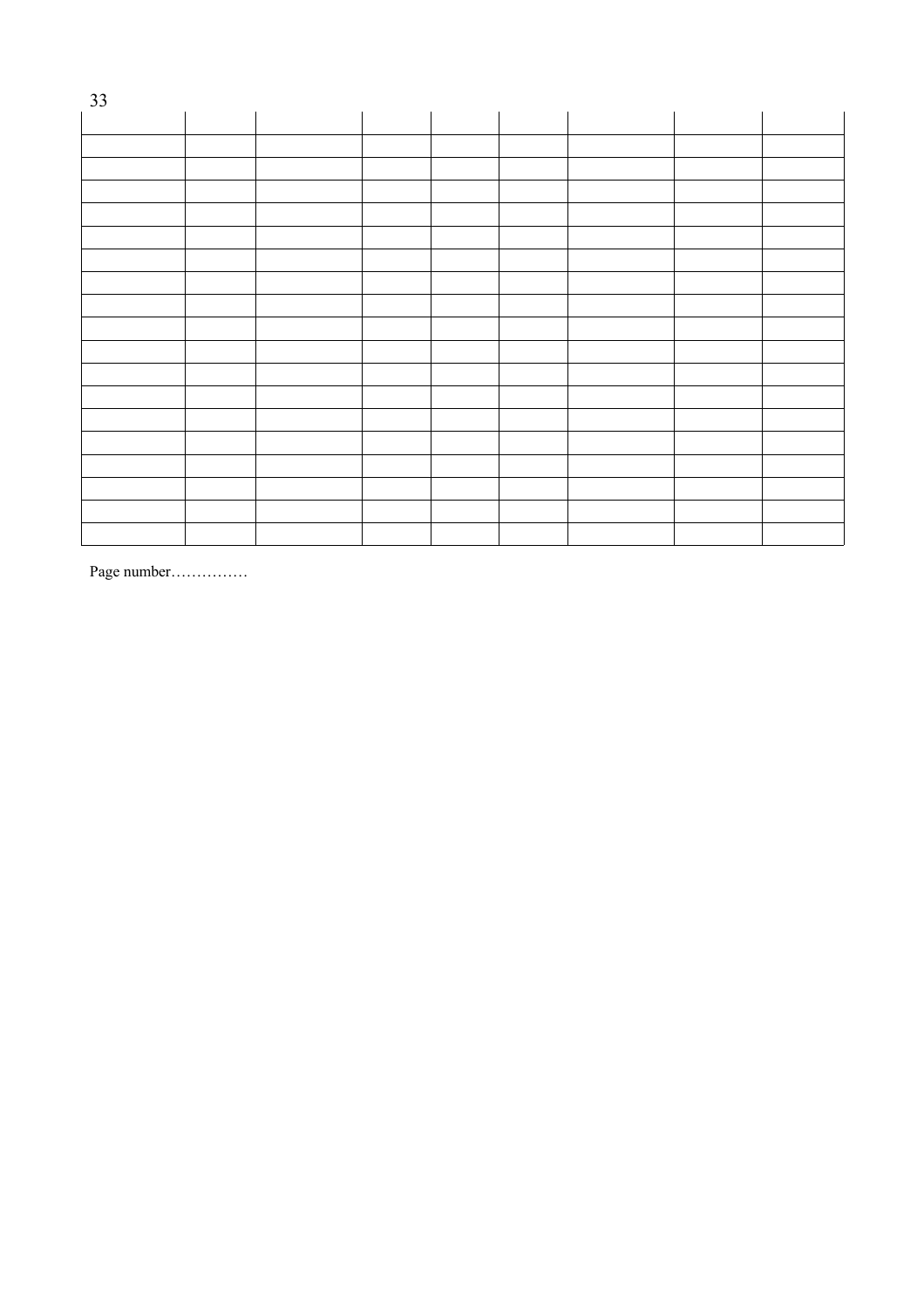# FORM 11

# [See rules 15 and 16]

*List of applications for objection to particulars in entries in electoral roll received in Form* 8

| Designated<br>location identity<br>(where<br>applications have<br>been received)<br>1. List number <sup>@</sup>         |                | 2. Period of receipt of applications<br>(covered in this list) | Constituency (Assembly/Parliamentary $f$<br>Constituency): |            |                                |                  | Revision identity:<br>From date<br>To date |      |                      |  |
|-------------------------------------------------------------------------------------------------------------------------|----------------|----------------------------------------------------------------|------------------------------------------------------------|------------|--------------------------------|------------------|--------------------------------------------|------|----------------------|--|
|                                                                                                                         |                |                                                                |                                                            |            |                                |                  |                                            |      |                      |  |
| 3. Place of hearing*                                                                                                    |                |                                                                |                                                            |            |                                |                  |                                            |      |                      |  |
| Serial                                                                                                                  | Date           | Name (in                                                       | Particulars of entry                                       |            |                                | <b>Nature of</b> | Date of                                    |      | Time of              |  |
| number $\delta$ of                                                                                                      | $\sigma$ f     | full) of                                                       | objected to                                                |            | objection                      |                  | hearing <sup>*</sup>                       |      | hearing <sup>*</sup> |  |
| application                                                                                                             | receipt        | elector                                                        | Part                                                       | Serial     |                                |                  |                                            |      |                      |  |
|                                                                                                                         |                | objecting                                                      | number                                                     | number     |                                |                  |                                            |      | 7(b)                 |  |
| 1                                                                                                                       | $\overline{2}$ | 3                                                              | $\overline{4}$                                             | 5          |                                | 6                |                                            | 7(a) |                      |  |
|                                                                                                                         |                |                                                                |                                                            |            |                                |                  |                                            |      |                      |  |
|                                                                                                                         |                |                                                                |                                                            |            |                                |                  |                                            |      |                      |  |
|                                                                                                                         |                |                                                                |                                                            |            |                                |                  |                                            |      |                      |  |
|                                                                                                                         |                |                                                                |                                                            |            |                                |                  |                                            |      |                      |  |
|                                                                                                                         |                |                                                                |                                                            |            |                                |                  |                                            |      |                      |  |
|                                                                                                                         |                |                                                                |                                                            |            | Date of                        |                  | Date of exhibition at                      |      |                      |  |
|                                                                                                                         |                |                                                                |                                                            |            | exhibition                     |                  | <b>Electoral Registration</b>              |      |                      |  |
| $f$ In case of Union territories having no Legislative Assembly<br>and the State of Jammu and<br>at                     |                |                                                                |                                                            |            | Officer's Office under rule 16 |                  |                                            |      |                      |  |
| Kashmir.                                                                                                                |                |                                                                |                                                            | designated |                                | (b)              |                                            |      |                      |  |
| <sup>@</sup> For this revision for this designated location.<br>* Place, time and date of hearing as fixed by electoral |                |                                                                |                                                            | location   |                                |                  |                                            |      |                      |  |
| registration officer.                                                                                                   |                |                                                                |                                                            | under rule |                                |                  |                                            |      |                      |  |
| <sup>\$</sup> Running serial number is to be maintained for each revision for                                           |                |                                                                |                                                            | 15(b)      |                                |                  |                                            |      |                      |  |
| each designated location.                                                                                               |                |                                                                |                                                            |            |                                |                  |                                            |      |                      |  |

Continued in page…….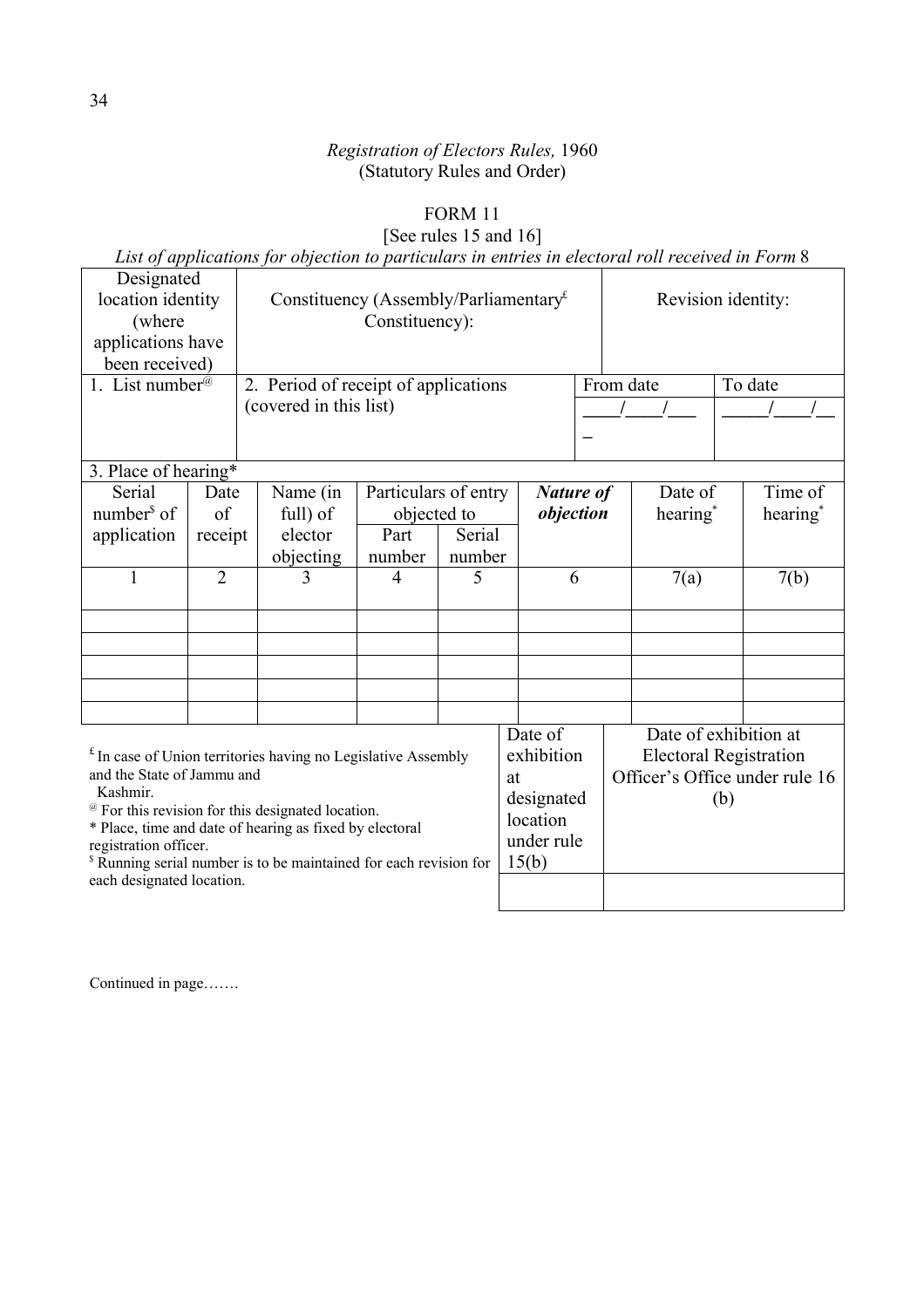| $\mathbf{1}$ | 2 | $\mathfrak{Z}$ | $\overline{4}$ | $5\overline{)}$ | $\overline{6}$ | 7(a) | 7(b) |
|--------------|---|----------------|----------------|-----------------|----------------|------|------|
|              |   |                |                |                 |                |      |      |
|              |   |                |                |                 |                |      |      |
|              |   |                |                |                 |                |      |      |
|              |   |                |                |                 |                |      |      |
|              |   |                |                |                 |                |      |      |
|              |   |                |                |                 |                |      |      |
|              |   |                |                |                 |                |      |      |
|              |   |                |                |                 |                |      |      |
|              |   |                |                |                 |                |      |      |
|              |   |                |                |                 |                |      |      |
|              |   |                |                |                 |                |      |      |
|              |   |                |                |                 |                |      |      |
|              |   |                |                |                 |                |      |      |
|              |   |                |                |                 |                |      |      |
|              |   |                |                |                 |                |      |      |
|              |   |                |                |                 |                |      |      |
|              |   |                |                |                 |                |      |      |

Footnote:- The principal rules were notified vide number S.O. 2750, dated the 10<sup>th</sup> November, 1960 and subsequently amended *vide* number,-

> (1) S.O. 2315, dated the  $21<sup>st</sup>$  September, 1961.  $(2)$  S.O. 2791, dated the  $24<sup>th</sup>$  September, 1961.  $(3)$  S.O. 2577, dated the 6<sup>th</sup> September, 1963.

Page number……………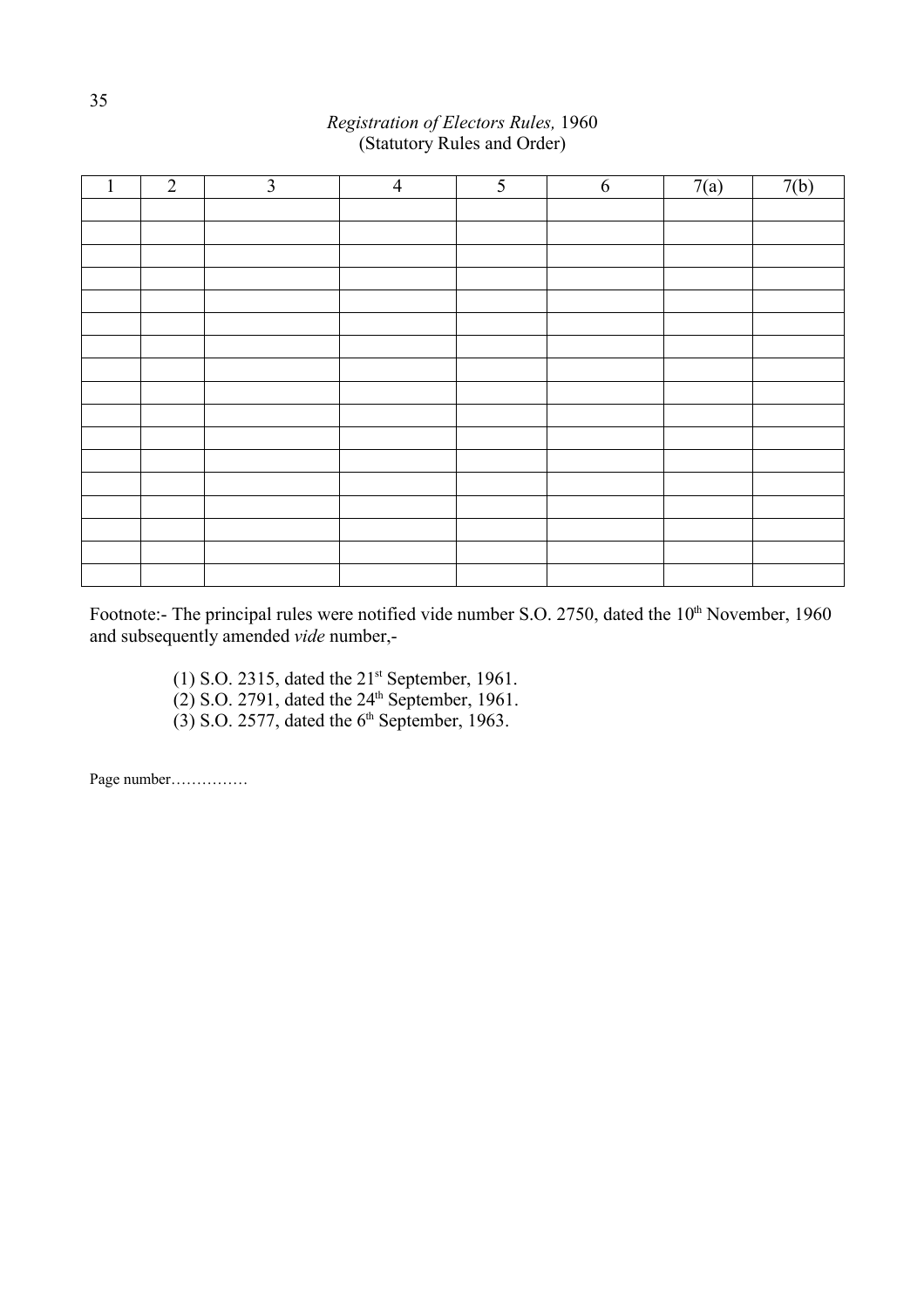> FORM 12 [*See* rule 19(*1*)(*b*)(*i*)] *Notice of hearing of a claim*

| <b>Duplicate</b> |
|------------------|
| (Office Copy)    |
| Tο               |
| (Full name       |
| and address      |
| of claimant)     |
|                  |

…………………… and address measured by the contract of the contract of the contract of the contract of the contract of the contract of the contract of the contract of the contract of the contract of the contract of the contract of the co of claimant) …………………

Reference:…….Claim No. …………….......... Take notice that your claim for the inclusion of your name in the electoral roll will be heard at................... (place) at......O'clock on the ..........day of.................20 . You are directed to be present at the hearing with such evidence as you/may like to adduce. Place............. Date...............

> ………………………………………… Electoral Registration Officer.

FORM 12 [*See* rule 19(*1*)(*b*)(*i*)] *Notice of hearing of a claim*

 $\mathcal{L}_\mathcal{L} = \{ \mathcal{L}_\mathcal{L} = \{ \mathcal{L}_\mathcal{L} = \{ \mathcal{L}_\mathcal{L} = \{ \mathcal{L}_\mathcal{L} = \{ \mathcal{L}_\mathcal{L} = \{ \mathcal{L}_\mathcal{L} = \{ \mathcal{L}_\mathcal{L} = \{ \mathcal{L}_\mathcal{L} = \{ \mathcal{L}_\mathcal{L} = \{ \mathcal{L}_\mathcal{L} = \{ \mathcal{L}_\mathcal{L} = \{ \mathcal{L}_\mathcal{L} = \{ \mathcal{L}_\mathcal{L} = \{ \mathcal{L}_\mathcal{$ 

**Original**

(To be served on the claimant)

To

(Full name and address of claimant)

Reference:\_\_\_\_\_\_\_\_ Claim No.……………................

Take notice that your claim for the inclusion of your name in the electoral roll will be heard at............................. (place) at......... O'clock on the..................................... day of..........20 . You are directed to be present at the hearing with such evidence as you may like to adduce.

Place................................. Date..................................

> $\mathcal{L}_{\mathcal{M}}$  . The contract of the contract of the contract of the contract of the contract of the contract of Electoral Registration Officer.

CERTIFICATE OF SERVICE OF NOTICE *Received notice of the date of hearing*

 $\_$  , and the set of the set of the set of the set of the set of the set of the set of the set of the set of the set of the set of the set of the set of the set of the set of the set of the set of the set of the set of th

Date................ .......……...

Claimant

Certified that the notice on the claimant has been duly served by me this...........day of.......on (name)........ personally/by affixation on residence. Place.............

 $\_$  , and the contribution of the contribution of the contribution of the contribution of  $\mathcal{L}_\text{max}$ 

Date...............

 .………............ Serving Officer.

*N.B.*—If this notice is served by post, attach the receipt here.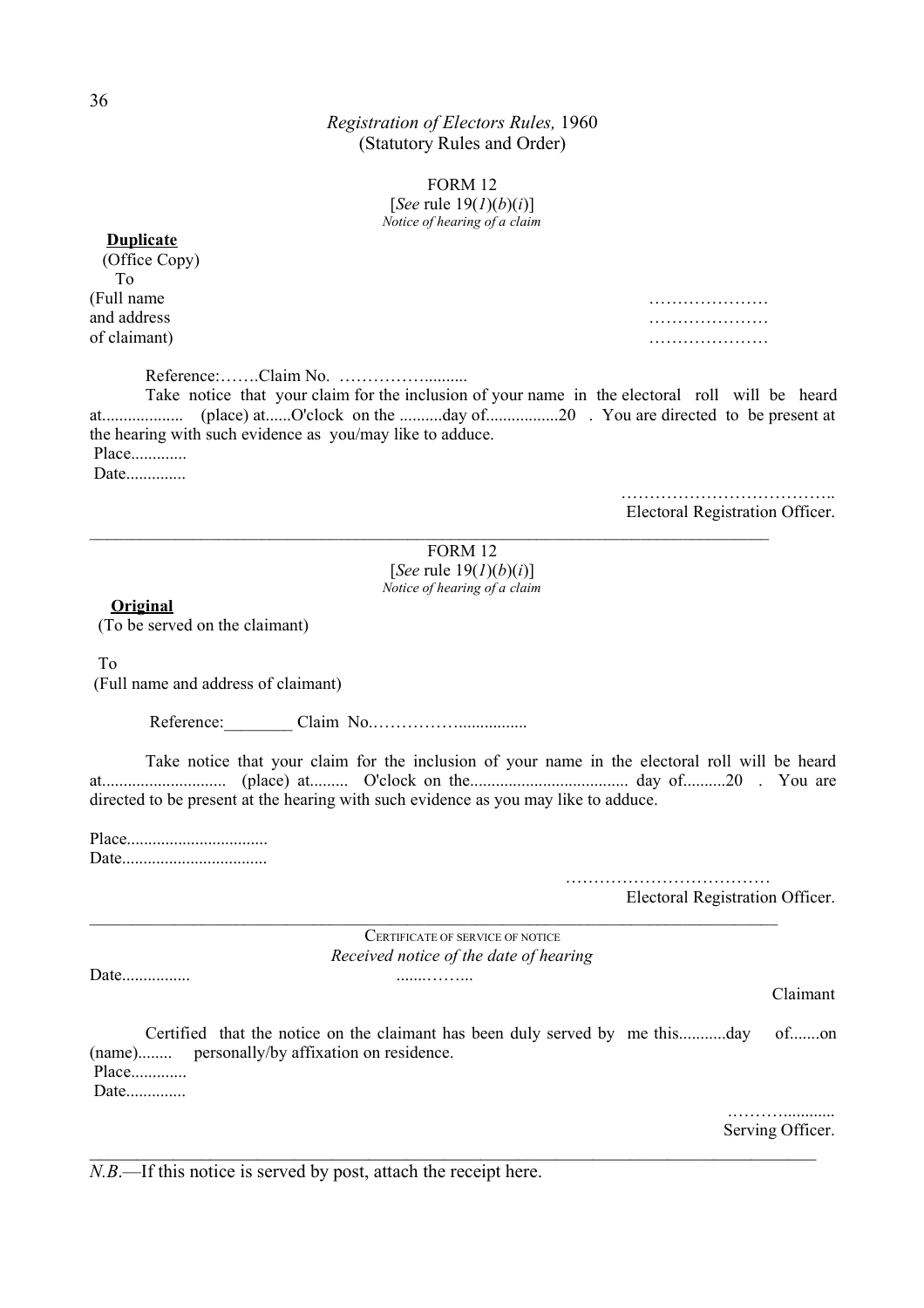|                                               | FORM 13<br>[See rule $19(1)(b)(ii)$ ]                                      |                                 |
|-----------------------------------------------|----------------------------------------------------------------------------|---------------------------------|
|                                               | Notice to the objector                                                     |                                 |
| <b>Duplicate</b><br>(Office Copy)             |                                                                            |                                 |
| To                                            |                                                                            |                                 |
| (Full name                                    |                                                                            |                                 |
| and address                                   |                                                                            |                                 |
| of objector)                                  |                                                                            |                                 |
| Reference:                                    |                                                                            |                                 |
|                                               | Take notice that your objection to the inclusion of the name of—           |                                 |
|                                               |                                                                            |                                 |
|                                               |                                                                            |                                 |
|                                               |                                                                            |                                 |
| Place<br>Date                                 | present at the hearing with such evidence as you may like to adduce.       |                                 |
|                                               |                                                                            |                                 |
|                                               |                                                                            | Electoral Registration Officer. |
|                                               | FORM 13                                                                    |                                 |
|                                               | [See rule $19(1)(b)(ii)$ ]<br>Notice to the objector                       |                                 |
| Original<br>(To be served<br>on the objector) |                                                                            |                                 |
| To                                            |                                                                            |                                 |
| (Full name                                    |                                                                            |                                 |
| and address                                   |                                                                            |                                 |
| of objector)                                  |                                                                            |                                 |
|                                               |                                                                            |                                 |
|                                               | Take notice that your objection to the inclusion of the name of-           |                                 |
|                                               |                                                                            | .                               |
|                                               |                                                                            | .<br>.                          |
|                                               |                                                                            |                                 |
| Place<br>Date                                 | to be present at the hearing with such evidence as you may like to adduce. |                                 |
|                                               |                                                                            |                                 |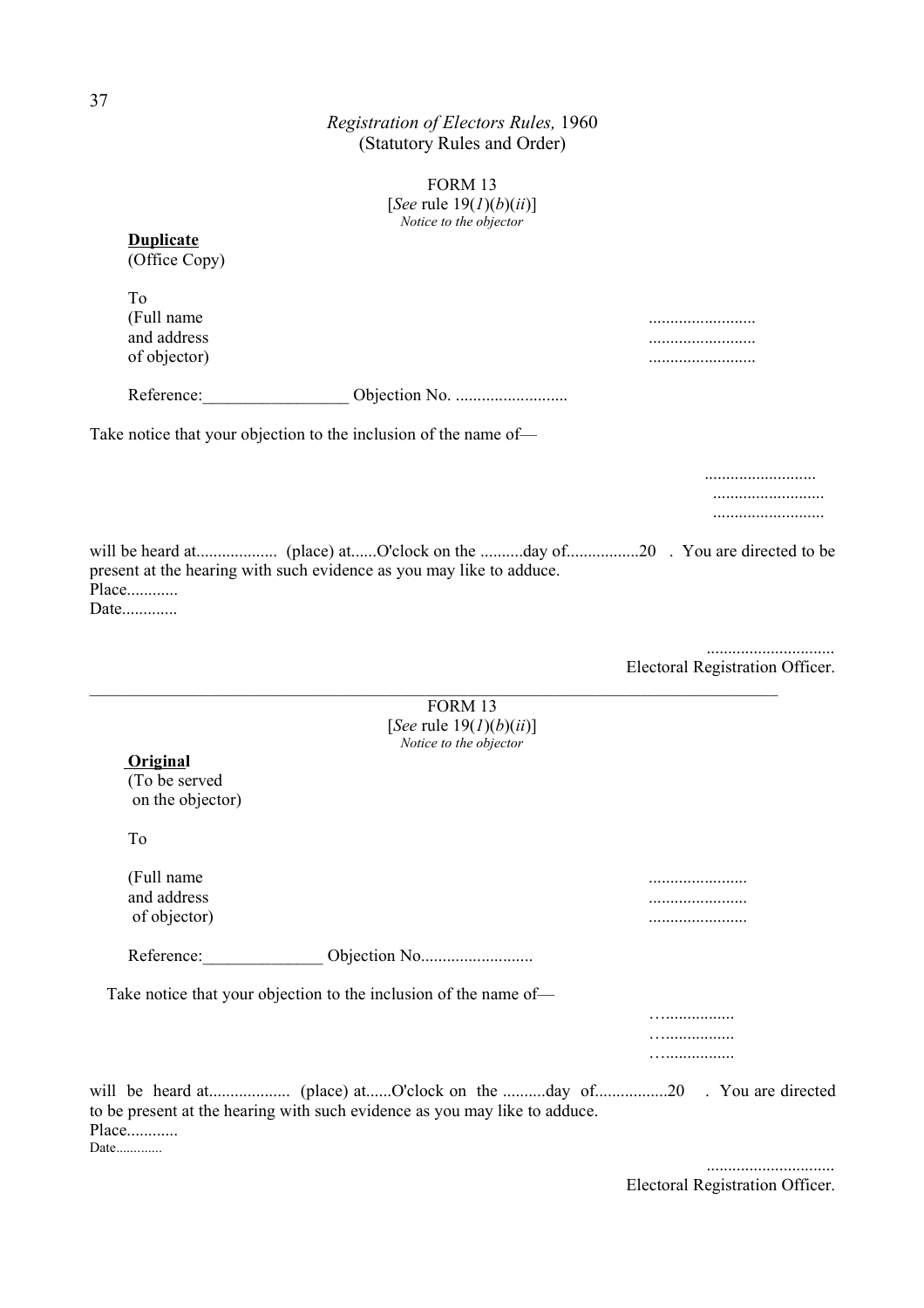# CERTIFICATE OF SERVICE OF NOTICE *Received notice of the date of hearing*

Date........ …............

Objector

Certified that the notice on the objector has been duly served by me this.................day of.........on (name)..........personally/by affixing on residence.

 $\_$  , and the contribution of the contribution of the contribution of the contribution of  $\mathcal{L}_\text{max}$ 

Place.......... Date............

> ..…………....... Serving Officer.

*N.B*.— If this notice is served by post, attach the receipt here.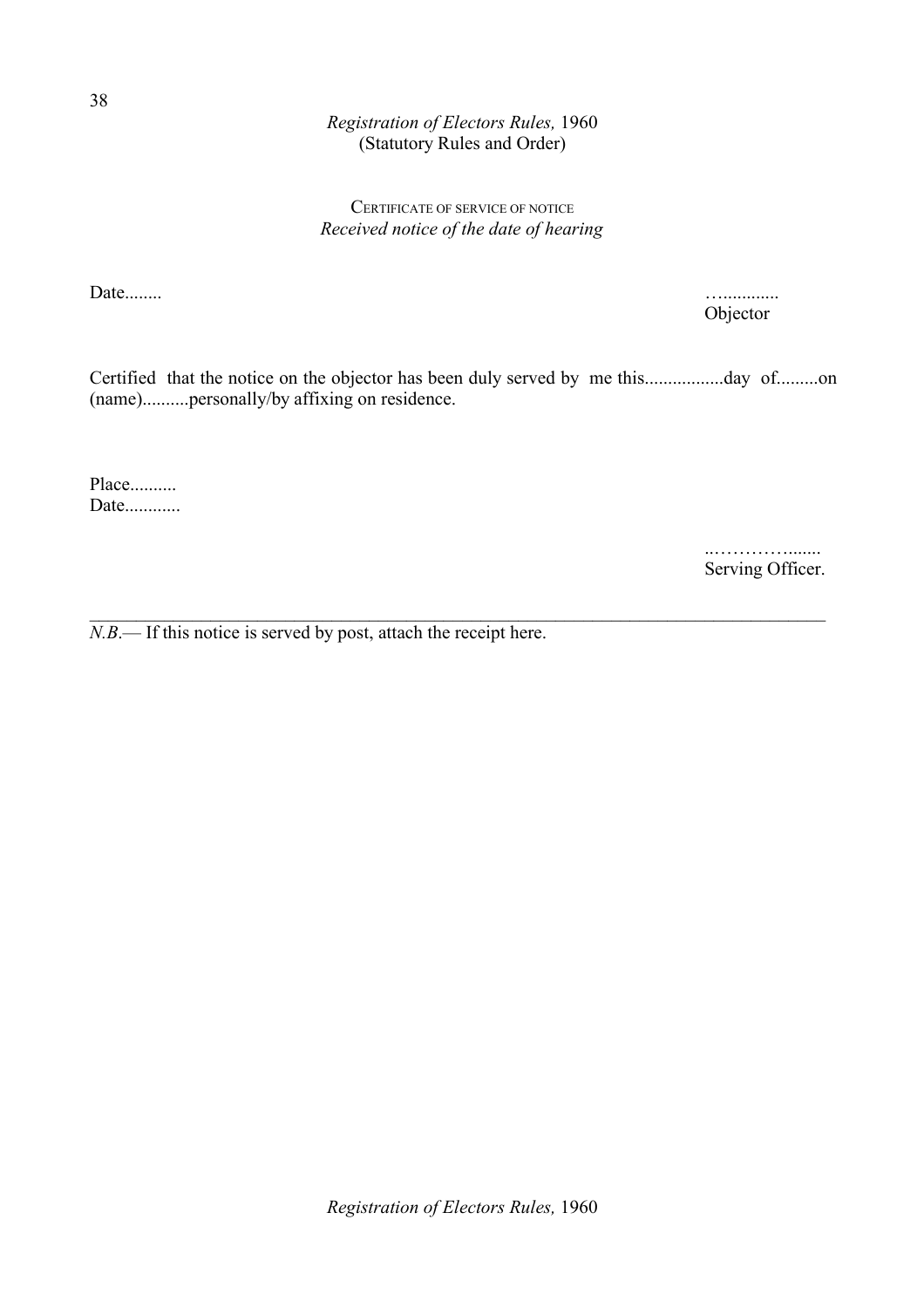# (Statutory Rules and Order)

# FORM 14 [*See* rule 19(*1*)(*b*)(*ii*)] 1 [*Notice to the person in respect of whom objection has been made*]

| Duplicate<br>(Office Copy)                                                                                     |                                                                                 |                                 |
|----------------------------------------------------------------------------------------------------------------|---------------------------------------------------------------------------------|---------------------------------|
| To                                                                                                             |                                                                                 |                                 |
| (Full name and address                                                                                         |                                                                                 |                                 |
| of person                                                                                                      |                                                                                 |                                 |
| objected to)                                                                                                   |                                                                                 |                                 |
| Reference:                                                                                                     |                                                                                 |                                 |
|                                                                                                                |                                                                                 |                                 |
|                                                                                                                |                                                                                 |                                 |
|                                                                                                                |                                                                                 |                                 |
| present at the hearing with such evidence as you may like to adduce. The grounds of objection (in brief) are:— |                                                                                 |                                 |
| (a)<br>(b)<br>(c)<br>Date                                                                                      |                                                                                 |                                 |
|                                                                                                                |                                                                                 | Electoral Registration Officer. |
|                                                                                                                | FORM 14<br>[See rule $19(1)(b)(ii)$ ]                                           |                                 |
|                                                                                                                | $\frac{1}{2}$ [Notice to the person in respect of whom objection has been made] |                                 |
| Original<br>(To be served on the person objected to)                                                           |                                                                                 |                                 |
| To                                                                                                             |                                                                                 |                                 |
| (Full name and address<br>of person                                                                            |                                                                                 |                                 |
| objected to)                                                                                                   |                                                                                 |                                 |
| Reference:                                                                                                     |                                                                                 |                                 |
|                                                                                                                |                                                                                 |                                 |
|                                                                                                                |                                                                                 |                                 |
| (Full name and                                                                                                 |                                                                                 |                                 |
| address of<br>objector)                                                                                        |                                                                                 |                                 |
|                                                                                                                |                                                                                 |                                 |
| hearing with such evidence as you may like to adduce. The grounds of objection (in brief) are: —<br>(a)<br>(b) |                                                                                 |                                 |
| (c)                                                                                                            |                                                                                 |                                 |
| Place                                                                                                          |                                                                                 |                                 |

Electoral Registration Officer.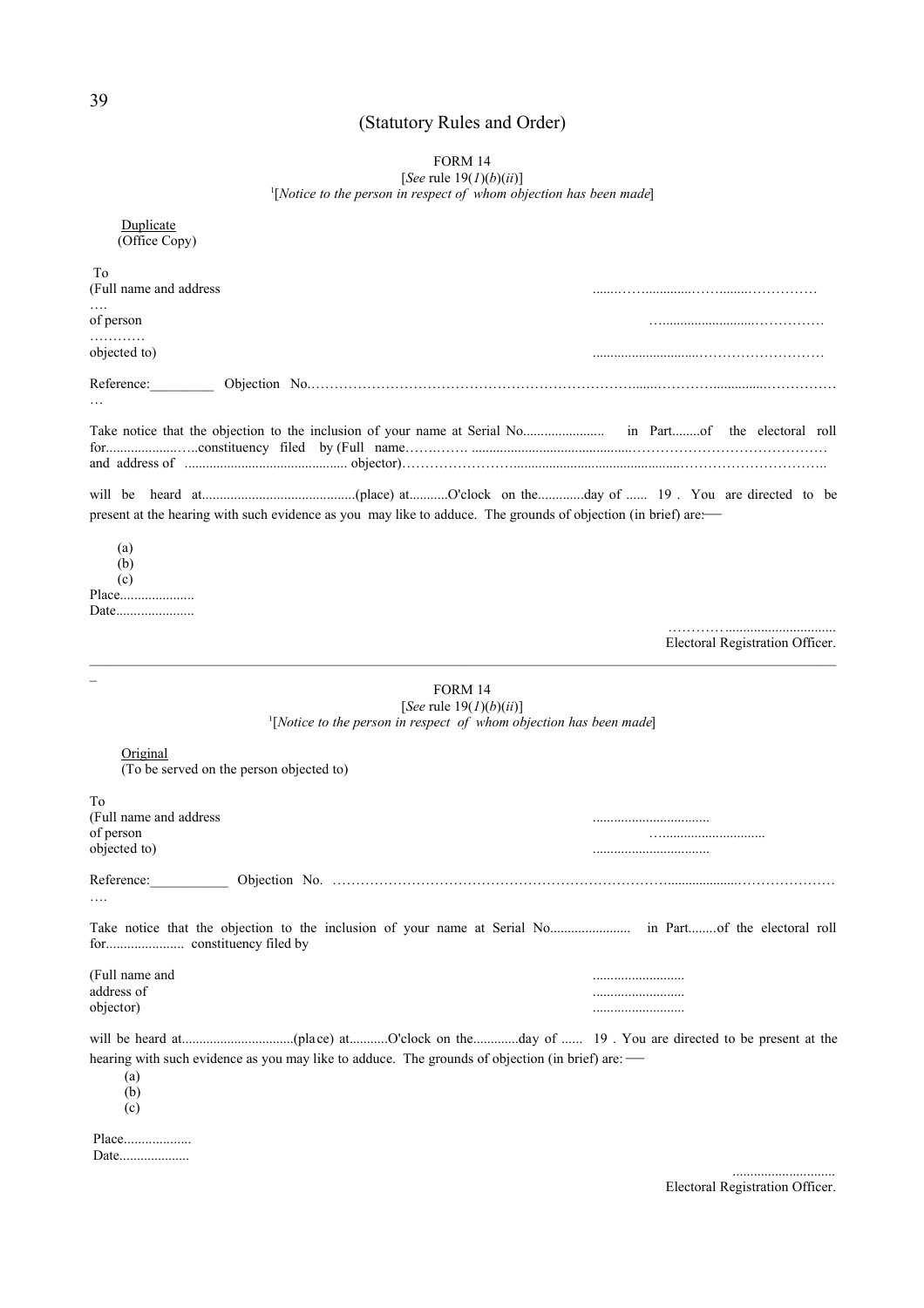1. Ins by Notifn. No. S. O. 814(E), dated the 3rd September, 1987.

### *Registration of Electors Rules,* 1960 (Statutory Rules and Order)

 $\mathcal{L}_\text{max}$ 

CERTIFICATE OF SERVICE OF NOTICE *Received notice of the date of hearing*

Date...............

Person objected to

Serving Officer.

...........................

..................

Certified that the notice on the person, the entry relating to whose name has been objected to, has been duly served by me this.............. day of............. on (name).............personally /[by affixation on residence.

Place............... Date.................

N.B.—If this notice is served by post, attach the receipt here.

FORM 15 [*See* rule 19(*1*)(*b*)(*iii*)] *Notice of hearing of an objection to particulars in an entry*

 Duplicate (Office copy)

(Full name ................................. and address ................................. of objector)

To

Reference:--Objection No. .........………………………………….……………………………………………………….…………….

Take notice that your objection to certain particulars in the entry relating to you will be heard at............. (place) at...........O'clock on the.............day of ...... 19 . You are directed to be present at the hearing with such evidence as you may like to adduce.

Place..................... Date.........................

> .............................…………. Electoral Registration Officer.

| FORM 15<br>[See rule $19(1)(b)(iii)$ ]<br>Notice of hearing of an objection to particulars in an entry |          |
|--------------------------------------------------------------------------------------------------------|----------|
| Original<br>(To be served on the objector)<br>To                                                       |          |
| (Full name)<br>and address<br>of objector)<br>Reference:-- Objection No.                               | <br><br> |

Take notice that your objection to certain particulars in the entry relating to you will be heard at...........… (place) at...........O'clock on the.............day of ...... 19 . You are directed to be present at the hearing with such evidence as you may like to adduce.

Place..................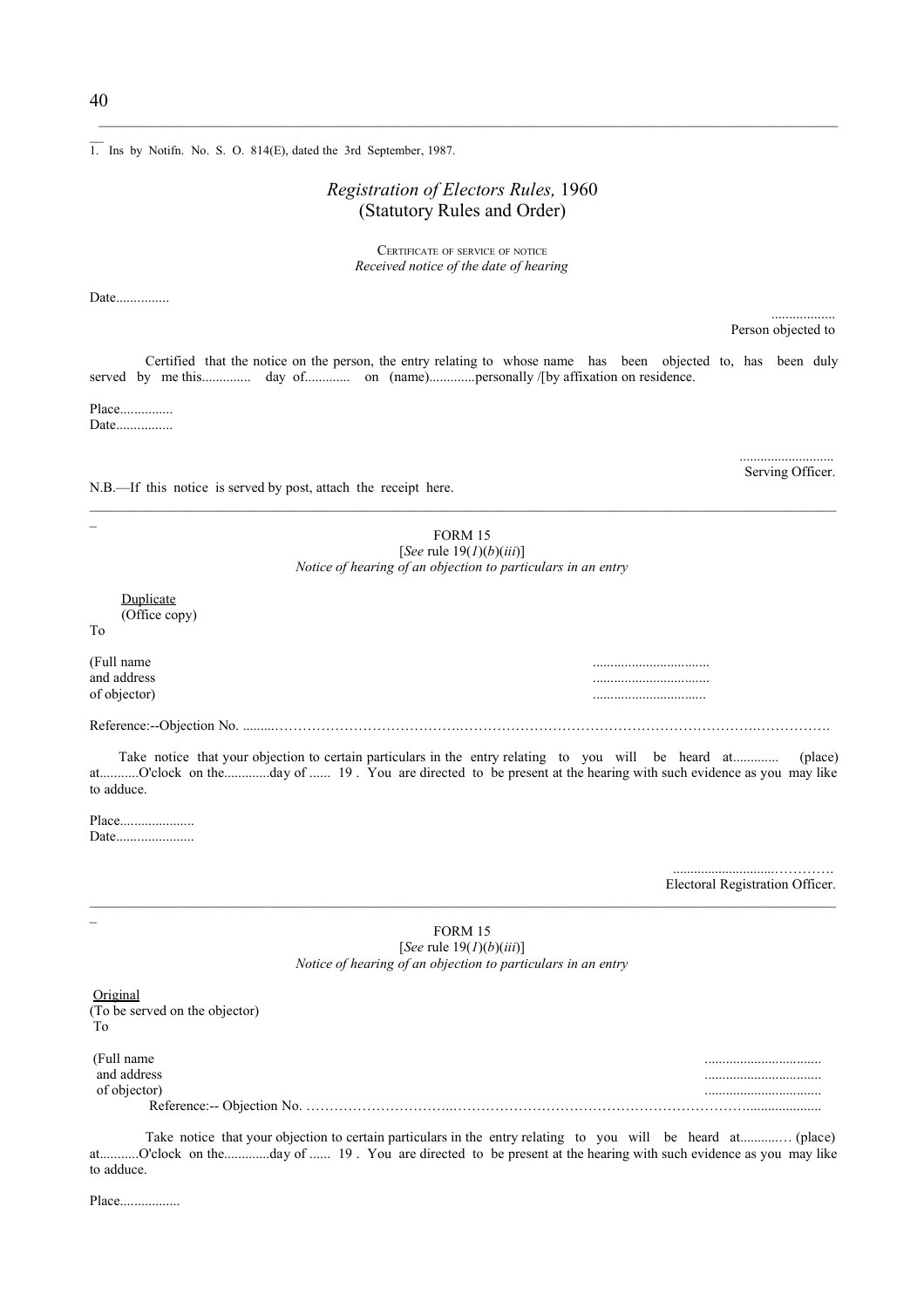…………............................... Electoral Registration Officer.

### *Registration of Electors Rules,* 1960 (Statutory Rules and Order) CERTIFICATE OF SERVICE OF NOTICE *Received notice of the date of hearing*

\_\_\_\_\_\_\_\_\_\_\_\_\_\_\_\_\_\_\_\_\_\_\_\_\_\_\_\_\_\_\_\_\_\_\_\_\_\_\_\_\_\_\_\_\_\_\_\_\_\_\_\_\_\_\_\_\_\_\_\_\_\_\_\_\_\_\_\_\_\_\_\_\_\_\_\_\_\_\_\_\_\_\_\_\_\_\_\_\_\_\_\_\_\_\_\_\_\_\_\_\_\_\_\_\_

Date..........……….. .................

objector

Certified that the notice on the objector has been duly served by me this....................day of............on (name)......... personally/by affixation on residence.

Place................. Date..................

> ...................... Serving Officer.

*N.B.*—If this notice is served by post, attach the receipt here.

# $1$ [FORM 16

 $\mathcal{L}_\mathcal{L} = \{ \mathcal{L}_\mathcal{L} = \{ \mathcal{L}_\mathcal{L} = \{ \mathcal{L}_\mathcal{L} = \{ \mathcal{L}_\mathcal{L} = \{ \mathcal{L}_\mathcal{L} = \{ \mathcal{L}_\mathcal{L} = \{ \mathcal{L}_\mathcal{L} = \{ \mathcal{L}_\mathcal{L} = \{ \mathcal{L}_\mathcal{L} = \{ \mathcal{L}_\mathcal{L} = \{ \mathcal{L}_\mathcal{L} = \{ \mathcal{L}_\mathcal{L} = \{ \mathcal{L}_\mathcal{L} = \{ \mathcal{L}_\mathcal{$ 

[*See* rule 22(*1*)] *Notice of final publication of electoral roll*

It is hereby notified for public information that the list of amendments to the draft electoral roll for the........................ constituency has been prepared with reference to..............as the qualifying date and in accordance with the Registration of Electors Rules, 1960. A copy of the said roll together with the said list of amendments has been published and will be available for inspection at my office.

> ……………........................... Electoral Registration Officer.

Date....................... (Address)........................ ......................]

 $\mathcal{L}_\mathcal{L} = \{ \mathcal{L}_\mathcal{L} = \{ \mathcal{L}_\mathcal{L} = \{ \mathcal{L}_\mathcal{L} = \{ \mathcal{L}_\mathcal{L} = \{ \mathcal{L}_\mathcal{L} = \{ \mathcal{L}_\mathcal{L} = \{ \mathcal{L}_\mathcal{L} = \{ \mathcal{L}_\mathcal{L} = \{ \mathcal{L}_\mathcal{L} = \{ \mathcal{L}_\mathcal{L} = \{ \mathcal{L}_\mathcal{L} = \{ \mathcal{L}_\mathcal{L} = \{ \mathcal{L}_\mathcal{L} = \{ \mathcal{L}_\mathcal{$ FORM 17 [*See* rule 30]

*Application for inclusion of name in the electoral roll for a local authorities' constituency*

To

Place........................

 The Electoral Registration Officer, ................. (Local Authorities) Constituency.

Sir,

I am a member of ...............which is a constituent local authority exercising jurisdiction within the limits of the.........local authorities' constituency. I am therefore entitled to be registered as an elector in the said constituency, and request that my name be included in the electoral roll thereof.

My address is:

 .............................. ..............................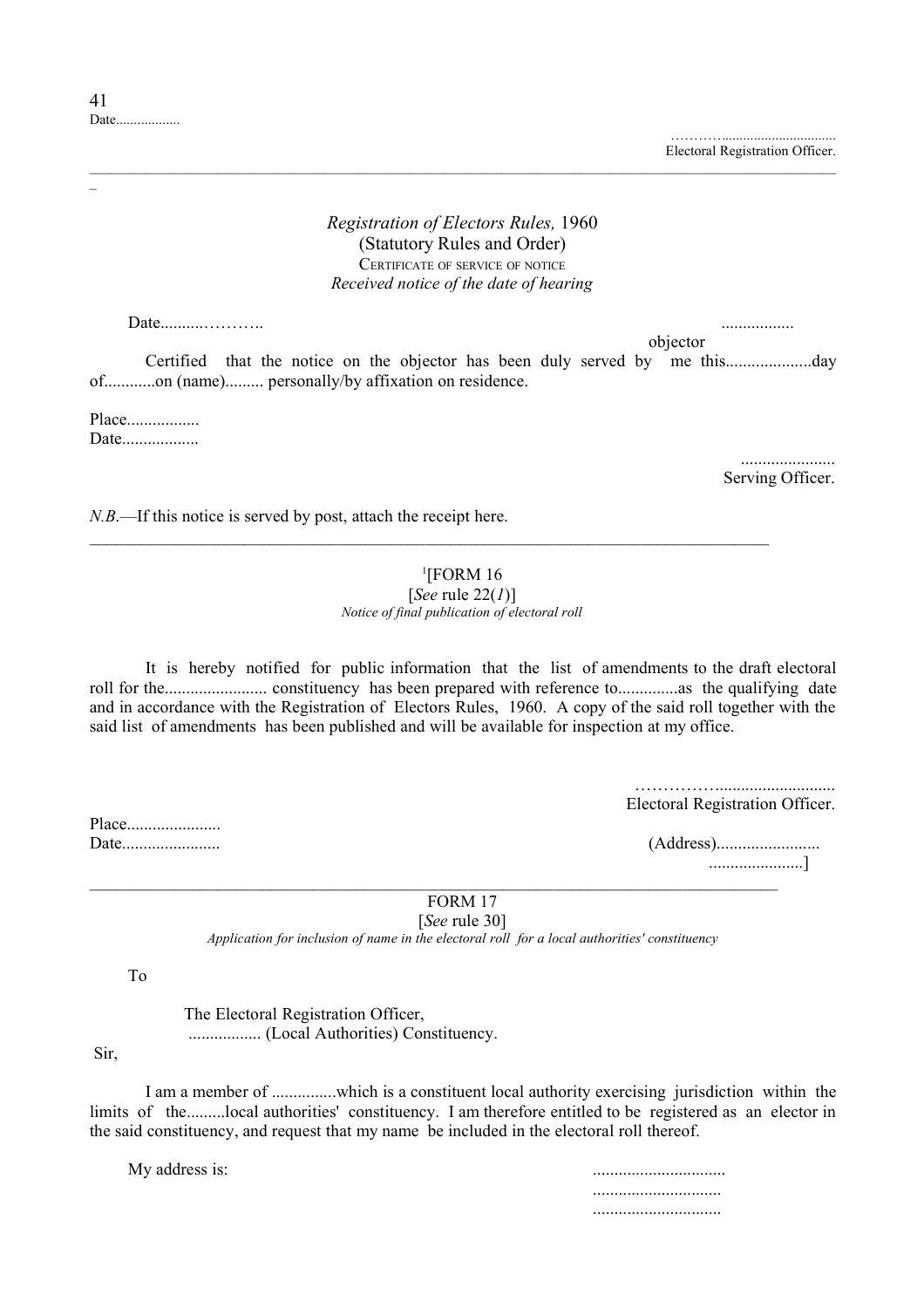1. Subs. by Notifn. No. S. O. 814(E), dated the 3rd September, 1987, for Form 16.

# *Registration of Electors Rules,* 1960 (Statutory Rules and Order)

#### 1 [FORM 18 (*See* rule 31)

*Claim for inclusion of name in the electoral roll for a graduates' constituency*

To

The Electoral Registration Officer, ................. (graduate) Constituency.

Sir,

I request that my name be registered in the electoral roll for the.................(graduate's) Constituency. The particulars are:—

Name (in full)...............………………………………………………………………………………Sex......………... Father's/Mother's/Husband's name (in full) .............………………………………………………………………….. Qualification ...........…………………………………………………………………………………………………… Occupation ...............………………………………………………………………………………………………….. House address (Place of ordinary residence) .......…………………………………………………………………….. House No. ...………………………………………………………………………………………………………….. Street/Mohalla ........…………………………………………………………………………………………………… Town/Village ............…………………………………………………………………………………………………. Post Office .........……………………………………………………………………………………………………… Police Station/Tehsil/Taluka/Mouza District ............……………………………………………………………………………………………………….. Age.............……………………………………………………………………………………………………………

2. \*I am a graduate of the........................University having passed the degree/diploma examination in the year .........

#### OR

\*I am in possession of a diploma/certificate in...............which is a qualification equivalent to that of a graduate of a University in India having passed the examination for the diploma/certificate in the year.........………………………………………...

3. In support of my claim as being a graduate/in possession of the above diploma/certificate. I submit herewith.......………………

4. \*\*My name has not been included in the electoral roll for this or any other graduates' constituency.

OR

\*\*My name has been included in the electoral roll for the.........................graduates' constituency under the address given below and I request that it be deleted from that roll:—

 .................. ..................

5. I declare that I am a citizen of India and that all the particulars given above are true to the best of my knowledge.

Place................. Date.................. .................................

Signature of claimant.

NOTE : Any person who makes a statement or declaration which is false and which the either knows or believes to be false or does not believe to be true is punishable under section 31 of the Representation of the People Act, 1950.

\_\_\_\_\_\_\_\_\_\_\_\_\_\_\_\_\_\_\_\_\_\_\_\_\_\_\_\_\_\_\_\_\_\_\_\_\_\_\_\_\_\_\_\_\_\_\_\_\_\_\_\_\_\_\_\_\_\_\_\_\_\_\_\_\_\_\_\_\_\_\_\_\_\_\_\_\_\_\_\_\_\_\_\_\_\_\_\_\_\_\_\_\_\_\_\_\_\_\_\_\_\_\_\_\_

\*Strike out the paragraph not applicable. \*\*Strike off the inappropriate alternative.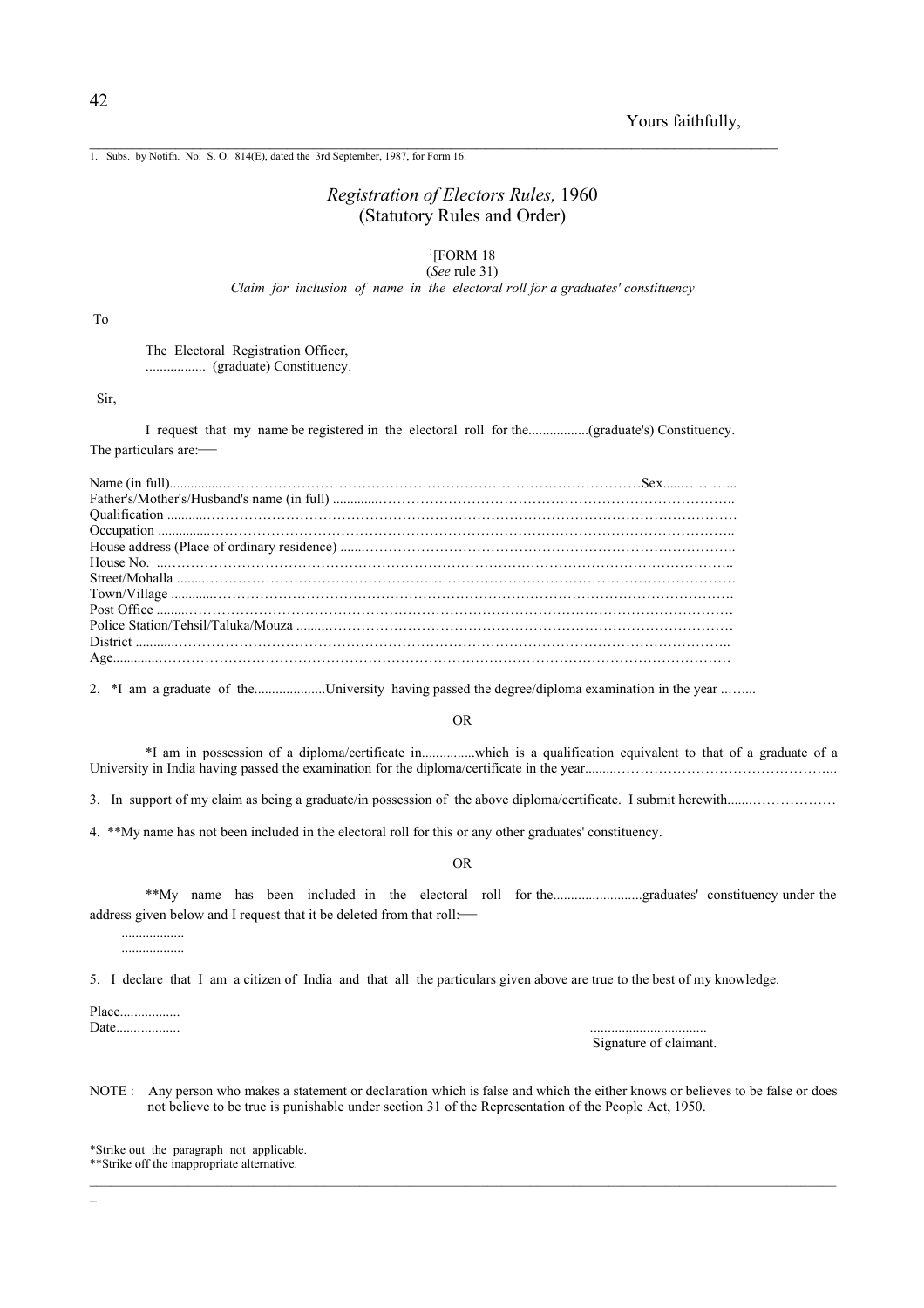1. Subs. by Notifn. No. S. O. 814(*E*), dated the 3rd September, 1987, for Form 18.

# *Registration of Electors Rules,* 1960 (Statutory Rules and Order)

|                                                                                                |                | Intimation of action taken |      |    |                                      |       |
|------------------------------------------------------------------------------------------------|----------------|----------------------------|------|----|--------------------------------------|-------|
| The                                                                                            | application    | $\sin \theta$              | Form |    | 18                                   | of    |
| (a) accepted and the name of Shri/Shrimati/Kumarihas been registered at Serial Noin<br>Part No |                |                            |      |    |                                      |       |
|                                                                                                |                |                            |      |    |                                      |       |
|                                                                                                |                |                            |      |    |                                      |       |
|                                                                                                |                |                            |      |    | Electoral Registration Officer.      |       |
|                                                                                                |                | Receipt for application    |      |    |                                      |       |
| Received<br>the                                                                                | application in |                            | Form | 18 | from                                 | Shri/ |
| Date                                                                                           |                |                            |      |    |                                      |       |
|                                                                                                |                |                            |      |    | Electoral Registration Officer.<br>. |       |
| *To be filled in by the applicant.                                                             |                |                            |      |    |                                      |       |

 $\_$  , and the contribution of the contribution of the contribution of the contribution of  $\mathcal{L}_\text{max}$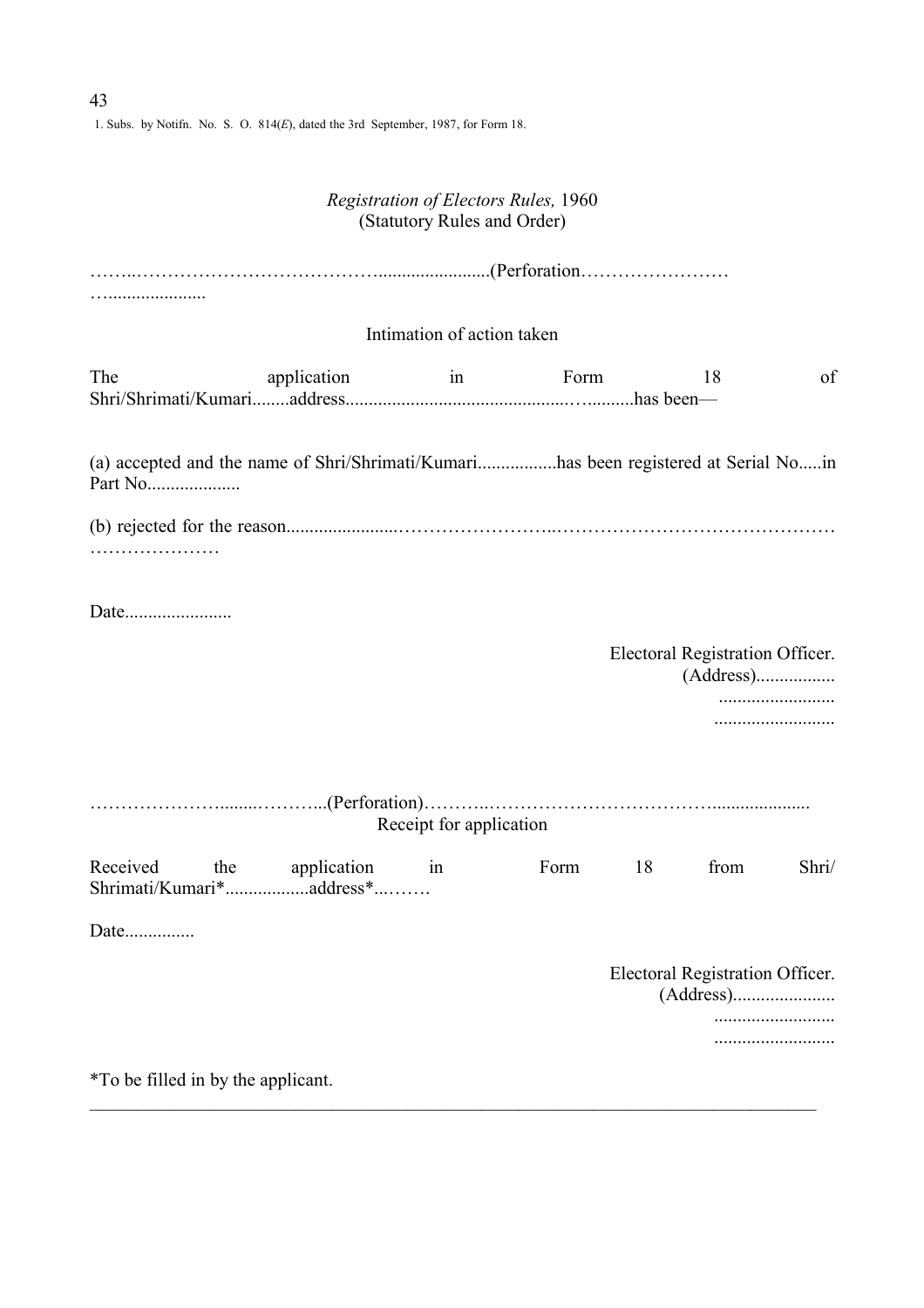### 1 [FORM 19

### [*See* rule 31]

*Claim for inclusion of name in the electoral roll for a teachers' constituency*

To

The Electoral Registration Officer, .............................(Teachers') Constituency.

Sir,

| The particulars are:-                                                                                                                                                                                                                                                      |             |           |        |
|----------------------------------------------------------------------------------------------------------------------------------------------------------------------------------------------------------------------------------------------------------------------------|-------------|-----------|--------|
| House address (Place of ordinary residence):-<br>Street/Mohalla<br>Town/Village<br>2. During the last six years I have been engaged in teaching for a total period of more than three years as follows:--                                                                  |             |           |        |
| Name of Educational Institution                                                                                                                                                                                                                                            | From (Date) | To (Date) | Period |
| 1.<br>2.<br>3.<br>4.                                                                                                                                                                                                                                                       |             |           |        |
|                                                                                                                                                                                                                                                                            |             |           |        |
| 3. *My name has not been included in the electoral roll for this or any other teachers' constituency.<br>*My name has been included in the electoral roll for theteachers' constituency under the address given below<br>and I request that it be deleted from that roll:- | OR          |           |        |
|                                                                                                                                                                                                                                                                            |             |           |        |
| 4. I declare that I am a citizen of India and that all the particulars given above are true to the best of my knowledge and<br>belief.                                                                                                                                     |             |           |        |

 ................................ Signature of claimant.

NOTE:-Any person who makes a statement or declaration which is false and which he either knows or believes to be false or does not believe to be true is punishable under section 31 of the Representation of the People Act, 1950.

 $\mathcal{L}_\mathcal{L} = \{ \mathcal{L}_\mathcal{L} = \{ \mathcal{L}_\mathcal{L} = \{ \mathcal{L}_\mathcal{L} = \{ \mathcal{L}_\mathcal{L} = \{ \mathcal{L}_\mathcal{L} = \{ \mathcal{L}_\mathcal{L} = \{ \mathcal{L}_\mathcal{L} = \{ \mathcal{L}_\mathcal{L} = \{ \mathcal{L}_\mathcal{L} = \{ \mathcal{L}_\mathcal{L} = \{ \mathcal{L}_\mathcal{L} = \{ \mathcal{L}_\mathcal{L} = \{ \mathcal{L}_\mathcal{L} = \{ \mathcal{L}_\mathcal{$ 

\*Strike out the paragraph not applicable.

1. Subs. by Notifn. No. S. O. 814(*E*), dated the 3rd September, 1987, for Form 19.